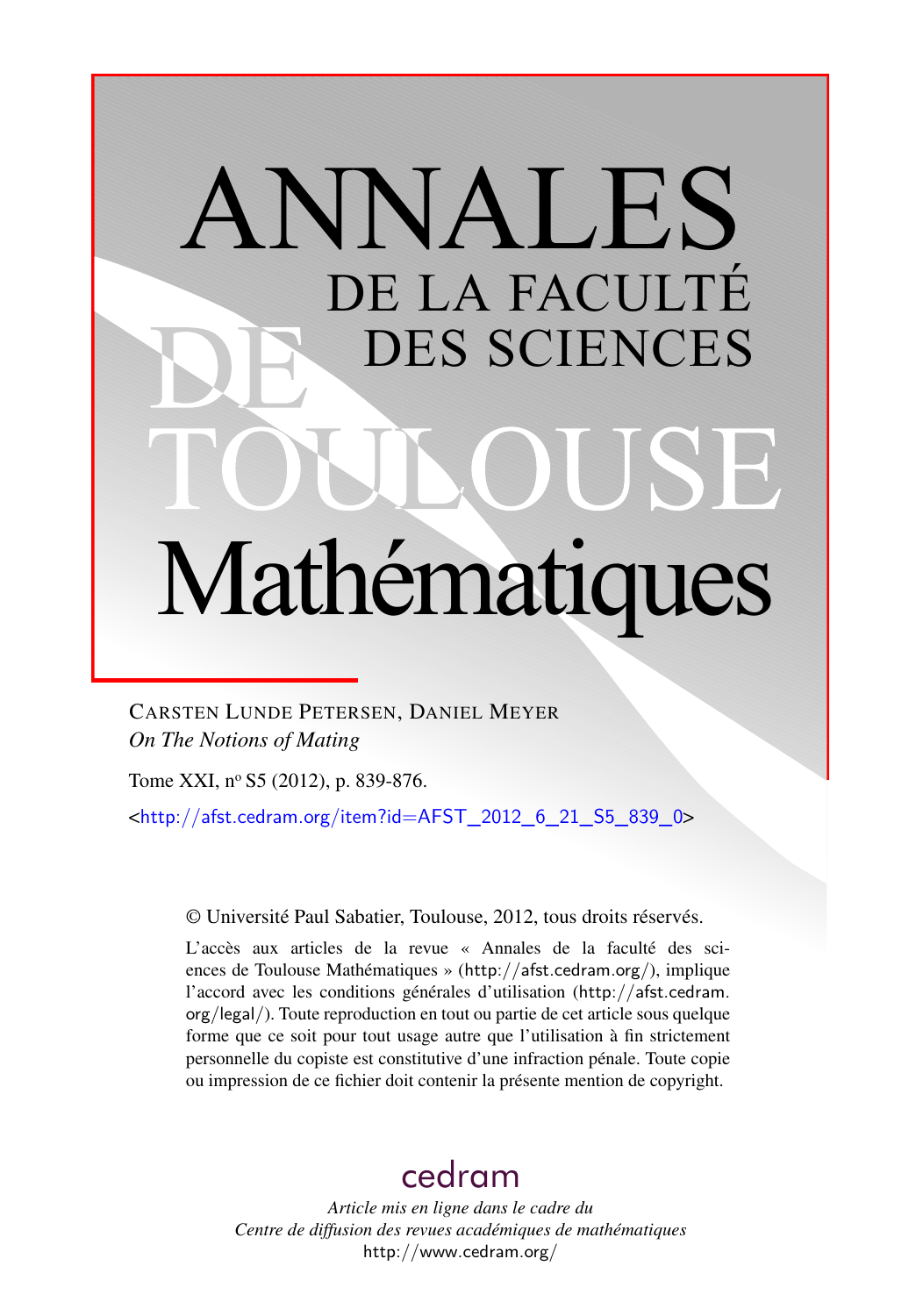CARSTEN LUNDE PETERSEN<sup>(1)</sup>, DANIEL MEYER<sup>(2)</sup>

ABSTRACT. — The different notions of matings of pairs of equal degree polynomials are introduced and are related to each other as well as known results on matings. The possible obstructions to matings are identified and related. Moreover the relations between the polynomials and their matings are discussed and proved. Finally holomorphic motion properties of slow-mating are proved.

RÉSUMÉ. — Les différentes notions d'accouplement d'une paire de polynômes de même degré sont introduites et sont reliées les uns aux autres ainsi que les r´esultats connus concernant les accouplements. Les obstructions possibles à l'accouplement sont reliées entr'elles et identifiées. De plus, les relations entre les polynômes et leur accouplement sont discutées et prouvées. Enfin on démontre des propriétés de mouvement holomorphe de l'accouplement lent.

# 1. Introduction

The notion of mating of two polynomials of the same degree  $d > 1$  was introduced by Douady and Hubbard in order to understand and classify dynamically certain rational maps. Since its introduction and the first proven results by Tan Lei, Mary Rees and Mitsuhiro Shishikura, several more or less equivalent notions of matings have been introduced and in use. This paper aims at introducing the different notions of matings and their applications. We will discuss along the way the different issues which naturally arise in connection with the different definitions of matings.

<sup>(1)</sup> Institut for Natur, Systemer og Modeller Bygn 27.2, Roskilde Universitet, Universitetsvej 1, DK-4000 Roskilde, Denmark.

lunde@ruc.dk

<sup>(2)</sup> Jacobs University Bremen, Campus Ring 1, 28759 Bremen, Germany. d.meyer@jacobs-university.de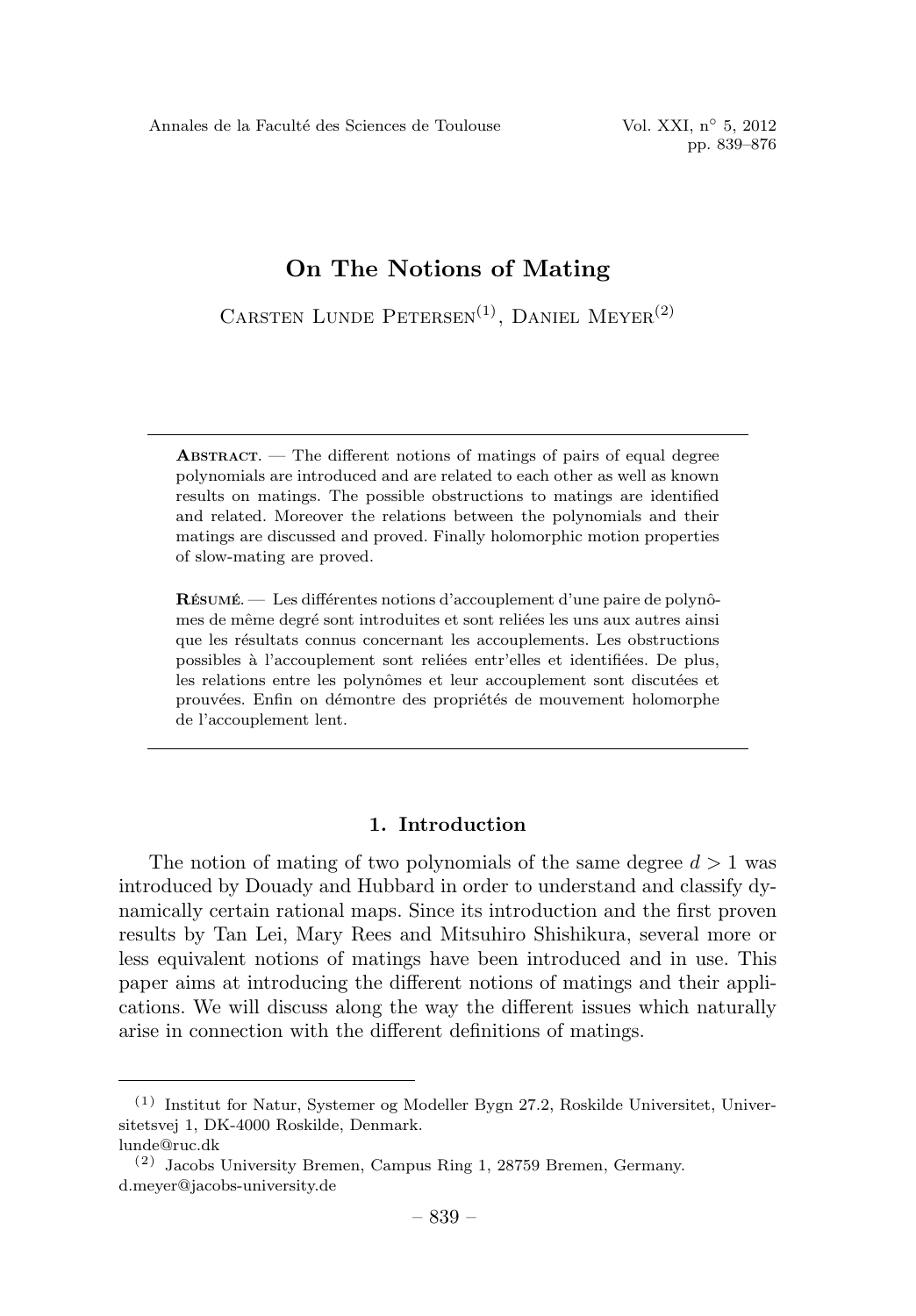Fundamentally there are two different views on mating.

- The constructive approach: Mating is a procedure to construct new rational maps by combining two polynomials.
- The descriptive approach: Mating is a way to understand the dynamics of certain rational maps in terms of pairs of polynomials.

We shall pursue both views. In order to set the scene for the discussion properly let us start with reviewing the relevant background definitions and theorems. The reader novel to holomorphic dynamics will find full details and enlarged discussions in any of the monographs [10], [3].

# 2. Equivalence relations

In the construction of the mating we take the quotient of a highly nontrivial equivalence relation. We shall thus take our starting point in a discussion of equivalence relations and the properties of quotients by equivalence relations.

# 2.1. The lattice of equivalence relations

Let  $R \subset S \times S$  be a relation on the set S. We shall follow the usual custom of writing xRy,  $x \sim y$  or  $x \sim_R y$  for  $(x, y) \in R$ . The three forms will be used interchangeably. Relations on  $S$  are naturally *partially ordered* by inclusion, i.e., the relation R is bigger than the relation Q if  $Q \subset R$  or

$$
\forall x, y \in S: \qquad xQy \Rightarrow xRy,
$$

The set of all relations on S forms a *lattice* when equipped with this partial ordering. This means that join and meet are well defined. Recall that the join  $Q \vee R = Q \cup R$  is the smallest relation bigger than Q and R. Similarly the meet  $Q \wedge R = Q \cap R$  is the biggest relation smaller than Q and R. Similarly the join and meet of an arbitrary family of relations is defined. Note that the meet of a family of equivalence relations is again an equivalence relation.

Let R be a relation on S. The equivalence relation generated by R is the smallest equivalence relation bigger than  $R$ , i.e., the meet of all equivalence relations bigger than R.

#### 2.2. Closed equivalence relations

The set of equivalence classes of an equivalence relation R on a set S forms a *decomposition*, i.e., a family of pairwise disjoint subsets of  $S$  whose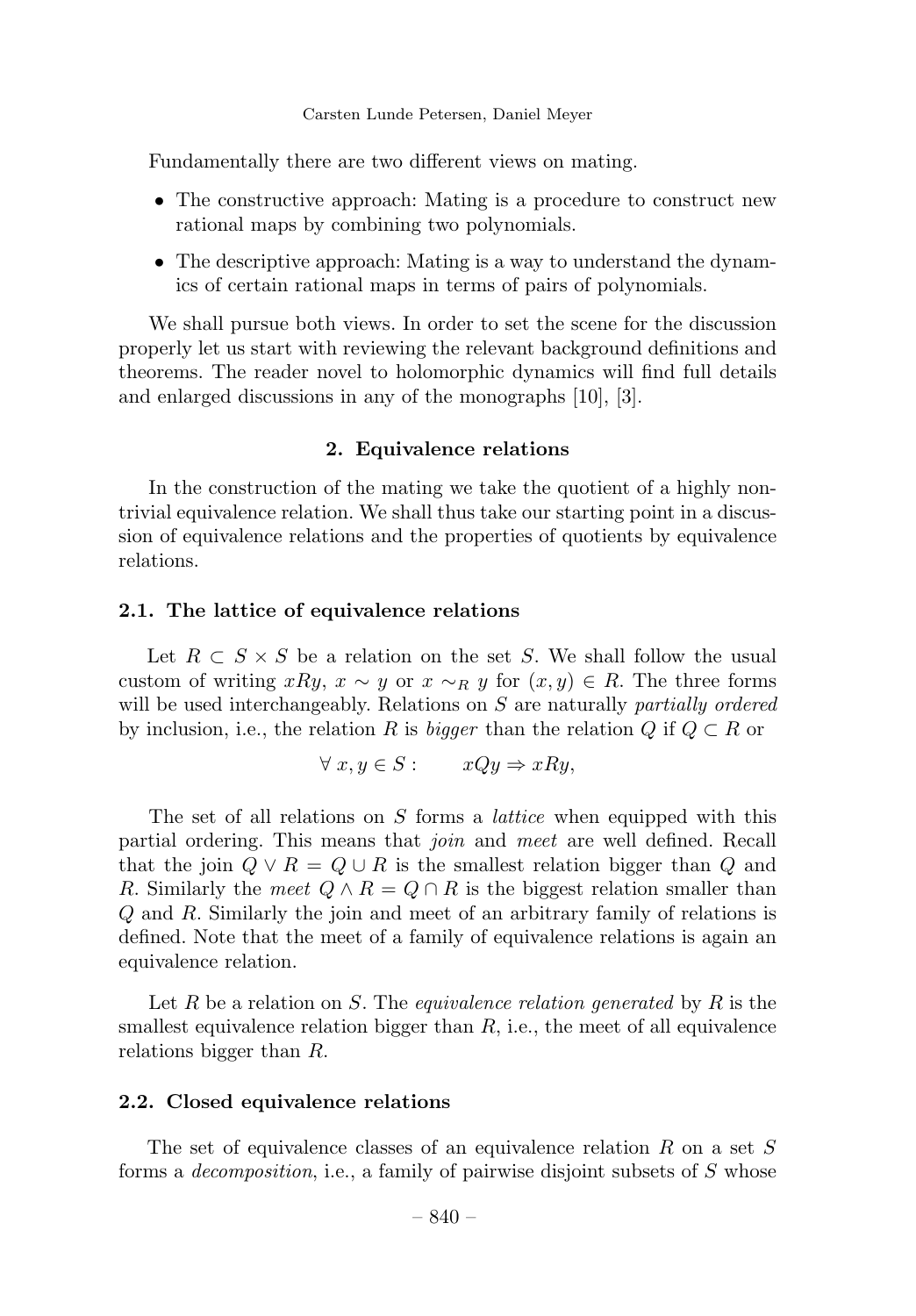union is  $S$ . Clearly each decomposition of  $S$  induces an equivalence relation on S (two points of S are equivalent if and only if they are contained in the same set of the decomposition). We denote by [x] or more detailed  $[x]_R$ the R-equivalence class of x. We denote by  $S/\sim = S/R = \{[x] | x \in S\}$  the space of equivalence classes or quotient space and by  $\Pi = \Pi_R: S \longrightarrow S/\sim$ the natural projection  $\Pi(x)=[x]$ . When S is a topological space we shall always assume that the quotient space  $S/\sim$  is equipped with the quotient topology. That is a subset  $U \subset S/\sim$  is open if and only if  $\Pi^{-1}(U)$  is open in S.

Instead of quotient spaces one talks in geometric topology about decomposition spaces. The standard reference is Daverman's book [4]. We will however stick to talking about equivalence relations, instead of decompositions.

DEFINITION 2.1 (SATURATION). — Let  $\sim$  be an equivalence relation on a set S. A set  $U \subset S$  is called saturated if  $x \in U, y \sim x \Rightarrow y \in U$ , equivalently  $U = \Pi^{-1}(\Pi(U))$ , equivalently U is a union of equivalence classes.

The saturated interior of a set  $V \subset S$  is the set

$$
V^* := \bigcup \{ [x] \mid [x] \subset V \},
$$

i.e., the biggest saturated set contained in V. Note that  $V^*$  may be empty, even if  $V$  is non empty.

The saturation of a set  $A \subset S$  is the set

$$
A^{\dagger} := \bigcup \{ [x] \mid x \in A \} = \Pi^{-1}(\Pi(A)),
$$

i.e., the smallest saturated set containing A.

Recall that a topological space  $S$  is Hausdorff if and only if every two distinct points have disjoint neighborhoods or equivalently if and only if the diagonal  $\Delta = \Delta_S = \{(x, x) \mid x \in S\} \subset S \times S$  is closed. Here as elsewhere we suppose the later equipped with the product topology.

In general there is very little that can be said about the quotient space. However the standard assumption is that the equivalence relation is *closed*, the importance of which is shown by the following.

DEFINITION AND LEMMA 2.2. — Let S be a compact metric space. An equivalence relation  $\sim$  on S is closed if each [x] is compact and one (hence all) of the following equivalent conditions is satisfied.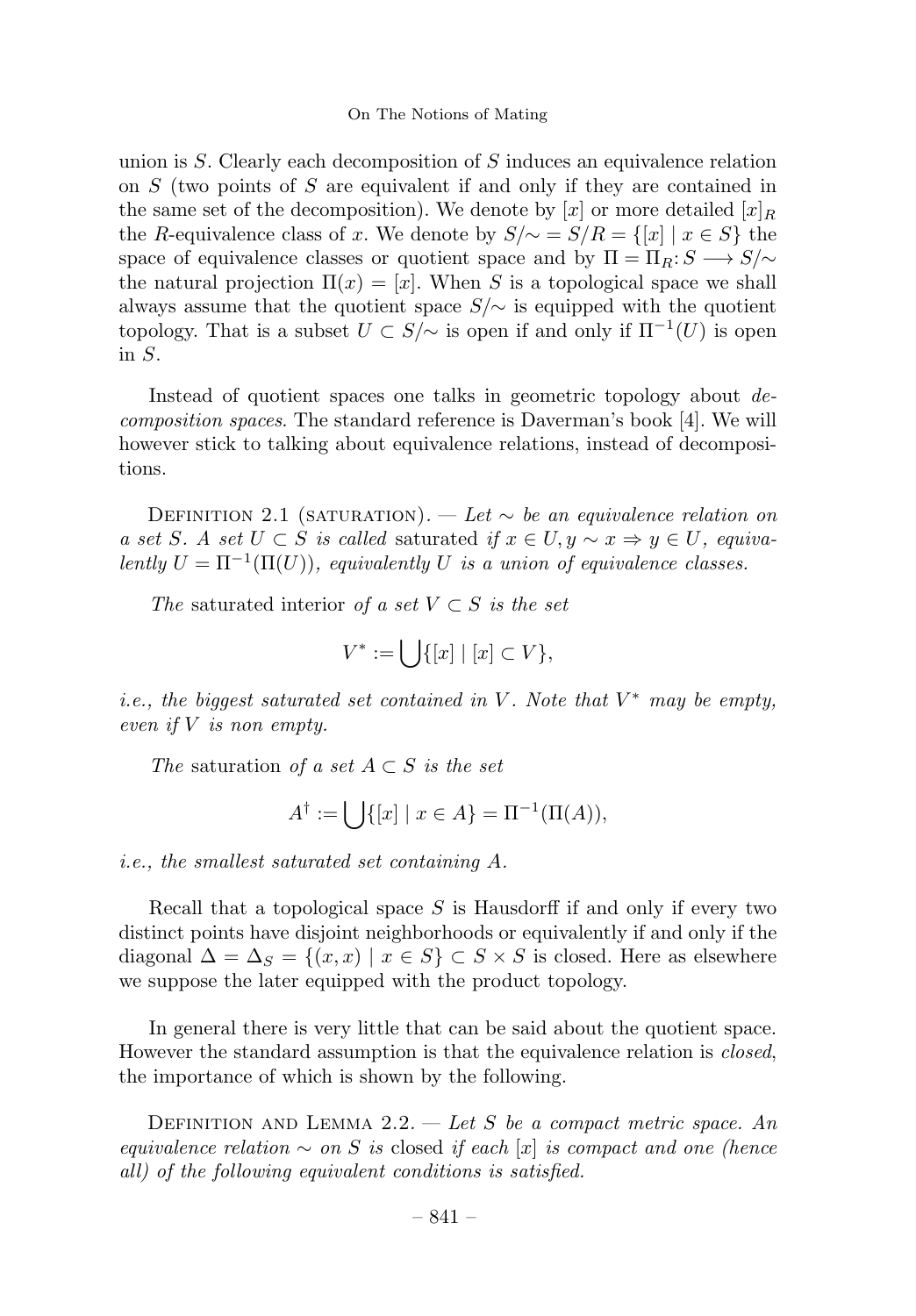- (1) The set  $R = \{(s, t) | s \sim t\} \subset S \times S$  is closed.
- (2) Let  $(s_n)_{n\in\mathbb{N}},(t_n)_{n\in\mathbb{N}}$  be convergent sequences in S. Then

 $s_n \sim t_n$  for all  $n \in \mathbb{N}$ , implies  $\lim s_n \sim \lim t_n$ .

- (3) For any compact subset  $C \subseteq S$ : If C is the Hausdorff limit of a sequence of equivalence classes  $([x_n])_{n\in\mathbb{N}}$ , then  $C \subseteq [x]$  for some  $x \in S$ .
- (4) For any equivalence class  $[x]$  and any neighborhood U of  $[x]$  there is a neighborhood  $V \subset U$  of  $[x]$ , s.t.

$$
[y] \cap V \neq \emptyset \Rightarrow [y] \subset U.
$$

- (5) Each neighborhood U of any equivalence class  $[x]$  contains a saturated neighborhood  $V$  of  $[x]$ .
- (6) For each open set U the set saturated interior  $U^*$  is open.
- (7) The quotient topology on  $S/\sim$  is Hausdorff.
- (8) For any closed  $K \subset S$  the saturation

$$
K^\dagger := \bigcup \{ [x] \mid x \in K \}
$$

is closed.

- (9) The quotient map  $\Pi: S \to S/\sim$  is closed.
- (10) The quotient topology on  $S/\sim$  is metrizable.

*Proof.*  $\rightarrow$  A round robin style proof of the equivalence of (1) to (7) is:  $(1) \Rightarrow (2)$  is a general property of closed sets.

 $(2) \Rightarrow (3)$ , because any two points  $z, w \in C$  are limits of sequences  $(z_n), (w_n)$ with  $z_n, w_n \in [x_n]$  for all n.

 $(3) \Rightarrow (4)$ , by contra position, if not then there exists an equivalence class [x], a neighborhood U of [x], which we can suppose to be open, a sequence of equivalence classes  $[x_n]$  and points  $z_n, w_n \in [x_n]$  such that  $z_n$  converges to  $z \in [x]$  and  $S \backslash U \ni w_n$ . Passing to a subsequence if necessary we can suppose  $[x_n]$  converges to a compact set C, which by construction intersects both  $[x]$  and the compact complement  $S\setminus U$  and thus is not a subset of any equivalence class.

(4)  $\Rightarrow$  (5), let [x], U and V be as in (4), then the saturation V<sup>†</sup> fulfills the requirements.

 $(5) \Rightarrow (6)$  follows immediately.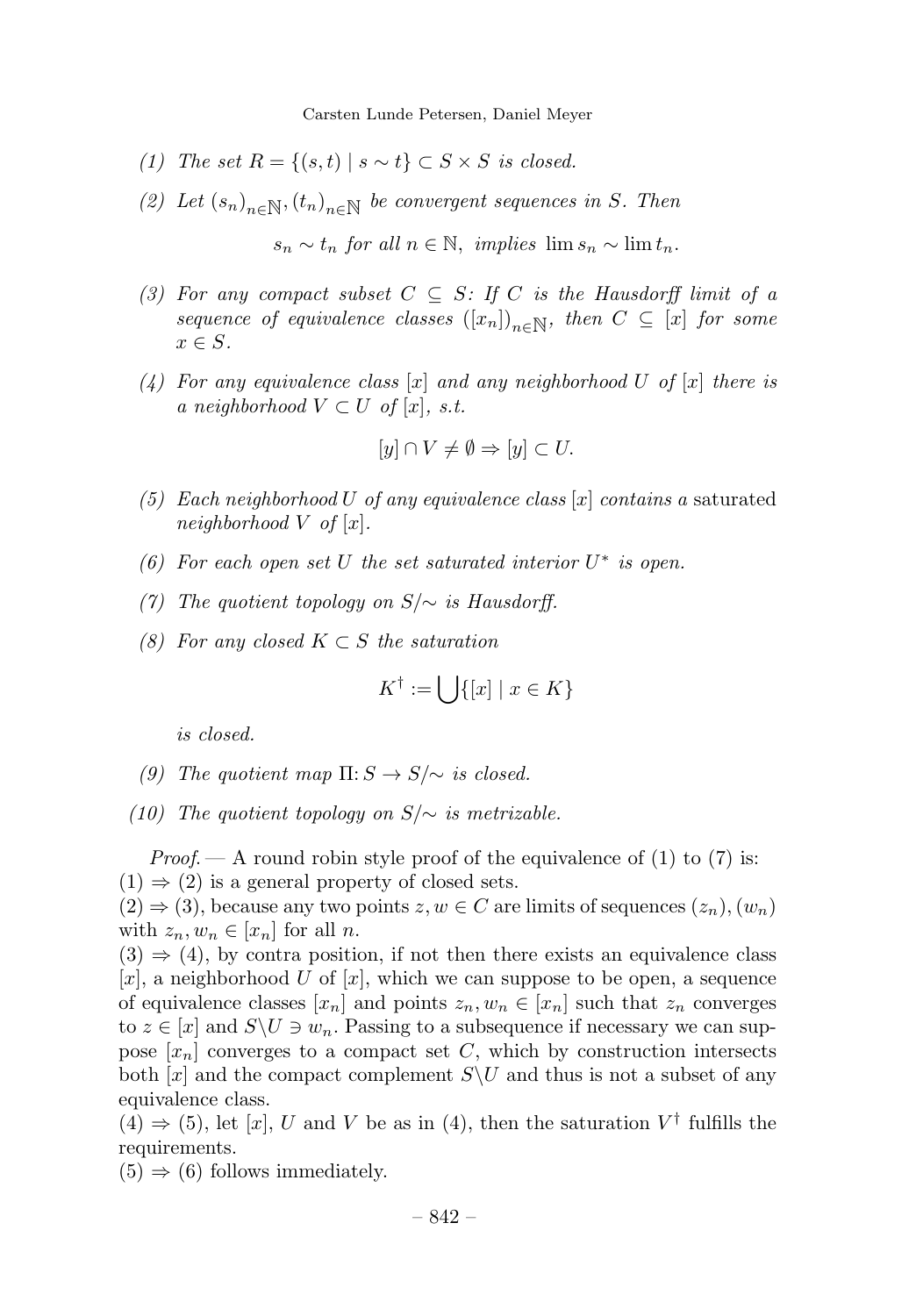$(6) \Rightarrow (7)$ . Let [x] and [y] be distinct and hence disjoint equivalence classes. Let  $U([x])$  and  $U([y])$  be corresponding disjoint open neighborhoods in S. Then  $\Pi(U^*([x]))$  and  $\Pi(U^*([y]))$  are disjoint neighborhoods of  $\Pi(x)$  and  $\Pi(y)$ .

 $(7) \Rightarrow (1)$  Let  $\Phi = \Pi \times \Pi : S \times S \longrightarrow S/\sim \times S/\sim$  i.e.,  $\Phi(x, y) = (\Pi(x), \Pi(y)),$ then  $R = \Phi^{-1}(\Delta_{S/\sim})$  is closed, because  $\Phi$  is continuous and  $S/\sim$  is Hausdorff.

 $(6) \Leftrightarrow (8)$  By definition, if  $U = S\backslash K$  then  $U^* = S\backslash K^{\dagger}$ .

 $(8) \Leftrightarrow (9)$  by definition of the quotient topology, as  $\Pi^{-1}(\Pi(K)) = K^{\dagger}$ .

Finally trivially  $(10) \Rightarrow (7)$  whereas

(7) and its equivalent (6)  $\Rightarrow$  (10), because a compact Hausdorff space is metrizable if and only if it is second countable, so that we just need to exhibit a countable basis for the quotient topology on  $S/\sim$ . For  $\epsilon > 0$ and  $x \in S$  write  $U([x], \epsilon) = \{x' | \text{dist}(x', [x]) < \epsilon\}.$  Then for each fixed  $m \in \mathbb{N}$  the open saturated sets  $U^*([x], 1/m) \subseteq U([x], 1/m)$  form a covering of the compact space S. Hence we may extract a finite sub-covering  $V_{m,1} = U^*([x_{m,1}], m), \ldots, V_{m,n_m} = U^*([x_{m,n_m}], m)$ . The projected sets  $\Pi(V_{m,i})$  form a countable basis for the quotient topology on  $S/\sim$ : An open neighborhood of a point  $\Pi(x)$  is the projection of a saturated neighborhood V of [x]. We shall thus find m and i such that  $V_{m,i} \subset V$ . Let  $0 < \delta = \inf \{ \text{dist}(x', [x]) | x' \in S \backslash V \}.$  And let  $0 < \epsilon = \inf \{ \text{dist}(x', [x]) | x' \in S \backslash V \}.$  $S\setminus U^*([x], \delta/2)$ . For m with  $1 < m\epsilon$  choose i such that  $[x] \subset V_{m,i}$ . Then there exists  $y \in [x_{m,i}]$  with  $dist(y,[x]) < 1/m < \epsilon$  and hence  $[x_{m,i}] \subset$  $U^*([x], \delta/2) \subseteq U([x], \delta/2)$ . Thus  $V_{m,i} \subset U([x], \delta) \subseteq V$ , as  $1/m < \epsilon \leq \delta/2$ .  $\Box$ 

Property (3) shows that in the case when  $\sim$  is closed "small equivalence" classes can converge to bigger equivalence classes" (but not vice versa!). This is the reason why closed equivalence relations are also called upper semicontinuous. The standard definition for upper semi-continuity (in general topological spaces) is (4).

Let  $\varphi: S \to S'$  be a map. Then  $\varphi$  induces an equivalence relation  $\sim = \sim_{\varphi}$ on S:

$$
s \sim t \quad \text{if and only if} \quad \varphi(s) = \varphi(t),
$$

for all  $s, t \in S$ . That is  $\sim = (\varphi \times \varphi)^{-1}(\Delta_{S'})$ . Evidently the induced map  $\psi: S/\sim \longrightarrow \varphi(S)$  given by  $\psi([x]) = \varphi(x)$  is a bijection. Moreover if S, S' are topological spaces and  $\varphi$  is continuous, then  $\psi$  is continuous.

The following is a standard topological fact, for which the reader shall easily provide a proof.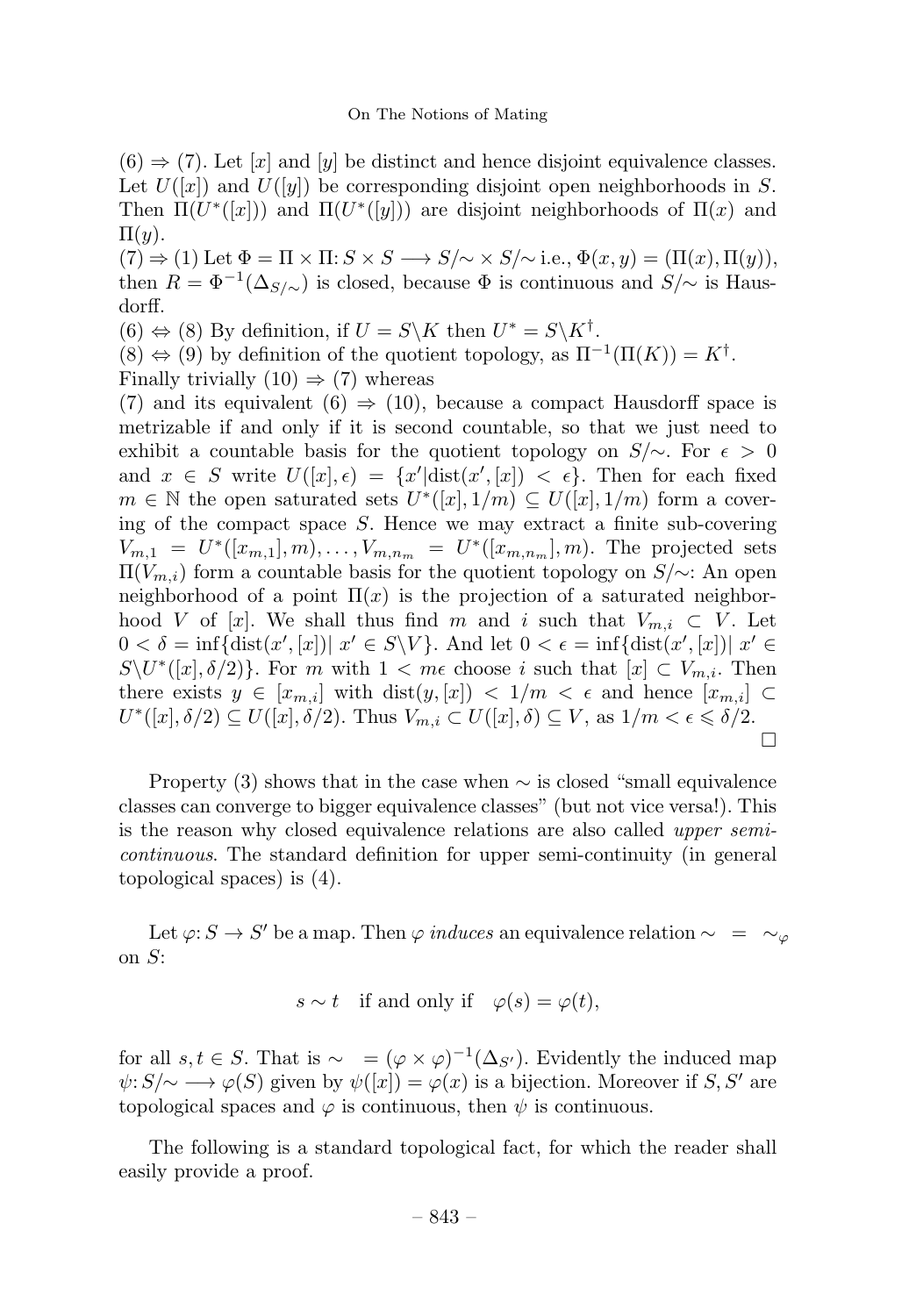LEMMA 2.3. — Let  $\varphi: S \to S'$  be a continuous surjective map between topological spaces and  $\sim$  be the equivalence relation on S induced by  $\varphi$ . Then the induced map  $\psi: S/\sim \longrightarrow S'$  is a homeomorphism, if and only if  $\varphi(U)$  is open for every saturated open set. In particular  $\psi$  is a homeomorphism if S is compact and S' is Hausdorff. In this case  $\sim$  is furthermore closed.

LEMMA 2.4 (Closure of equivalence relation). — Let  $\sim$  be an equivalence relation on a compact metric space S. Then there is a unique smallest closed equivalence relation  $\hat{\sim}$  bigger than  $\sim$ . We call  $\hat{\sim}$  the closure of  $\sim$ .

*Proof.* — Let  $(R_j)_{j\in J}$  be the family of all closed equivalence relations bigger than  $\sim$ . Then we define  $\hat{\sim}$  as the meet (i.e., the intersection) of all  $R_j$ . Clearly  $\hat{\sim}$  is a closed equivalence relation, bigger than  $\sim$ , and the smallest such relation. Uniqueness is evident as well.  $\Box$ such relation. Uniqueness is evident as well.

Note that  $\{(s,t) \mid s \stackrel{\frown}{\sim} t\}$  is generally *not* the closure of  $\{(s,t) \mid s \sim t\}$ , which may fail to be transitive. An explicit description of  $\hat{\sim}$  is given in the proof of Proposition 2.8.

#### 2.3. Equivalence relations and (semi-)conjugacies

Let  $S_1$  and  $S_2$  be spaces equipped with equivalence relations  $\sim_1$  and  $\sim_2$  respectively. A mapping  $f: S_1 \longrightarrow S_2$  is called a semi-conjugacy for the equivalence relations  $\sim_1$  and  $\sim_2$  if  $x \sim_1 y \Rightarrow f(x) \sim_2 f(y)$  for all  $x, y \in S_1$ . Equivalently  $f^{-1}(U)$  is  $\sim_1$ -saturated for any  $\sim_2$ -saturated set  $U \subset S_2$ . The map f descends to (or induces) a map  $F: S_1/\sim_1 \longrightarrow S_2/\sim_2$  between the quotients  $S_1/\sim_1$  and  $S_2/\sim_2$  given by

$$
F([x]_1) := [f(x)]_2,
$$

for all  $x \in S_1$ , if and only if f semi-conjugates  $\sim_1$  to  $\sim_2$ .

If  $S_1 = S_2 = S$  and  $\sim_1 = \sim_2 = \sim$  we also say that  $\sim$  is f-invariant and write  $f/\sim$  for the quotient map F above.

LEMMA 2.5. — Suppose  $f: S_1 \longrightarrow S_2$  is continuous and that f semiconjugates  $\sim_1$  to  $\sim_2$ . Then  $F := f/\sim: S_1/\sim_1 \longrightarrow S_2/\sim_2$  is continuous.

*Proof.* — Let  $[U'] \subset S_2/\sim_2$  be open. Then  $U := \Pi_2^{-1}([U']) \subset S_2$  is open and ∼<sub>2</sub> saturated. Thus  $f^{-1}(U) \subset S_1$  is open and ∼<sub>1</sub> saturated so that  $\Pi_1(f^{-1}(U)) = F^{-1}([U']) \subset S_1/\sim_1$  is open.  $\Pi_1(f^{-1}(U)) = F^{-1}([U']) \subset S_1/\sim_1$  is open.  $□$ 

LEMMA 2.6.  $-$  Let R be a relation on a set S that is invariant with respect to  $f: S \to S$ , i.e.,  $xRy \Rightarrow f(x)Rf(y)$  for all  $x, y \in S$ . Then the equivalence relation  $\sim$  generated by R is f-invariant.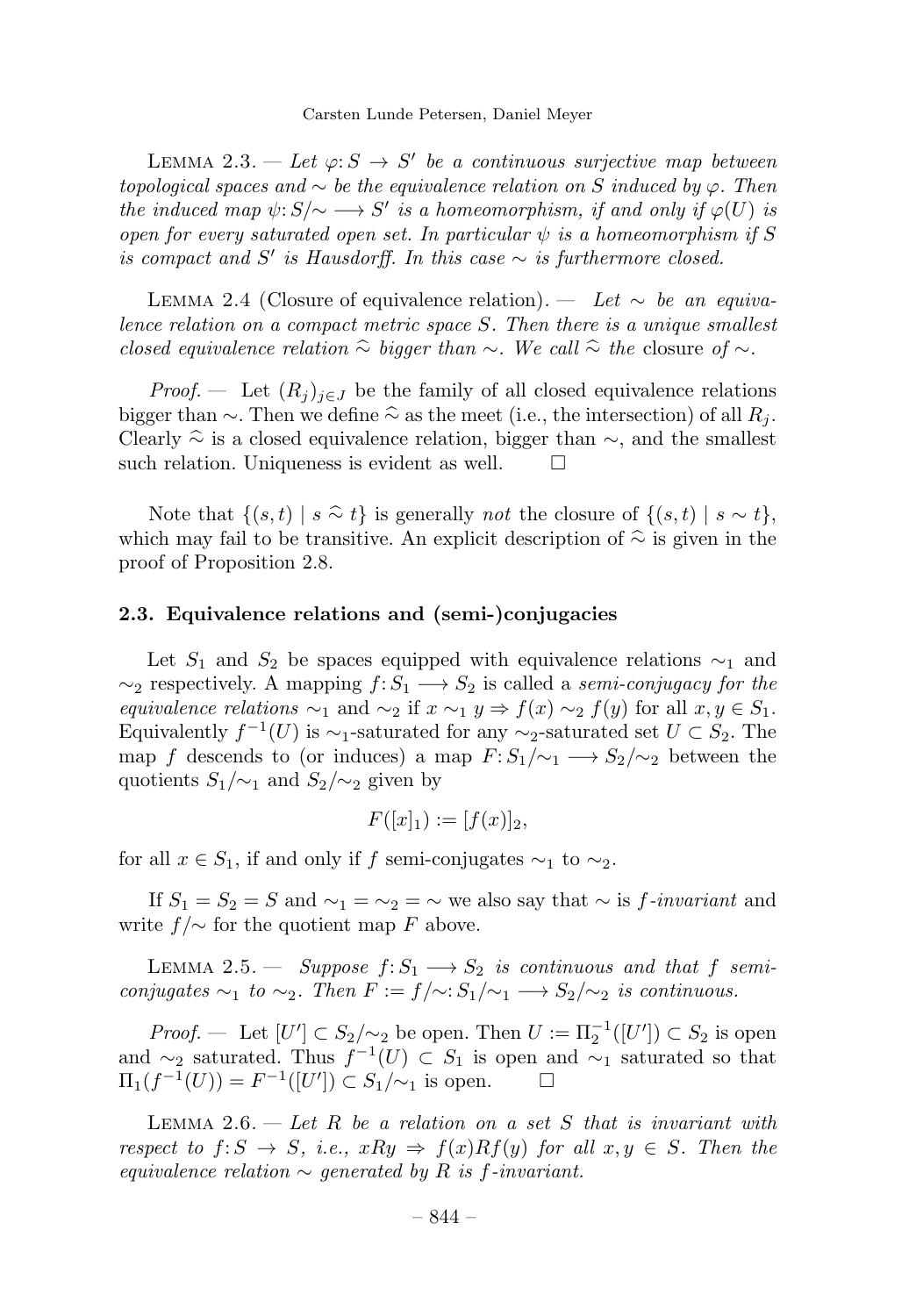The proof is left as an easy exercise.

Let  $f: S \to S$ ,  $g: S' \to S'$  be self-maps of the sets  $S, S'$  respectively, which we consider as dynamical systems. A *semi-conjugacy* from  $f$  to  $g$  is a surjection  $\varphi: S \to S'$  such that  $\varphi \circ f = g \circ \varphi$  on S, i.e., the following diagram commutes.



We say f is semi-conjugate to g by  $\varphi$ . The map  $g: S' \to S'$  is called a factor of the dynamical system  $f: S \to S$ . If  $S, S'$  are topological spaces and  $\varphi$  is continuous, then  $\varphi$  is called a *topological semi-conjugacy*. If  $\varphi$  is a homeomorphism  $\varphi$  is called a *topological conjugacy*. Similarly if  $\varphi$  is (quasi-) conformal, we call  $\varphi$  a (quasi-) conformal conjugacy.

LEMMA 2.7. — Let f be semi-conjugate to g by  $\varphi$  as above. Then the following holds.

- The equivalence relation  $\sim$  induced by  $\varphi$  is f-invariant.
- Assume  $\varphi$  is a topological semi-conjugacy, S compact, and S' is Hausdorff. Then  $f/\sim: S/\sim \rightarrow S/\sim$  is continuous and topologically conjugate to  $g: S' \to S'$ .

*Proof.*  $\,\,\,\,\,\,\,\,\,$  The first statement follows immediately from the definitions. Indeed, let  $x \sim y$  for some  $x, y \in S$ . Then  $\varphi(x) = \varphi(y)$ . Thus  $\varphi \circ f(x) =$  $g \circ \varphi(x) = g \circ \varphi(y) = \varphi \circ f(y)$ , which means that  $f(x) \sim f(y)$ .

To see the second statement, note that  $S/\sim$  is homeomorphic to S' by Lemma 2.3,  $f/\sim$  is continuous by Lemma 2.5. It is easily verified that the homeomorphism  $\psi: S/\sim\to S'$  satisfies  $g \circ \psi = \psi \circ f/\sim$ . homeomorphism  $\psi: S/\sim\to S'$  satisfies  $g \circ \psi = \psi \circ f/\sim$ .

PROPOSITION 2.8. — Let S be a compact metric space,  $f: S \rightarrow S$  be a continuous map, and  $\sim$  be an f-invariant equivalence relation. Then the closure  $\hat{\sim}$  of  $\sim$  is f-invariant.

*Proof.* — Let  $f: S \to S$  be continuous.

We first give an explicit description of the closure <sup>∼</sup>. We will use ordinal numbers, i.e., transfinite induction.

Let  $\sim$  be any equivalence relation on S. Here we think of  $\sim$  as a subset of  $S \times S$ . Let  $\bar{\sim}$  be the closure of  $\sim$  in  $S \times S$ . Note that  $\bar{\sim}$  is not necessarily an equivalence relation.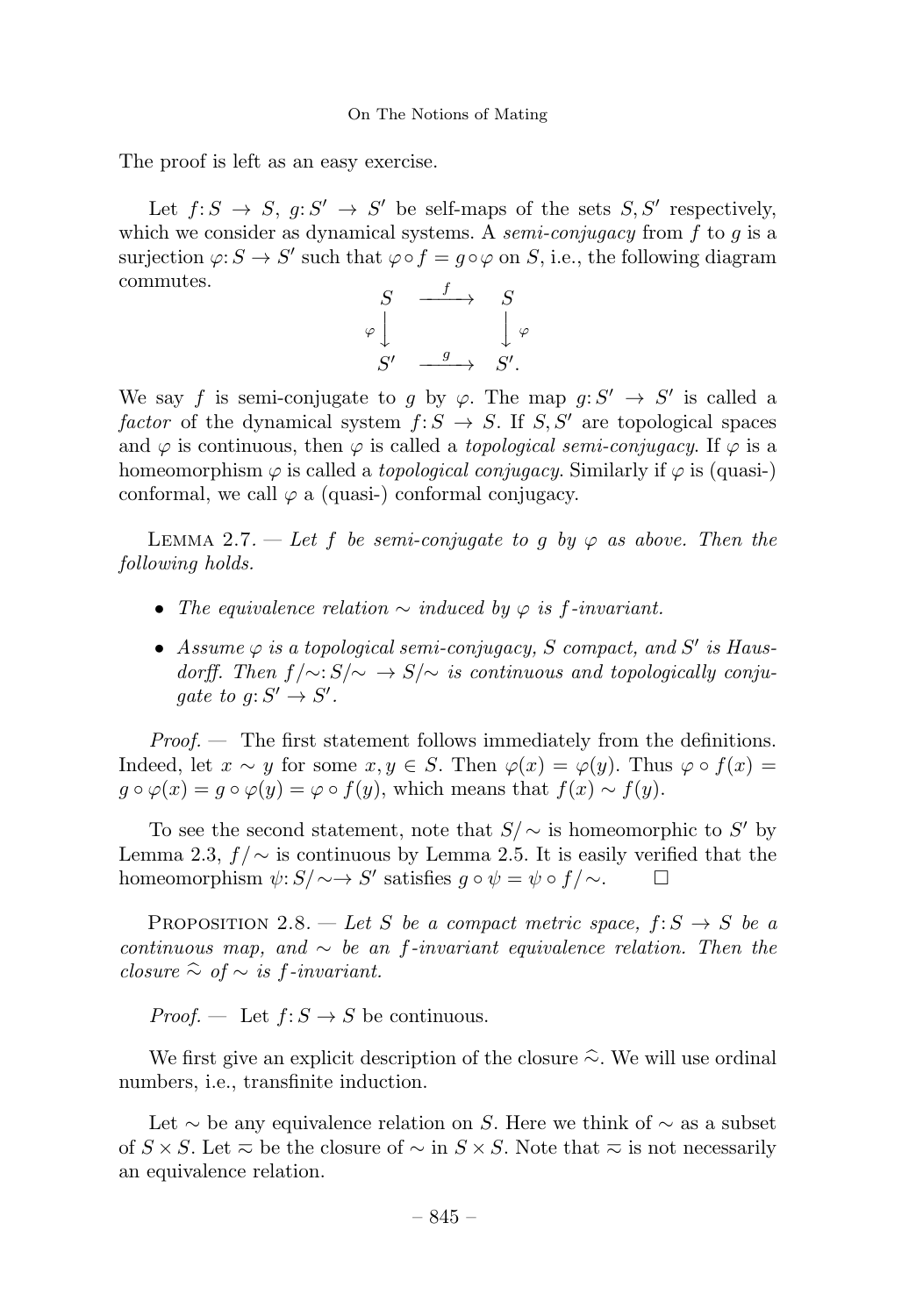Now we define  $\sim'$  as the equivalence relation generated by  $\approx$ . Note that this equivalence relation is not necessarily closed.

*Claim 1.* — If  $\sim$  is f-invariant then  $\sim'$  is f-invariant as well.

*Proof of Claim 1*. — We first note that  $\bar{\sim}$  is given by the following. For all  $x, y \in S$  it holds  $x \approx y$  if and only if there are sequences  $x_n \to x$ ,  $y_n \to y$ in S, such that  $x_n \sim y_n$  for all  $n \in N$ . Since  $\infty$  is closed in  $S \times S$ , as well as bigger than  $\sim$  (which is f-invariant), it follows that

$$
f(x) = \lim f(x_n) \approx \lim f(y_n) = f(y).
$$

Thus  $\overline{\sim}$  is f-invariant.

Note that  $\sim'$  is given by the following. For all  $x, y \in S$  it holds  $x \sim' y$  if and only if there is a finite sequence  $x_0 = x, x_1, \ldots, x_n = y$  such that

$$
x_0 \gtrsim x_1 \gtrsim \ldots x_{n-1} \gtrsim x_n.
$$

Since  $\approx$  is f-invariant it follows that ∼' is f-invariant. This finishes the proof of Claim 1.  $\Box$ 

We now define  $\sim_\alpha$  for any ordinal number  $\alpha$  as follows. Let  $\sim_0 := \sim$  be the equivalence relation from the statement of the proposition. Assume  $\sim_{\alpha}$ has been defined for all ordinals  $\beta < \alpha$ . If  $\alpha$  is not a limit ordinal, i.e.,  $\alpha = \beta + 1$  (for an ordinal  $\beta$ ), then

$$
\sim_\alpha := \sim_\beta'.
$$

If  $\alpha$  is a limit ordinal we define

$$
\sim_\alpha := \bigvee_{\beta < \alpha} \sim_\beta,
$$

i.e., the join of all  $\sim_\beta$  with  $\beta < \alpha$ . Recall that this is the smallest equivalence relation bigger than all  $\sim_\beta$  (for  $\beta < \alpha$ ). Note that  $(\sim_\alpha)$  is an increasing sequence of equivalence relations, i.e.,  $\beta \leq \alpha \Rightarrow \sim_{\beta} \leq \sim_{\alpha}$ . Thus in the case that  $\alpha$  is a limit ordinal it holds for all  $x, y \in S$  that

$$
x \sim_{\alpha} y \quad \text{if and only if} \tag{2.1}
$$
  
there is a  $\beta < \alpha$  such that  $x \sim_{\beta} y$ .

Thus  $\sim_{\alpha}$  has been defined for all ordinals  $\alpha$  (by transfinite induction).

We now show that all equivalence relations  $\sim_\alpha$  are f-invariant. This holds for  $\sim_0$  by assumption. Assume  $\sim_\beta$  is f-invariant for all  $\beta < \alpha$ . If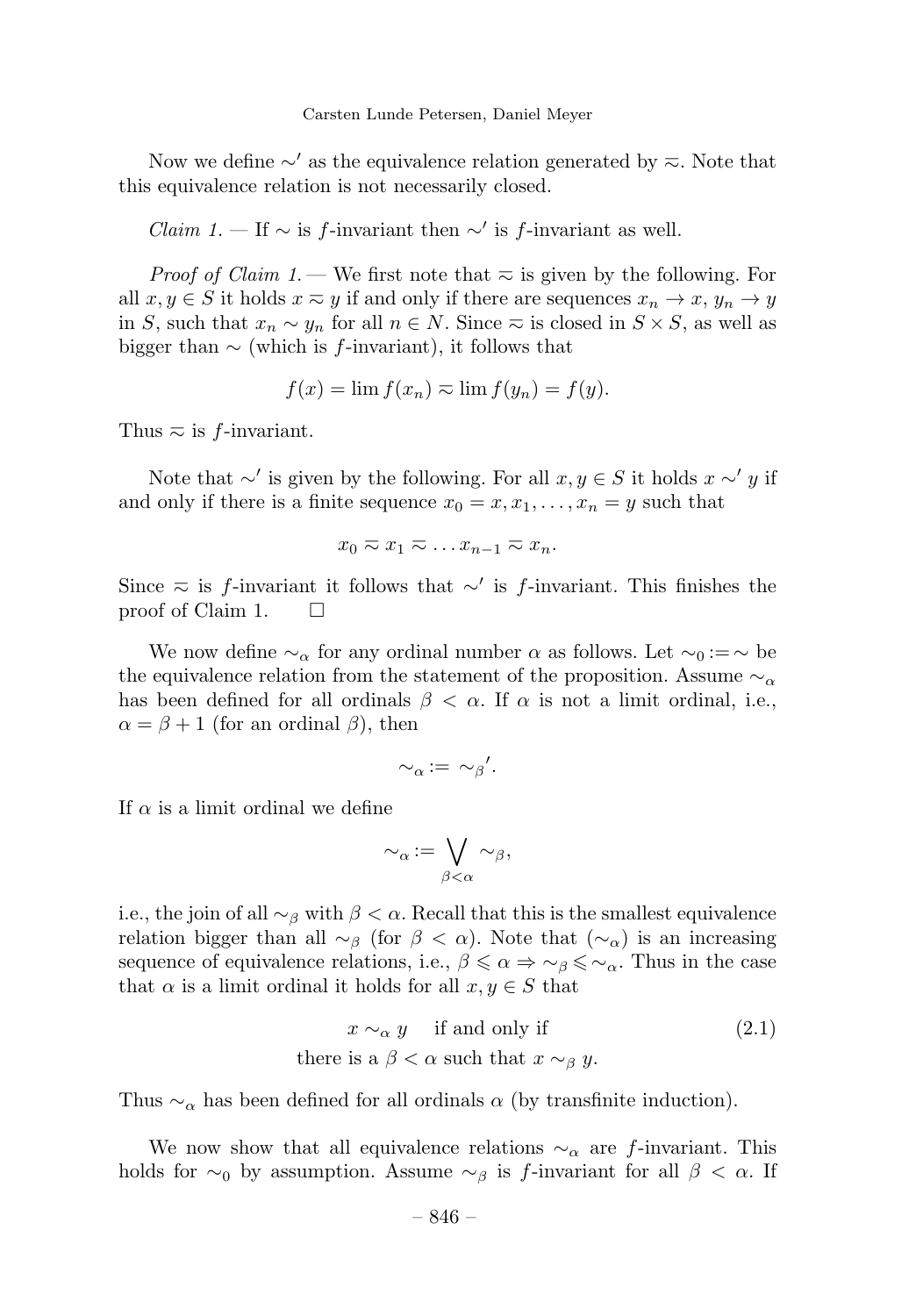$\alpha = \beta + 1$ , i.e., if  $\alpha$  is not a limit ordinal, it follows from Claim 1 above that  $\sim_{\alpha}$  is f-invariant. Finally if  $\alpha$  is a limit ordinal, it follows from the description (2.1) that  $\sim_{\alpha}$  is f-invariant. By transfinite induction it follows that  $\sim_{\alpha}$  is f-invariant for all ordinals  $\alpha$ .

Clearly  $\sim_\alpha$  is closed if and only if  $\sim_{\alpha+1} = \sim_\alpha$ . In this case the closure of  $\sim$  is  $\hat{\sim} = \sim_{\alpha}$ . Furthermore it then follows that  $\sim_{\alpha} = \sim_{\gamma}$  for all  $\gamma \geq \alpha$ . Thus the proof is finished with the following.

*Claim 2.* — There exists an ordinal  $\alpha$  such that  $\sim_{\alpha+1} = \sim_{\alpha}$ .

If this would not be true then all equivalence relations  $\sim_{\alpha}$  would be distinct. This is impossible, since the cardinality of the set of all equivalence relations on S is bounded by the cardinality of the power set of  $S \times S$ .

Remark  $2.9$ . – The previous proof does not use the axiom of choice, since the family of equivalence relations  $\sim_{\alpha}$  constructed in the proof is wellordered by construction.

# 2.4. Pseudo-isotopies and Moore's theorem

Moore's theorem is of central importance in the theory of matings. It gives a condition as to when the obtained quotient space is in fact a sphere.

DEFINITION 2.10. — An equivalence relation  $\sim$  on  $S^2$  is called of Mooretype if

- $(1) \sim$  is not trivial, i.e., there are at least two distinct equivalence classes;
- $(2) \sim i s$  closed;
- (3) each equivalence class  $[x]$  is connected;
- (4) no equivalence class separates  $S^2$ , i.e.,  $S^2 \setminus [x]$  is connected for each equivalence class [x].

DEFINITION 2.11. — A homotopy  $H: X \times [0,1] \rightarrow X$  is called a pseudoisotopy if  $H: X \times [0, 1) \to X$  is an isotopy (i.e.,  $H(\cdot, t)$  is a homeomorphism for all  $t \in [0,1)$ ). We will always assume that  $H(x, 0) = x$  for all  $x \in X$ .

Given a set  $A \subset S^2$ , we call H a pseudo-isotopy rel. A if H is a homotopy rel. A, i.e., if  $H(a,t) = a$  for all  $a \in A$ ,  $t \in [0,1]$ . We call the map  $h :=$  $H(\cdot, 1)$  the end of the pseudo-isotopy H. We interchangeably write  $H(\cdot, t) =$  $H_t(\cdot)$  to unclutter notation.

The following is Moore's Theorem. A weaker version was proved by R. L. Moore in  $[17]$ , see  $[13]$ .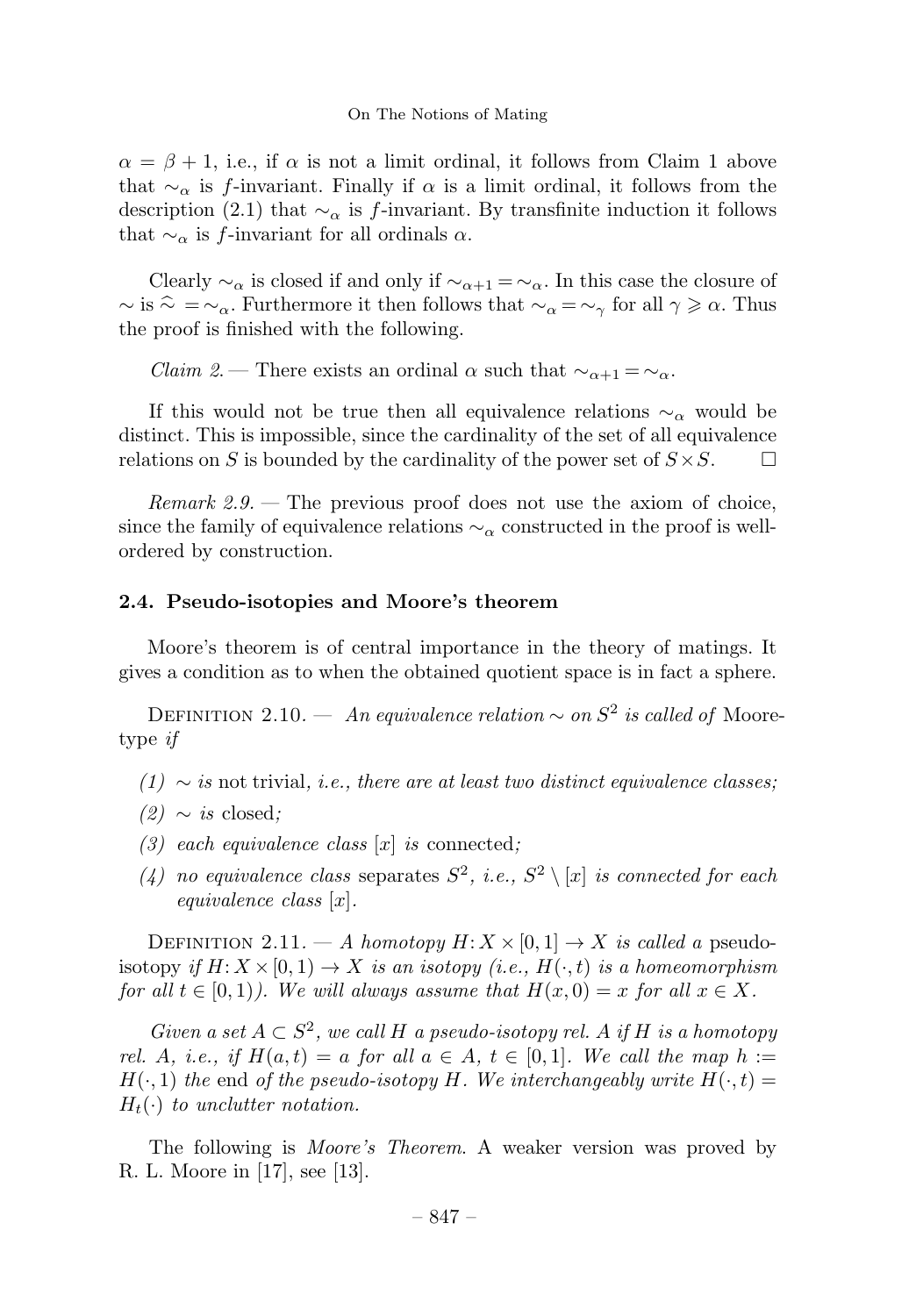THEOREM 2.12 (Moore, 1925). — Let  $\sim$  be an equivalence relation on S<sup>2</sup>. Then ∼ is of Moore-type if and only if ∼ can be realized as the end of a pseudo-isotopy  $H: S^2 \times [0, 1] \rightarrow S^2$  (i.e.,  $x \sim y \Leftrightarrow H_1(x) = H_1(y)$ ).

The "if-direction", i.e., the easy direction, can be found in [9, Lemma 2.4]. A proof of the other direction can be found in [4,Theorem 25.1 and Theorem 13.4]. From Lemma 2.3 we immediately recover the original form of Moore's theorem, i.e., that  $S^2/\sim$  is homeomorphic to  $S^2$ .

#### 3. Polynomials

#### 3.1. Background from complex dynamics

Let  $R(z) = p(z)/q(z) : \widehat{\mathbb{C}} \to \widehat{\mathbb{C}}$  be a rational map, where the polynomials p and q are without common factors. The degree of  $R$ , i.e., the maximum of the degrees of  $p$  and  $q$ , will be assumed to be at least 2. We consider the dynamical system given by iteration of  $R$ , i.e., with orbits:

$$
z_0, z_1, \ldots, z_n = R(z_{n-1}), \ldots
$$

A point  $z \in \widehat{\mathbb{C}}$  is called a *fixed point* if  $R(z) = z$ . We then call  $\lambda :=$  $DR(z) = R'(z)$  the multiplier. The point z is called super-attracting, attracting, neutral, and repelling respectively if  $\lambda = 0, 0 < \lambda < 1, \lambda = 1, \lambda > 1$ .

A point z is periodic if it is a fixed point for some iterate  $R^k$  (for some  $k \geq 1$ , and (super-) attracting, neutral, and repelling if z is a (super-) attracting, neutral, and repelling fixed point of  $R^k$  respectively.

The Fatou set  $F_R$  is the open set of points in  $\widehat{\mathbb{C}}$ , for which the family of iterates  $\{R^n\}_n$  form a normal family in the sense of Montel on some neighborhood of the point. The Julia set  $J_R$  is the compact complement. Equivalently the Julia set is the closure of the set of repelling periodic points.

For a polynomial

$$
P(z) = a_d z^d + a_{d-1} z^{d-1} + \ldots + a_1 z + a_0
$$

the point  $\infty$  is a super-attracting fixed point. Consequently the Julia set is a compact subset of C. The set

$$
K_f = \{ z \in \mathbb{C} \mid f^n(z) \not\to \infty, \text{as } n \to \infty \}
$$

is called the filled-in Julia set for  $f$ . Its topological boundary is the Julia set,  $J_f = \partial K_f$ . The set  $J_f$  and hence  $K_f$  is connected precisely if no (finite) critical point escapes or iterates to  $\infty$ .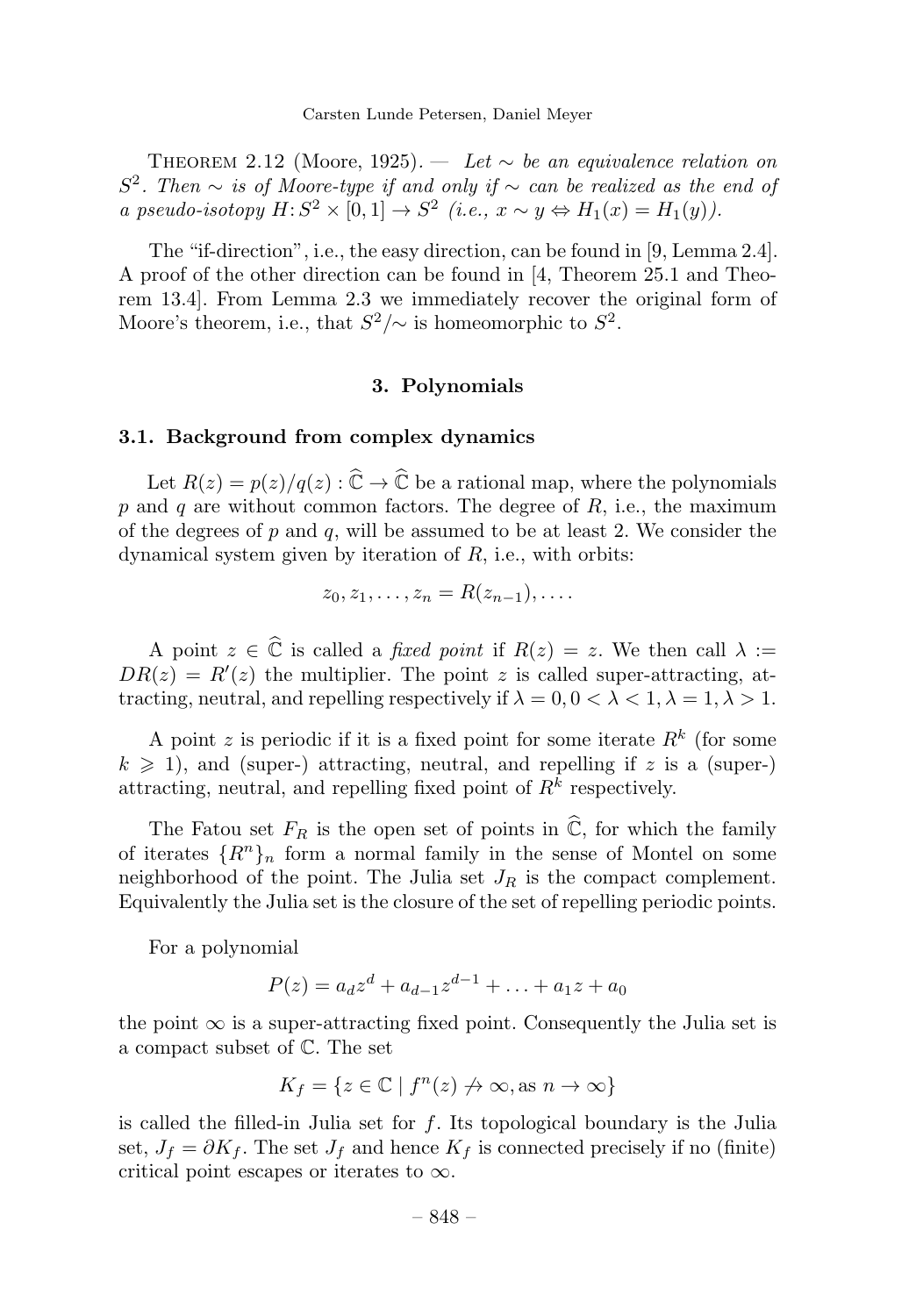# 3.2. Böttcher's theorem

The dynamics of polynomials is much better understood than the dynamics of general rational maps. The main reason is the following theorem.

THEOREM 3.1 (Böttcher). — Let  $P(z) = z^d + a_{d-1}z^{d-1} + ... + a_1z + a_0$ be a monic polynomial. Then

- P is conformally conjugate to  $z^d$  in a neighborhood of  $\infty$ .
- If the Julia set J (equivalently the filled-in Julia set  $K$ ) of  $P$  is connected the conjugacy extends conformally to the Riemann map  $\varphi: \widehat{\mathbb{C}} \setminus \overline{\mathbb{D}} \to \widehat{\mathbb{C}} \setminus K$ . This means the following diagram commutes

$$
\widehat{\mathbb{C}} \setminus \overline{\mathbb{D}} \xrightarrow{z^d} \widehat{\mathbb{C}} \setminus \overline{\mathbb{D}}
$$
\n
$$
\varphi \downarrow \qquad \qquad \downarrow \varphi
$$
\n
$$
\widehat{\mathbb{C}} \setminus K \xrightarrow{P} \widehat{\mathbb{C}} \setminus K.
$$

Note that in the above  $\varphi(\infty) = \infty$ . Furthermore we can and shall assume  $\varphi$  chosen such that  $\lim_{z\to\infty}z/\varphi(z)=1$ . Note that  $G(z):=\log \varphi^{-1}(z)$  is the *Green's function* of the domain  $\mathbb{C} \setminus K$  (with pole at  $\infty$ ).

DEFINITION 3.2. — The external ray  $R(\zeta)$  of angle  $\zeta \in \mathbb{S}^1 = \{|z| = 1\}$ is the arc

$$
R(\zeta) := R_P(\zeta) = \varphi(\{r\zeta \mid r > 1\})
$$

# 3.3. The Carathéodory loop

The following theorem of Carathéodory is fundamental to the study of the boundary of simply connected proper subsets of the plane.

THEOREM 3.3 (Carathéodory). — A univalent map  $\phi: \mathbb{D} \longrightarrow \widehat{\mathbb{C}}$  has a continuous extension to  $\mathbb{S}^1 = \partial \mathbb{D}$  if and only if  $\partial \phi(\mathbb{D}) \subset \widehat{\mathbb{C}}$  is locally connected.

COROLLARY 3.4. — Let the Julia set of the polynomial  $P$  be connected and locally connected. Then the Böttcher conjugacy  $\varphi$  from Theorem 3.1 extends to a continuous map

$$
\overline{\varphi} : \widehat{\mathbb{C}} \setminus \mathbb{D} \to \widehat{\mathbb{C}} \setminus \mathring{K}.
$$

This extension is a semi-conjugacy from  $z<sup>d</sup>$  to P where defined.

– 849 –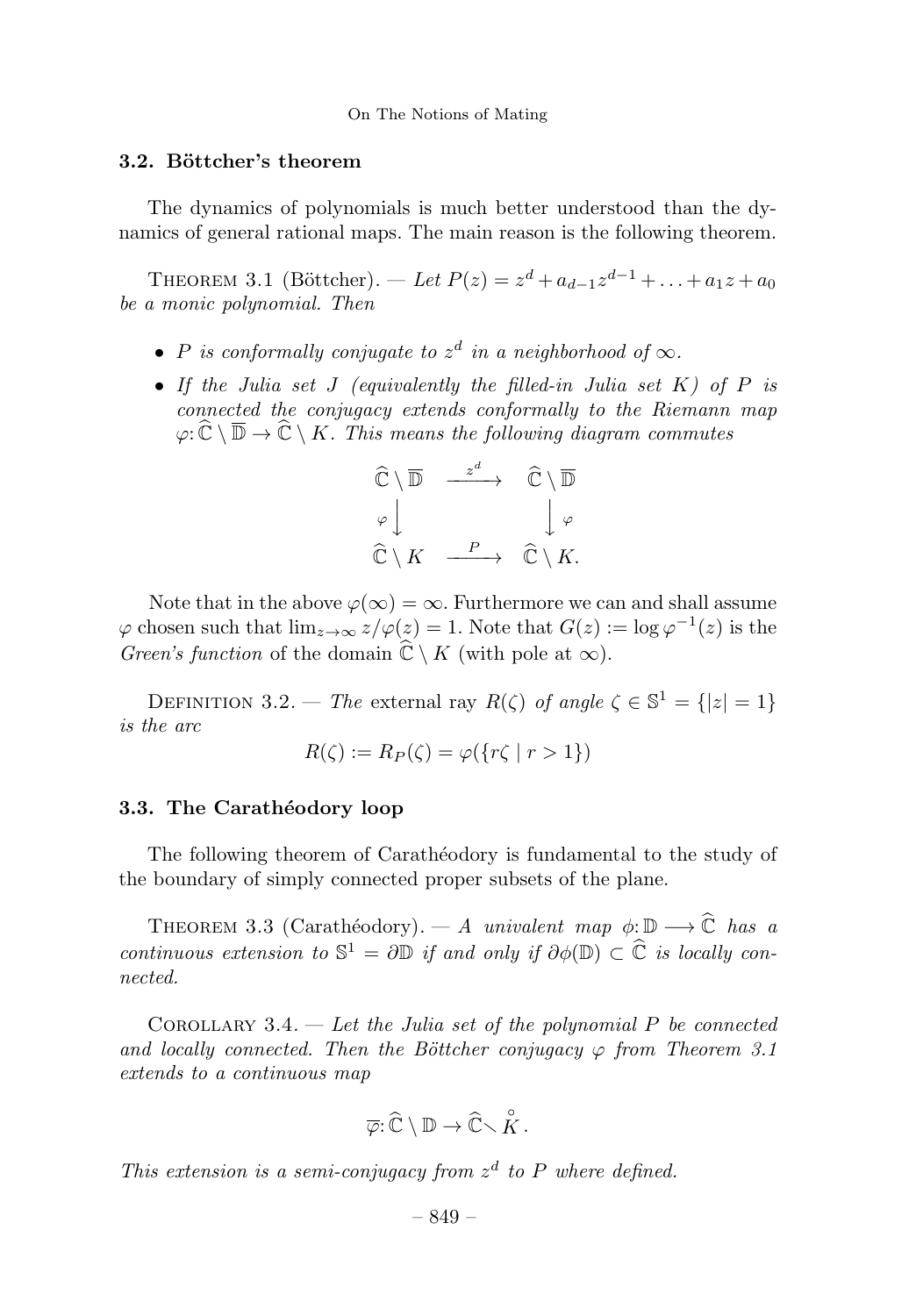In this case the map  $\sigma = \sigma_f := \varphi|_{\mathbb{S}^1} : \mathbb{S}^1 \to \partial K = J$  is called the Carathéodory loop or Carathéodory semi-conjugacy as it semi-conjugates  $z^d$ to P. Recall that this means it satisfies the following commutative diagram

$$
\begin{array}{ccc}\nS^1 & \xrightarrow{z^d} & S^1 \\
\sigma \downarrow & & \downarrow \sigma \\
J & \xrightarrow{P} & J,\n\end{array} \tag{3.1}
$$

i.e.,  $\sigma(z^d) = P \circ \sigma(z)$  for all  $z \in \mathbb{S}^1$ . It follows from Lemma 2.7 that for the equivalence relation  $\sim \sim_{\sigma}$  on S<sup>1</sup> induced by  $\sigma$  the quotient map  $z^d/\sim$ : S<sup>1</sup>/∼  $\rightarrow \mathbb{S}^1/\sim$  is topologically conjugate to  $P: J \rightarrow J$ , because  $\mathbb{S}^1$  is compact and  $J \subset \mathbb{C}$  is Hausdorff.

#### 3.4. The lamination of a polynomial

Let  $P$  be a monic polynomial,  $J$  its Julia set, and  $K$  its filled Julia set. We assume that  $J$  (equivalently  $K$ ) is connected and locally connected.

Denote as above by  $\sigma: \mathbb{S}^1 \to J$  its Carathéodory semi-conjugacy. We have seen in (3.1) that the equivalence relation induced by  $\sigma$  allows to understand  $P: J \to J$  as a factor of  $z^d: \mathbb{S}^1 \to \mathbb{S}^1$ . There is a closely related construction that allows to understand  $P: K \to K$  as a factor of a self-map of the closed unit disk  $\overline{\mathbb{D}}$ , see e.g. [5, Theorem 1, page 433] for a construction of K. The success of this approach of studying the topology and dynamics on the filled Julia sets of polynomials by making pinched disk models of  $K$ , may serve as a motivation for defining and studying matings. In fact one way to define matings is to glue two pinched disk models along the circle  $\mathbb{S}^1$  by the map  $z \mapsto \overline{z}$ .

It will be useful to keep in mind below that the cardinality of any equivalence class  $[z] \cap \mathbb{S}^1$  is finite. In fact the rational points  $\exp(i2\pi(\mathbb{Q}/\mathbb{Z}))$  are the (pre)-periodic points in  $\mathbb{S}^1$  under the map  $z \mapsto z^d$ . The rationals are thus the arguments of the (pre)-periodic external rays for  $f$ . By classical results of Sullivan, Douady and Hubbard, the (pre)-periodic rays land on (pre)-periodic points which are either repelling or parabolic. And conversely the Douady be-landing Theorem asserts that when  $K_f$  is connected, every repelling or parabolic (pre)-periodic point is the landing point of at least one and at most finitely many (pre)-periodic rays. Moreover a theorem of Kiwi states that the maximum number of non-(pre)-periodic rays co-landing on a single non-pre-critical and non pre-periodic point is  $d \, [6]$ . For a more recent and enlarged discussion see also the paper by Blokh et al. [1].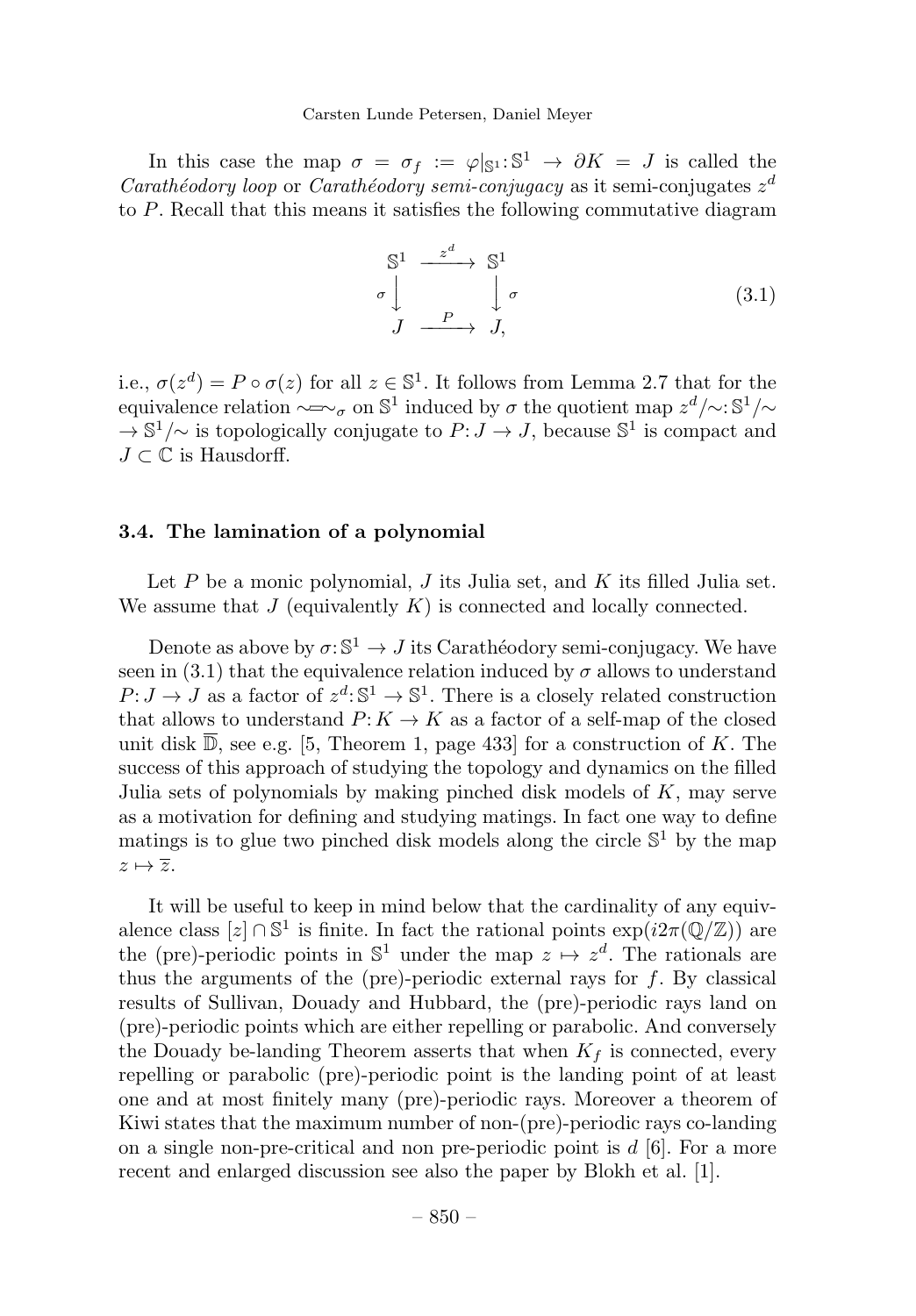#### 4. Mating definitions

There are many definitions of mating in use, e.g. topological mating, formal mating, Intermediate forms such as slow matings as introduced by Milnor and explored by Buff and Cheritat (see also the contribution by Cheritat in this volume) and Shishikura's degenerate Matings, geometric or conformal mating and Douady and Hubbards original definition of mating used by Zakeri-Yampolsky. We start with the Topological mating which is the simplest to formulate and which readily exhibits the difficulties related to matings.

# 4.1. Definition of the Topological Mating

Let  $P_w$ ,  $P_b$ , w for 'white' and b for 'black', be two monic polynomials of the same degree  $d \geqslant 2$  with connected and locally connected filled-in Julia sets  $K_{\mathbf{w}}, K_{\mathbf{b}}$ . We consider the disjoint union  $K_{\mathbf{w}} \sqcup K_{\mathbf{b}}$  and the map  $P_{\mathbf{w}} \sqcup P_{\mathbf{b}}: K_{\mathbf{w}} \sqcup K_{\mathbf{b}} \to K_{\mathbf{w}} \sqcup K_{\mathbf{b}}$  given by

$$
P_{\mathbf{w}} \sqcup P_{\mathbf{b}}|_{K_{\mathbf{w}}} = P_{\mathbf{w}}, \quad P_{\mathbf{w}} \sqcup P_{\mathbf{b}}|_{K_{\mathbf{b}}} = P_{\mathbf{b}}.
$$

Let  $\sigma_j: \mathbb{S}^1 \to \partial K_j$  be their Carathéodory loops (here  $j = \mathbf{w}, \mathbf{b}$ ). Let  $\sim$  be the equivalence relation on  $K_{\mathbf{w}} \sqcup K_{\mathbf{b}}$  generated by

$$
\sigma_{\mathbf{w}}(z) \sim \sigma_{\mathbf{b}}(\bar{z}).
$$

for all  $z \in \mathbb{S}^1$ . Note that  $\sigma_{\mathbf{w}}(z) \in J_{\mathbf{w}} \subset K_{\mathbf{w}}$ ,  $\sigma_{\mathbf{b}}(\bar{z}) \in J_{\mathbf{b}} \subset K_{\mathbf{b}}$ . Furthermore from (3.1) it follows that

$$
P_{\mathbf{w}}(\sigma(z)) = \sigma_{\mathbf{w}}(z^d) \sim \sigma_{\mathbf{b}}(\bar{z}^d) = P_{\mathbf{b}}(\sigma(\bar{z})).
$$

Thus  $\sim$  is  $P_{\rm w} \sqcup P_{\rm b}$  invariant (see Lemma 2.6) and hence this map descends to the quotient, see Section 2.3.

DEFINITION 4.1 (Topological mating). — Let  $\sim$  be as above. Then

$$
K_{\mathbf{w}} \perp \!\!\!\perp K_{\mathbf{b}} := K_{\mathbf{w}} \sqcup K_{\mathbf{b}} / \sim.
$$

The topological mating of the polynomials  $P_w, P_b$  is the map  $P_w \perp\!\!\!\perp P_b :=$  $P_{\mathbf{w}} \sqcup P_{\mathbf{b}}/\sim : K_{\mathbf{w}} \sqcup K_{\mathbf{b}} \rightarrow K_{\mathbf{w}} \sqcup K_{\mathbf{b}}.$ 

#### 4.2. Obstructions and equivalences

From Definition 4.1 it looks very surprising that  $P_w \perp P_b$  is "often" (topologically conjugate to) a rational map. Rather it seems that there is no reason to assume that  $P_{\mathbf{w}} \perp P_{\mathbf{b}}$  has any nice properties at all. We list the different obstructions.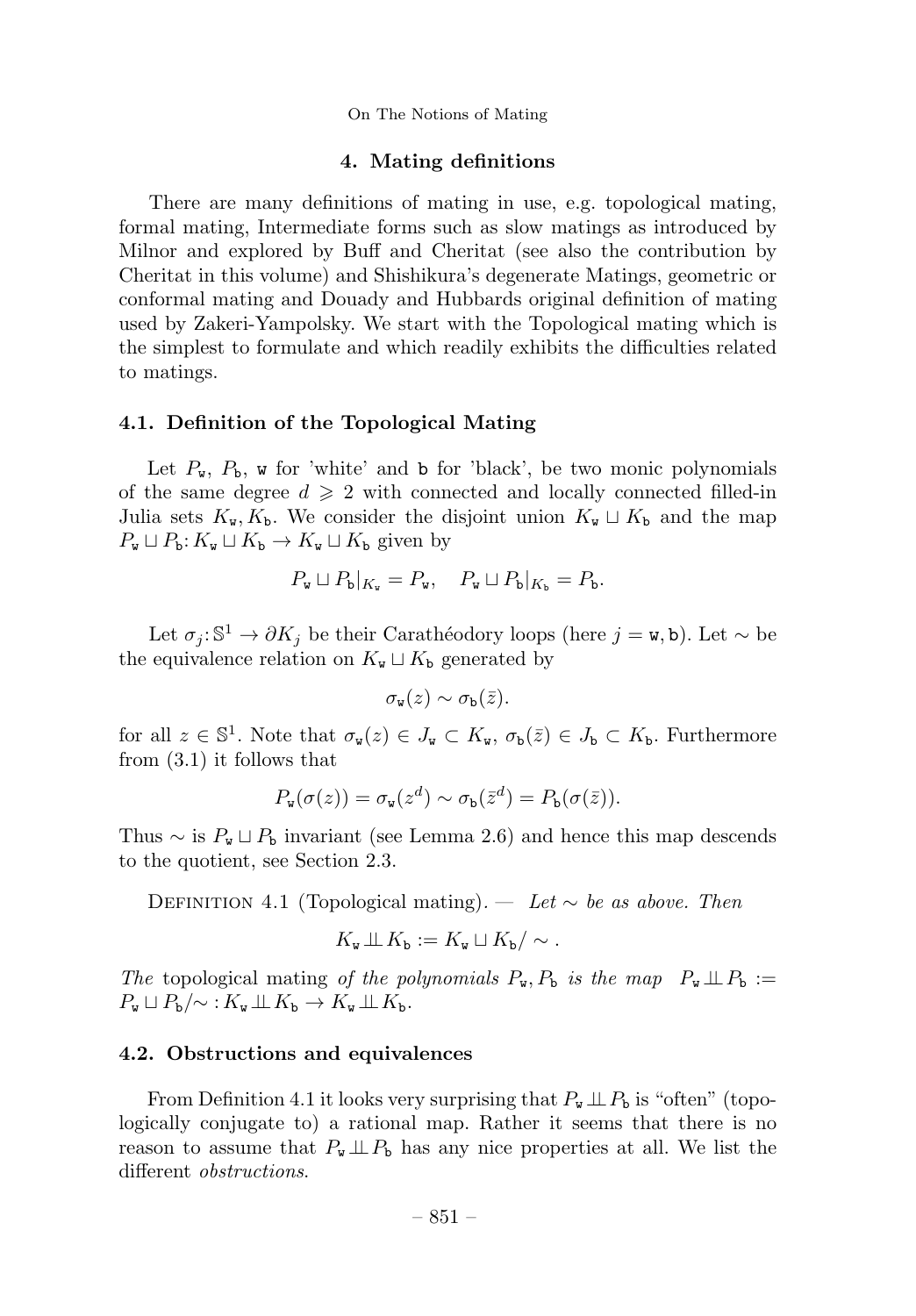DEFINITION 4.2 (Mating obstructions).  $-$ 

- The equivalence relation  $\sim$  may fail to be closed. In this case  $K_{\mathbf{w}} \perp \perp K_{\mathbf{b}}$ is not a Hausdorff space (see Lemma 2.2). We then say that the mating of  $P_{\tt w}$ ,  $P_{\tt b}$  is Hausdorff-obstructed.
- The space  $K_{\mathbf{w}} \perp\!\!\!\perp K_{\mathbf{b}}$  may fail to be a topological sphere. In this case we call the mating Moore-obstructed.
- If  $P_w \perp\!\!\!\perp P_b$  is a post-critically finite branched covering, it may fail to be Thurston-equivalent to a rational map, the mating then is Thurstonobstructed.

If in the last case the Thurston obstruction happens to be a Levy cycle, we also call the mating Levy-obstructed. Note that one possible obstruction is omitted in the above, since the following holds.

PROPOSITION 4.3. — Assume the topological mating of  $P_{\mathbf{w}}$ ,  $P_{\mathbf{b}}$  is not Moore obstructed, i.e.,  $K_{\mathbf{w}} \perp\!\!\!\perp K_{\mathbf{b}}$  is topologically  $\mathbb{S}^2$ . Then the mating  $P_{\mathbf{w}} \perp\!\!\!\perp P_{\mathbf{b}}: \mathbb{S}^2 \to$  $\mathbb{S}^2$  is an orientation-preserving branched covering.

The proof is postponed to Section 4.6.

The two views on matings are reflected in the following definitions:

DEFINITION 4.4 (Matings as rational maps). — Let  $P_{\mathbf{w}}$ ,  $P_{\mathbf{b}}$  be two degree  $d > 1$  polynomials for which there exists a homeomorphism h:  $K_w \perp K_b \longrightarrow \mathbb{S}^2$ .

- The polynomials  $P_{\rm w}$ ,  $P_{\rm b}$  are called combinatorially mateable if they are post-critically finite and if the branched covering  $h \circ P_w \perp\!\!\!\perp P_b \circ h^{-1}$ is Thurston equivalent to a rational map R.
- The polynomials  $P_{\mathbf{w}}, P_{\mathbf{b}}$  are called topologically mateable if the homeomorphism h can be so chosen that  $R = h \circ P_w \perp\!\!\!\perp P_b \circ h^{-1}$  is a rational map.
- The polynomials  $P_{\mathbf{w}}, P_{\mathbf{b}}$  are called geometrically mateable if they are topologically mateable and h can additionally be chosen to be conformal on the interior of  $K_{\mathbf{w}} \perp \!\!\! \perp K_{\mathbf{b}}$ .

Conversely we say that a rational map  $R$  is combinatorially a mating, topologically a mating or geometrically a mating *if there exist polynomials*  $P_{\rm w}$ ,  $P_{\rm b}$  satisfying the corresponding property above with  $R = h \circ P_{\rm w} \perp P_{\rm b} \circ h^{-1}$ .

Note that the first two definitions make sense for Thurston maps as well.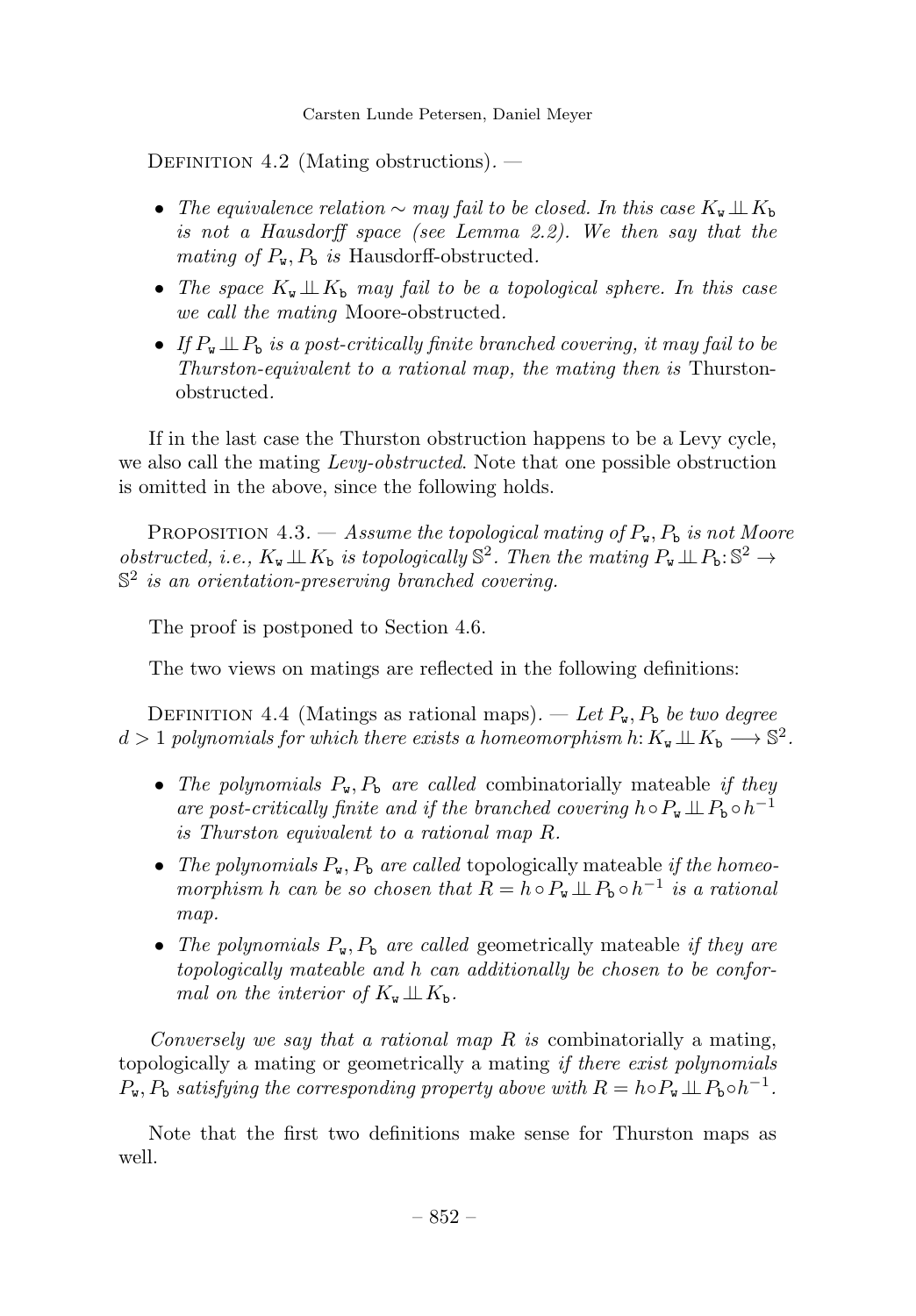DEFINITION 4.4. (Cont.). — In the notation of Definition 4.4:

- If h can not be chosen so that R is rational we say that the mating is topologically obstructed.
- If h can not be chosen so that R is rational and h is conformal on the interior of  $K_{\mathbf{w}} \perp\!\!\!\perp K_{\mathbf{b}}$  we say the mating is geometrically obstructed.

Conjecturally any pair of topologically mateable polynomials are geometrically mateable, i.e., there are no purely geometrically obstructed pairs.

It is not known whether there are polynomials  $P_w$ ,  $P_b$ , whose matings have a Hausdorff obstruction, i.e., which results in an equivalence relation  $\sim$  that is not closed. We can however take the closure  $\hat{\sim}$  of  $\sim$ , and then  $P_{\mathbf{w}} \perp P_{\mathbf{b}}$  descends to the closure by Proposition 2.8.

DEFINITION 4.5 (Closed topological mating).  $-\text{Let}$ 

$$
K_{\mathbf{w}} \perp \!\!\!\perp K_{\mathbf{b}} := (K_{\mathbf{w}} \sqcup K_{\mathbf{b}})/\widehat{\sim}.
$$

The closed topological mating is defined as

$$
P_{\mathbf{w}} \widehat{\perp\!\!\!\perp} P_{\mathbf{b}} := (P_{\mathbf{w}} \sqcup P_{\mathbf{b}}) / \widehat{\sim} : K_{\mathbf{w}} \widehat{\perp\!\!\!\perp} K_{\mathbf{b}} \to K_{\mathbf{w}} \widehat{\perp\!\!\!\perp} K_{\mathbf{b}}.
$$

However a priori this is not enough to guarantee that the quotient is homeomorphic to  $\mathbb{S}^2$ .

#### 4.3. Semi-conjugacies associated to the topological mating

There are several semi-conjugacies naturally associated with matings. Assume the rational map  $R: \widehat{\mathbb{C}} \to \widehat{\mathbb{C}}$  is topologically the mating of the polynomials  $P_{\mathbf{w}}, P_{\mathbf{b}}$ .

We first note that both Julia sets  $J_{\mathbf{w}}, J_{\mathbf{b}} \subset K_{\mathbf{w}} \sqcup K_{\mathbf{b}}$  are mapped by the quotient map  $K_{\mathbf{w}} \sqcup K_{\mathbf{b}} \rightarrow (K_{\mathbf{w}} \sqcup K_{\mathbf{b}})/\sim = K_{\mathbf{w}} \sqcup K_{\mathbf{b}}$  to the same set. In fact the following Lemma is an easy exercise left to the reader:

LEMMA 4.6. — Let the rational map  $R: \widehat{\mathbb{C}} \to \widehat{\mathbb{C}}$  be topologically the mating of the polynomials  $P_{\mathbf{w}}, P_{\mathbf{b}}$ .

• Then the maps  $P_j: K_j \longrightarrow K_j$ ,  $j = w$ , b are semi-conjugate to R on the image of the quotients  $K_j/\sim$ . More precisely there are maps  $\varphi_j: K_j \hookrightarrow \mathbb{C}$  for  $j = \mathbf{w}, \mathbf{b}$  (in general neither injective nor surjective) such that  $\sim_{\varphi_i} = \sim |K_i|$  and the following diagram commutes.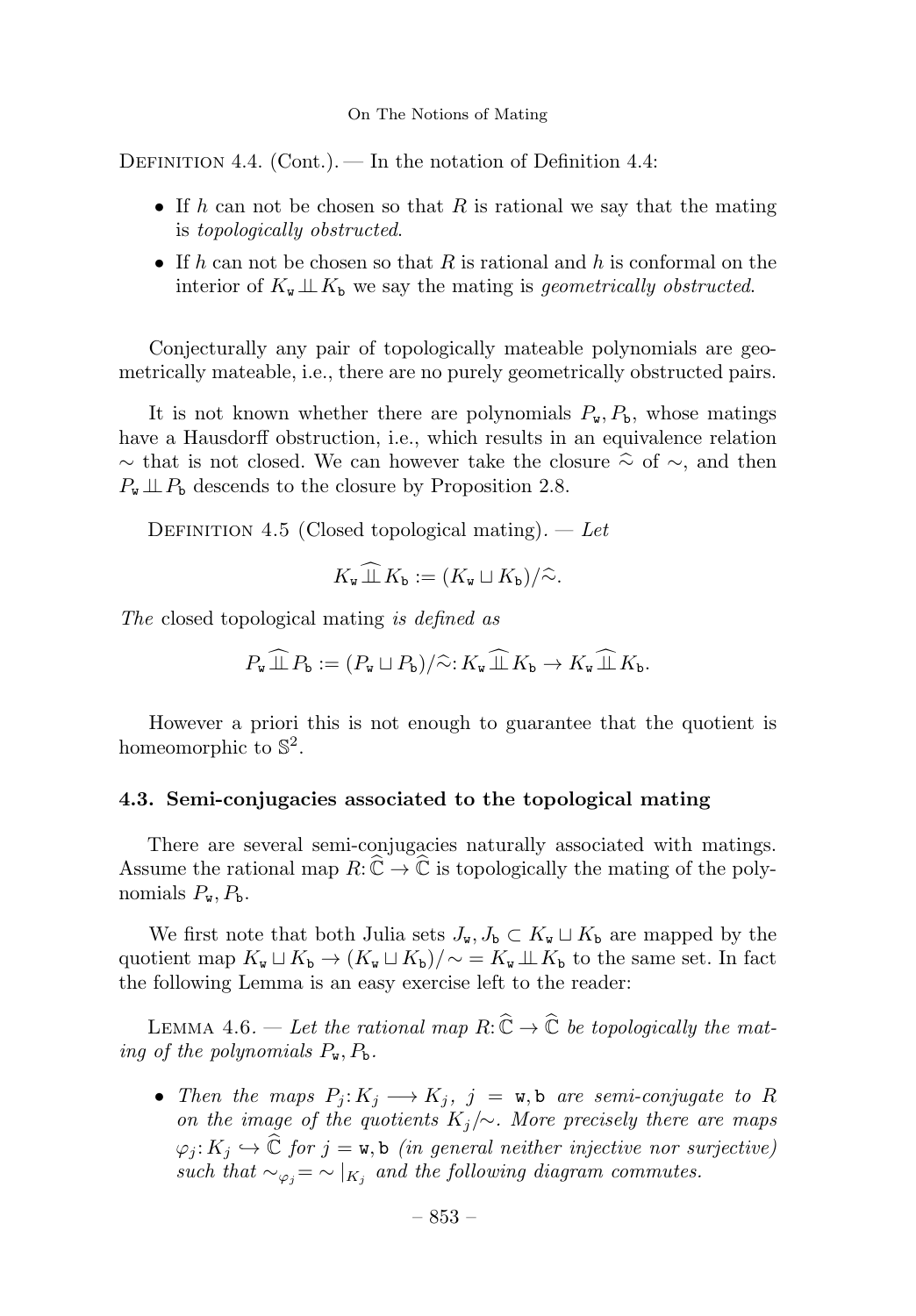

• The dynamics of R on its Julia set  $J_R$ , i.e.,  $R: J_R \to J_R$ , is a factor of both  $P_i: J_i \longrightarrow J_j, j = w, b$ .

Topological mating is quite flexible, when the polynomials admits dynamics preserving topological deformations, e.g. when one of the polynomials has a critical point with an infinite orbit contained in hyperbolic components. In contrast the conformal mating gives very strong ties between the pair of polynomials  $P_w \perp P_b$  and the rational map R realizing the geometrical mating. The geometrical mating thus gives rise to enumerative type questions:

- That two polynomials are geometrically mateable. Is the resulting rational map R then unique up to Möbius conjugacy? If not are there finitely many such  $R$ ? And then how many? If there are infinitely many, are there natural parametrizations?
- How many ways can a rational map be obtained as a geometrical mating of two polynomials?
- When does the mating depend continuously/measureably on input data?

# 4.4. The Formal Mating

The fine print of the above discussion is that while the topological mating is quite easily defined, it is often difficult to visualize. For example when the filled Julia sets  $K_{\mathbf{w}}, K_{\mathbf{b}}$  are dendrites it is quite counterintuitive that "often"  $K_{\mathbf{w}} \perp \!\!\! \perp K_{\mathbf{b}}$  is a topological sphere.

The formal mating introduced in the following, circumvents some of the difficulties. We always obtain a branched covering right from the start. And taking a further quotient yields again the topological mating.

Denote by  $\overline{\mathbb{C}} := \mathbb{C} \cup \{(\infty, w)|w \in \mathbb{S}^1\}$  the compactification of  $\mathbb{C}$  obtained by adjoining a circle at infinity. Note that each monic polynomial  $P =$  $z^d + \ldots$  extends continuously to  $P: \overline{\mathbb{C}} \to \overline{\mathbb{C}}$  by  $P((\infty, w)) = (\infty, w^d)$ . We denote the extended map again by  $P$  for convenience.

DEFINITION 4.7 (Formal Mating). — Let  $P_{\mathbf{w}}:\overline{\mathbb{C}}_{\mathbf{w}} \to \overline{\mathbb{C}}_{\mathbf{w}}, P_{\mathbf{b}}:\overline{\mathbb{C}}_{\mathbf{b}} \to \overline{\mathbb{C}}_{\mathbf{b}}$  be two monic polynomials of the same degree. Here  $\overline{\mathbb{C}}_i$  are the compactifications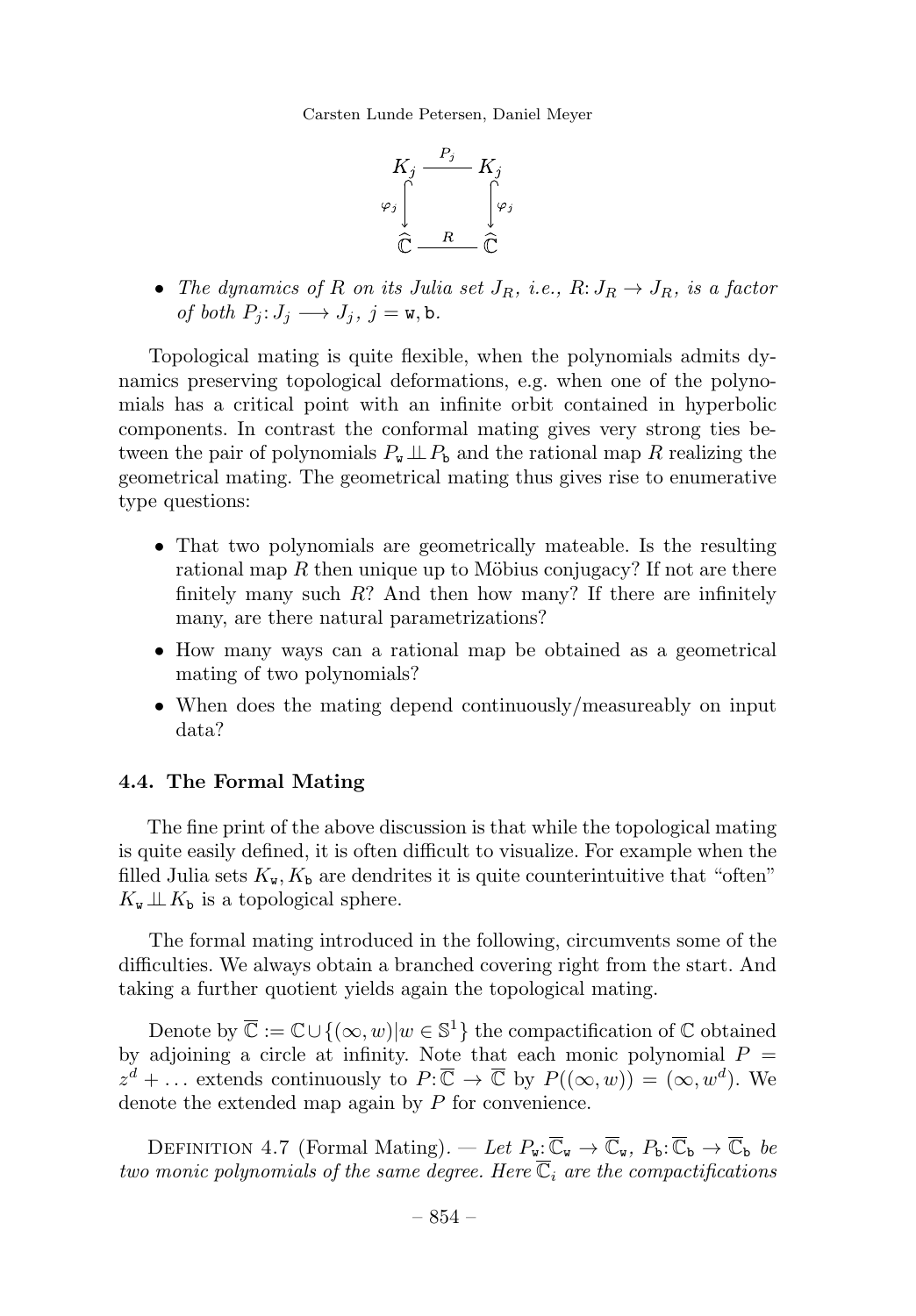as above of the dynamical planes  $\mathbb{C}_i$  for each polynomial  $P_i$ ,  $i = \mathbf{w}$ , b. Define

$$
\overline{\mathbb{C}}_{\mathbf{w}} \boxplus \overline{\mathbb{C}}_{\mathbf{b}} = (\overline{\mathbb{C}}_{\mathbf{w}} \sqcup \overline{\mathbb{C}}_{\mathbf{b}}) / ((\infty_{\mathbf{w}}, w) \sim (\infty_{\mathbf{b}}, \overline{w})).
$$

We write  $(\infty, w)$  for the equivalence class containing  $(\infty_{\mathbf{w}}, w) \sim (\infty_{\mathbf{b}}, \overline{w})$ and equip  $\overline{C}_w \oplus \overline{C}_b$  with the quotient topology. We call this set the formal mating sphere. The set  $\mathbb{S}^1_{\infty} := \{(\infty, w) \mid w \in \mathbb{S}^1\} \subset \overline{\mathbb{C}}_w \oplus \overline{\mathbb{C}}_b$  is called the equator of the formal mating sphere.

The formal mating  $P_{\mathbf{w}} \boxplus P_{\mathbf{b}} : \overline{\mathbb{C}}_{\mathbf{w}} \boxplus \overline{\mathbb{C}}_{\mathbf{b}} \longrightarrow \overline{\mathbb{C}}_{\mathbf{w}} \boxplus \overline{\mathbb{C}}_{\mathbf{b}}$  is the map

$$
P_{\mathbf{w}} \uplus P_{\mathbf{b}}(z) = \begin{cases} P_{\mathbf{w}}(z), & \quad \text{if } z \in \mathbb{C}_{\mathbf{w}}, \\ P_{\mathbf{b}}(z), & \quad \text{if } z \in \mathbb{C}_{\mathbf{b}}, \\ (\infty, z^d), & \quad \text{for } (\infty, z). \end{cases}
$$

Evidently  $\overline{\mathbb{C}}_v \oplus \overline{\mathbb{C}}_b$  is homeomorphic to  $\mathbb{S}^2$  and  $P_v \oplus P_b$  is a branched covering.

DEFINITION 4.8 (Ray-equivalence). — The external rays  $R_{\mathbf{w}}(\zeta) \subset \overline{\mathbb{C}}_{\mathbf{w}}$ ,  $R_{\mathbf{b}}(\bar{\zeta}) \subset \overline{\mathbb{C}}_{\mathbf{b}}$  of the polynomials  $P_{\mathbf{w}}, P_{\mathbf{b}}$  are naturally contained in the formal mating sphere  $\overline{\mathbb{C}}_v \oplus \overline{\mathbb{C}}_b$ . The extended external ray of angle  $\zeta \in \mathbb{S}^1$  is the closure of  $R_{\mathbf{w}}(\zeta) \cup R_{\mathbf{b}}(\bar{\zeta})$  in the formal mating sphere  $\overline{\mathbb{C}}_{\mathbf{w}} \oplus \overline{\mathbb{C}}_{\mathbf{b}}$ , denoted by  $R(\zeta)$ . Note that  $R(\zeta)$  contains the point  $(\infty, \zeta)$  of the equator. If the filled Julia sets  $K_{\mathbf{w}}, K_{\mathbf{b}}$  are connected and locally connected, then  $R(\zeta)$  contains exactly one point of the Julia set  $J_{\mathbf{w}}$ , as well as exactly one point of the Julia set  $J_{\rm b}$ . The ray-equivalence  $\sim_{\rm rav}$  on the formal mating sphere is defined to be the smallest equivalence relation, such that all points of the formal mating sphere that are contained in the same extended external ray are equivalent.

LEMMA  $4.9.$  — The formal mating is never topologically conjugate to a rational map.

*Proof.* — Consider the point  $(\infty, 1)$  on the equator of the formal mating sphere. It is also contained in the extended external ray  $R(1)$ . Note that this is a fixed point of the formal mating  $P_w \oplus P_b$ . As a consequence of Böttcher's theorem (Theorem 3.1), all points in the interior of  $R(1)$  (i.e., all points except the endpoints) are converging under iteration of  $P_w \oplus P_b$  to  $(\infty, 1)$ . However points in a small neighborhood of  $(\infty, 1)$  on the equator are repelled from  $(\infty, 1)$  under iteration, since  $P_w \oplus P_b$  on  $\mathbb{S}^1$  is topologically conjugate to  $z^d: \mathbb{S}^1 \to \mathbb{S}^1$ . For rational maps such a behavior can only occur at a parabolic fixed point. However the same behavior occurs for the  $n$ -th iterate of the formal mating at each point  $(\infty, e^{2\pi i k/(d^n-1)})$  for all  $k = 0, \ldots, d^n - 1$ . A rational map cannot have infinitely many parabolic periodic points. - $\Box$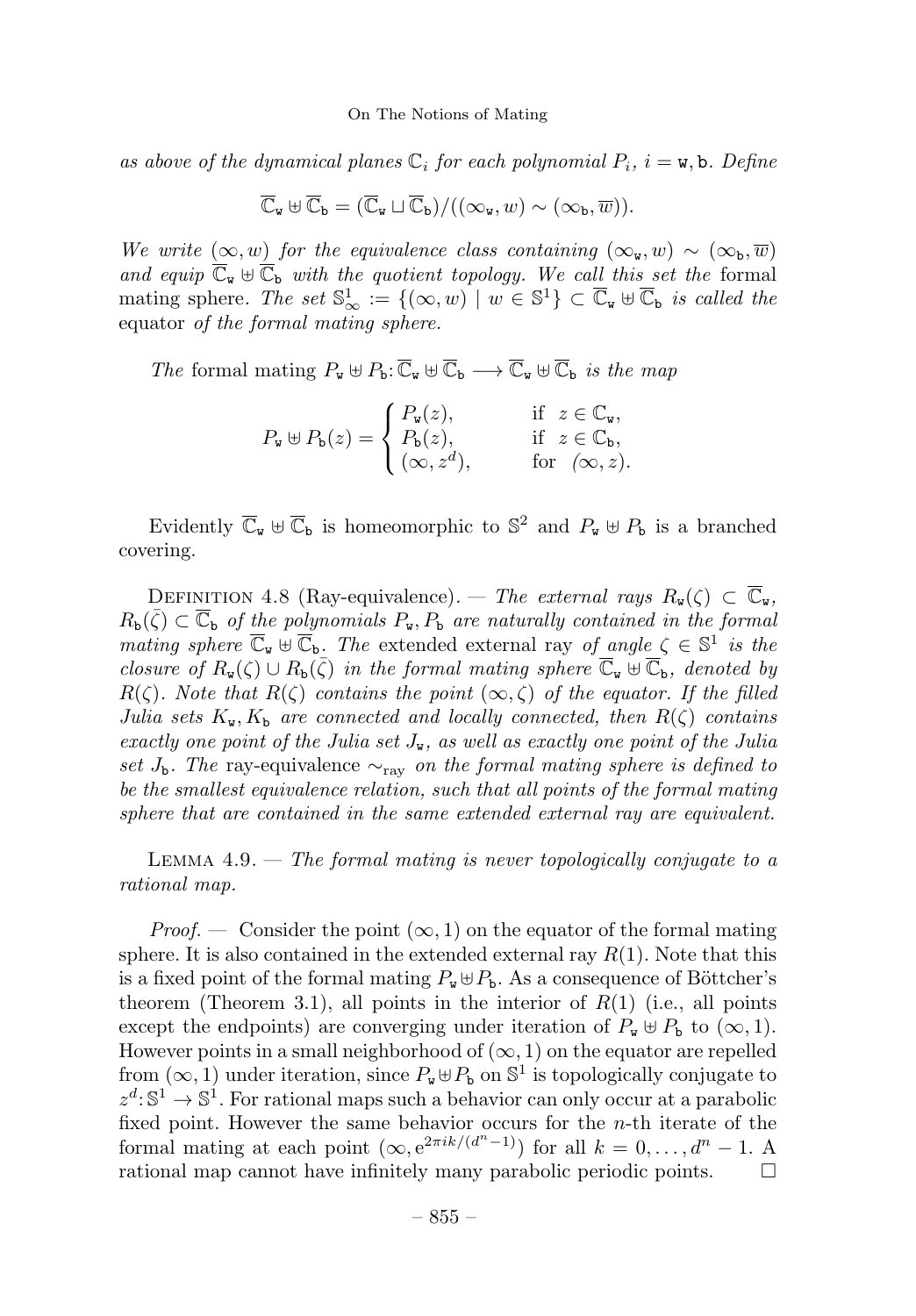If we ask whether the formal mating is in some sense a rational map,we thus need a notion that is weaker than topological conjugacy. The most successful in this context is Thurston equivalence. Clearly, the formal mating is post-critically finite if and only if both polynomials  $P_{\mathbf{w}}$ ,  $P_{\mathbf{b}}$  are post-critically finite. We may then ask if  $P_{\mathbf{w}} \oplus P_{\mathbf{b}}$  is Thurston equivalent to a rational map.

The most important aspect of the formal mating however is that we can reconstruct the topological mating from it.

PROPOSITION 4.10 (Topological mating from formal mating).  $-$  Let  $P_{\text{w}}$ ,  $P_{\rm b}$  be two monic polynomials of the same degree  $d \geqslant 2$  with connected and locally connected Julia sets.

- (1) The formal mating  $P_w \oplus P_b: \overline{\mathbb{C}}_w \oplus \overline{\mathbb{C}}_b$  descends to the quotient  $\overline{\mathbb{C}}_u \boxplus \overline{\mathbb{C}}_b / \sim_{\text{raw}}$ .
- (2) The quotient map is (topologically conjugate to) the topological mating  $P_{\mathbf{w}} \perp\!\!\!\perp P_{\mathbf{b}}$ . In particular  $K_{\mathbf{w}} \perp\!\!\!\perp K_{\mathbf{b}}$  is homeomorphic to  $\overline{\mathbb{C}}_{\mathbf{w}} \oplus \overline{\mathbb{C}}_{\mathbf{b}}/\sim_{\text{rav}}$ .
- (3) The space  $K_{\mathbf{w}} \perp K_{\mathbf{b}}$  is a topological sphere if and only if the rayequivalence  $\sim_{\text{rav}}$  is of Moore-type (see Definition 2.10).

*Proof.*  $-$  (1) The formal mating  $P_w \oplus P_b$  clearly maps each extended external ray to another extended external ray. It follows that  $\sim_{\text{ray}}$  is invariant with respect to  $P_{\mathbf{w}} \oplus P_{\mathbf{b}}$ , hence this map descends to the quotient  $\overline{\mathbb{C}}_{\mathbf{w}} \boxplus \overline{\mathbb{C}}_{\mathbf{b}}/\sim_{\text{rav}} (\text{see Lemma 2.6}).$ 

(2) We identify  $K_{\mathbf{w}} \sqcup K_{\mathbf{b}}$  with  $K_{\mathbf{w}} \sqcup K_{\mathbf{b}} \subset \overline{\mathbb{C}}_{\mathbf{w}} \oplus \overline{\mathbb{C}}_{\mathbf{b}}$ . Then the map  $P_{\mathbf{w}} \oplus P_{\mathbf{b}}$ clearly agrees with  $P_{\mathbf{w}} \sqcup P_{\mathbf{b}}$  on  $K_{\mathbf{w}} \sqcup K_{\mathbf{b}}$ .

Note that the extended external ray  $R(\zeta)$  contains the points  $\sigma_{\mathbf{w}}(\zeta) \in$  $J_{\mathbf{w}}, \sigma_{\mathbf{b}}(\bar{\zeta}) \in J_{\mathbf{b}}$ . Thus the equivalence relation  $\sim_{\text{rav}}$  restricted to  $K_{\mathbf{w}} \sqcup K_{\mathbf{b}}$ (viewed as subsets of the formal mating sphere) is equal to the equivalence relation  $\sim$  from the topological mating.

Each point  $x \in \overline{\mathbb{C}}_w \oplus \overline{\mathbb{C}}_b$  not contained in the filled Julia sets  $K_w, K_b \subset$  $\overline{\mathbb{C}}_{\mathbf{w}} \oplus \overline{\mathbb{C}}_{\mathbf{b}}$  is contained in one extended external ray. Put differently, each equivalence class  $[x]_{\text{rav}}$  of  $\sim_{\text{rav}}$  contains a representative  $z \in K_{\text{w}} \sqcup K_{\text{b}} \subset$  $\overline{\mathbb{C}}_{\mathbf{w}} \oplus \overline{\mathbb{C}}_{\mathbf{b}}$ . The map

$$
h\colon (\overline{\mathbb{C}}_{\mathbf{w}} \boxplus \overline{\mathbb{C}}_{\mathbf{b}}) / \sim_{\text{ray}} \rightarrow K_{\mathbf{w}} \perp \!\!\! \perp K_{\mathbf{b}}
$$

is now defined as follows. Each ray-equivalence class  $[x]_{\text{ray}} \in (\overline{\mathbb{C}}_{\mathbf{w}} \oplus \overline{\mathbb{C}}_{\mathbf{b}})/\sim_{\text{ray}}$ is mapped by h to  $[z] \in K_{\tt w} \perp \!\!\! \perp K_{\tt b} = (K_{\tt w} \sqcup K_{\tt b})/\sim$ , where  $z \in K_{\tt w} \sqcup K_{\tt b}$  is a representative of  $[x]_{\text{ray}}$ . This is a well-defined bijection. Furthermore h conjugates  $(P_w \oplus P_b)/\sim_{\text{ray}}$  to the topological mating  $P_w \perp P_b$ .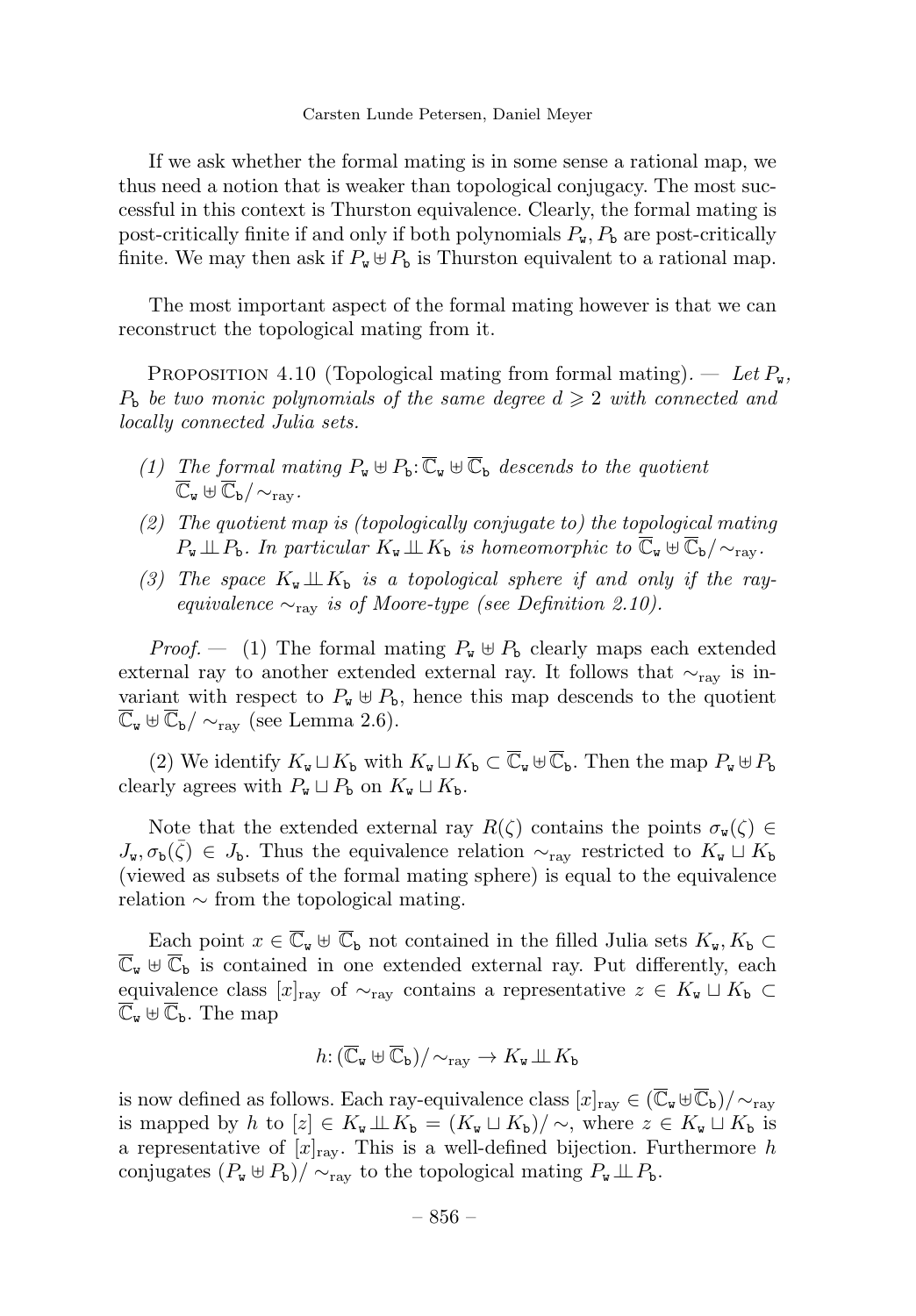One subtle point still needs to be verified however. Namely that the quotient topologies induced by  $\sim$  and  $\sim$ <sub>ray</sub> agree. More precisely we need to verify that h maps the quotient topology on  $(\overline{C}_{w} \oplus \overline{C}_{b})/\sim_{\text{rav}}$  to the quotient topology on  $K_{\mathbf{w}} \perp\!\!\!\perp K_{\mathbf{b}} = (K_{\mathbf{w}} \sqcup K_{\mathbf{b}})/\!\sim.$ 

We denote by  $\Pi_{\text{rav}}:\overline{\mathbb{C}}_{\mathbf{w}}\oplus\overline{\mathbb{C}}_{\mathbf{b}}\to (\overline{\mathbb{C}}_{\mathbf{w}}\oplus\overline{\mathbb{C}}_{\mathbf{b}})/\sim_{\text{rav}}, \Pi:K_{\mathbf{w}}\sqcup K_{\mathbf{b}}\to K_{\mathbf{w}}\perp \hspace{-0.1cm}\perp K_{\mathbf{b}}=$  $(K_{w} \sqcup K_{b})/\sim$  the quotients maps.

Let  $U \subset (\overline{\mathbb{C}}_{\mathtt{w}} \uplus \overline{\mathbb{C}}_{\mathtt{b}})/\!\sim_{\mathrm{ray}}$  be open. This is the case if and only if  $[U]_{\mathrm{ray}} :=$  $\Pi_{\text{ray}}^{-1}(U) \subset \overline{\mathbb{C}}_{\mathbf{v}} \oplus \overline{\mathbb{C}}_{\mathbf{b}}$  is open. Then  $[U]_{\text{ray}} \cap (K_{\mathbf{v}} \sqcup K_{\mathbf{b}})$  is open. Note that  $[U]_{\text{ray}} \cap (K_{\tt w} \sqcup K_{\tt b}) = \Pi^{-1}(h(U)).$  Thus  $h(U) \subset K_{\tt w} \perp\!\!\!\perp K_{\tt b}$  is open.

Now let  $h(U) \subset K_{\tt w} \perp\!\!\!\perp K_{\tt b}$  be open. Then  $\Pi^{-1}(h(U)) \subset K_{\tt w} \sqcup K_{\tt b}$  is open. From  $(3.1)$  it follows that  $\Pi_{\text{ray}}^{-1}(U) \cap \mathbb{S}_{\infty}^1 \subset \overline{\mathbb{C}}_{\mathbf{w}} \cup \overline{\mathbb{C}}_{\mathbf{b}}$  is an open subset of the equator  $\mathbb{S}^1_{\infty}$  of the formal mating sphere. From this it follows that  $\Pi_{\text{ray}}^{-1}(U)$  is open, hence  $U \subset (\overline{\mathbb{C}}_{\mathbf{w}} \oplus \overline{\mathbb{C}}_{\mathbf{b}})/{\sim_{\text{ray}}}$  is open. Thus the map h is a homeomorphism.

(3) Assume first that  $\sim_{\text{ray}}$  is of Moore type. From (2) as well as Moore's theorem (Theorem 2.12, see also Lemma 2.3) it immediately follows that  $K_{\mathbf{w}} \perp \!\!\! \perp K_{\mathbf{b}}$  is a topological sphere.

Assume now that  $K_{\mathbf{w}} \perp\!\!\!\perp K_{\mathbf{b}}$  is a topological sphere. Since  $(\overline{\mathbb{C}}_{\mathbf{w}} \oplus \overline{\mathbb{C}}_{\mathbf{b}})/\sim_{\text{ray}}$ is homeomorphic to the topological sphere  $K_{\mathbf{w}} \perp K_{\mathbf{b}}$  by (2), it follows that  $\sim_{\text{ray}}$  is not trivial, i.e., has at least two distinct equivalence classes.

Each equivalence class  $[x]_{\text{rav}}$  of  $\sim_{\text{rav}}$  is compact. Otherwise  $(\overline{\mathbb{C}}_{\mathbf{w}} \oplus \overline{\mathbb{C}}_{\mathbf{b}})/\sim_{\text{rav}}$ is not Hausdorff, contradicting the fact that  $\overline{C}_{w} \oplus \overline{C}_{b}$  is homeomorphic to the sphere  $K_{\mathbf{w}} \perp \!\!\! \perp K_{\mathbf{b}}$  by (2).

Each equivalence class  $[x]_{\text{ray}}$  is connected by construction.

Assume now that there is an equivalence class  $[x]_{\text{rav}}$  that separates the sphere  $\overline{\mathbb{C}}_{\mathbf{w}}\boxplus\overline{\mathbb{C}}_{\mathbf{b}}$ . Then  $[x]_{\text{ray}}\in(\overline{\mathbb{C}}_{\mathbf{w}}\boxplus\overline{\mathbb{C}}_{\mathbf{b}})/\sim_{\text{ray}}$  separates, i.e.,  $(\overline{\mathbb{C}}_{\mathbf{w}}\boxplus\overline{\mathbb{C}}_{\mathbf{b}})/\sim_{\text{ray}}$  $\langle \{[x]_{\text{rav}}\}\rangle$  is not connected. This shows that  $(\overline{C}_{w} \oplus \overline{C}_{b})/\sim_{\text{rav}}$  is not homeomorphic to the sphere  $K_{\mathbf{w}} \perp \!\!\! \perp K_{\mathbf{b}}$ .  $\Box$ 

Assume now that the two monic polynomials  $P_{w}$ ,  $P_{b}$  of the same degree  $d \geqslant 2$  have connected and locally connected Julia set. Let  $\sim_{\infty}$  be the restriction of  $\sim_{\text{ray}}$  to the equator  $\mathbb{S}^1_{\infty}$ . This equivalence relation may be described as follows. Let  $\sim_{\mathbf{w}}$ ,  $\sim_{\mathbf{b}}$  be the equivalence relations on  $\mathbb{S}^1$  induced by the Carathéodory loop  $\sigma_{\mathbf{w},\mathbf{b}}:\mathbb{S}^1\to J_{\mathbf{w},\mathbf{b}}$ , i.e., for all  $\zeta,\xi\in\mathbb{S}^1$  it holds

$$
\begin{aligned}\n\zeta \sim_{\mathbf{w}} \xi &\; : \Leftrightarrow \quad \sigma_{\mathbf{w}}(\zeta) = \sigma_{\mathbf{w}}(\xi), \text{ and} \\
\zeta \sim_{\mathbf{b}} \xi &\; : \Leftrightarrow \quad \sigma_{\mathbf{b}}(\bar{\zeta}) = \sigma_{\mathbf{b}}(\bar{\xi}).\n\end{aligned}
$$

– 857 –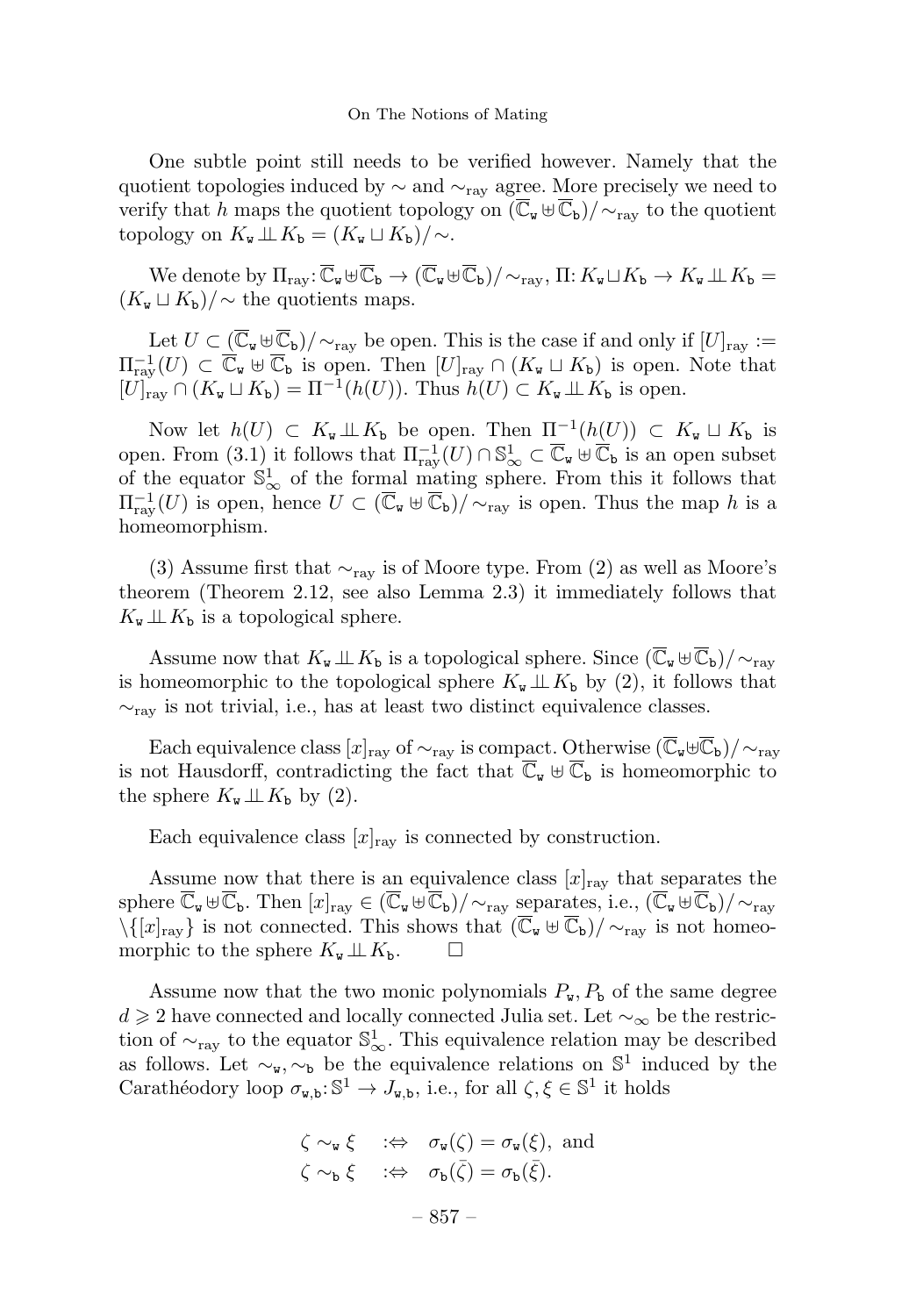Note that from Lemma 2.3 it follows that  $\sim_{\mathbf{w}}$ ,  $\sim_{\mathbf{b}}$  are closed. Identifying  $\mathbb{S}^1$ with  $\mathbb{S}_{\infty}^1$  it holds that  $\sim_{\infty}$  is the equivalence relation generated by  $\sim_{\mathbf{w}}$  and  $\sim_b$  (i.e., the join of  $\sim_w$ ,  $\sim_b$  in the lattice of equivalence relations). This means that  $\zeta \sim_{\infty} \xi$  if and only if there is a finite sequence  $w_0, \ldots, w_N \in \mathbb{S}^1_{\infty}$  such that

$$
\zeta = w_0 \sim_{\mathbf{w}} w_1 \sim_{\mathbf{b}} \ldots \sim_{\mathbf{w}} w_{N-1} \sim_{\mathbf{b}} w_N = \xi.
$$

Note that in the above we may choose  $w_0 = w_1$  and/or  $w_{N-1} = w_N$ . It is sometimes conceptually easier to deal with  $\sim_{\infty}$  instead of  $\sim_{\text{rav}}$ . We have the following.

LEMMA 4.11. — The ray-equivalence  $\sim_{\text{ray}}$  (on the formal mating sphere  $\overline{\mathbb{C}}_{\mathbf{w}} \boxplus \overline{\mathbb{C}}_{\mathbf{b}}$ ) is closed if and only if  $\sim_{\infty}$  is closed (on  $\mathbb{S}^1_{\infty}$ ).

*Proof.* — Clearly  $\sim_{\text{rav}}$  being closed implies that  $\sim_{\infty}$  is closed.

Assume now that  $\sim_{\infty}$  is closed. Let  $(x_n)_{n\in\mathbb{N}},(y_n)_{n\in\mathbb{N}}$  be convergent sequences in the formal mating sphere  $\mathbb{S}^2$  such that  $x_n \sim_{\text{ray}} y_n$  for all  $n \in \mathbb{N}$ . We need to show that  $x := \lim x_n \sim_{\text{ray }} y := \lim y_n$ . We can assume without loss of generality that  $x \in \overline{\mathbb{C}}_{\mathbf{w}} \subset \overline{\mathbb{C}}_{\mathbf{w}} \oplus \overline{\mathbb{C}}_{\mathbf{b}}$ .

If  $x_n = y_n$  for infinitely many  $n \in \mathbb{N}$  there is nothing to prove. Thus we can assume  $x_n \neq y_n$  for all  $n \in \mathbb{N}$ . This implies that  $[x_n]_{\text{ray}} = [y_n]_{\text{ray}}$  consist of more than a point, i.e., contains an extended external ray. Thus

$$
[x_n]_{\infty} := [x_n]_{\text{ray}} \cap \mathbb{S}^1_{\infty} \neq \emptyset.
$$

If x is in the interior of  $K_{\mathbf{w}}$  then  $x_n$  is in the interior of  $K_{\mathbf{w}}$  for sufficiently large n. By the definition of  $\sim_{\text{ray}}$  it follows that  $x_n = y_n$  for large n. Thus x is not in the interior of  $K_{\mathbf{w}}$  by our assumptions. Hence  $[x]_{\infty} = [x]_{\text{ray}} \cap \mathbb{S}^1_{\infty} \neq \emptyset$ .

We now prove that there is a sequence  $(w_n)_{n \in \mathbb{N}} \subset \mathbb{S}^1_{\infty}$  with  $w_n \in [x_n]_{\infty}$ (for all  $n \in \mathbb{N}$ ) such that for a subsequence  $(w_k)_{k \in I}$   $(I \subset \mathbb{N}$  infinite) it holds

$$
w_k \to w \in [x]_\infty \text{ as } k \in I \to \infty. \tag{4.1}
$$

This is clear if  $x \notin K_{\mathbf{w}}$ . Assume now that  $x \in J_{\mathbf{w}}$ . Consider the extension of the Böttcher map  $\overline{\varphi}_{\mathbf{w}}:\widehat{\mathbb{C}}\setminus\mathbb{D}\to\widehat{\mathbb{C}}\setminus\mathring{K}_{\mathbf{w}}$ . It is continuous, see Corollary 3.4. The equivalence relation on  $\hat{\mathbb{C}} \setminus \mathbb{D}$  induced by  $\overline{\varphi}_{w}$  is still denoted by  $\sim_{w}$ . By Lemma 2.3  $\sim_{\mathbf{w}}$  is closed.

Note that  $(\overline{\varphi})^{-1}(x)=[x]_{\mathbf{w}}\in\mathbb{S}^1=\partial(\widehat{\mathbb{C}}\setminus\mathbb{D})$ . Let  $U\subset(\widehat{\mathbb{C}}\setminus\mathbb{D})$  be an open neighborhood of  $[x]_{w} \in (\widehat{\mathbb{C}} \setminus \mathbb{D})$ . Let  $U^*$  be the saturated interior, i.e., the set of all equivalence classes contained (of  $\sim_{\mathbf{w}}$ ) in U. This is open by Lemma 2.2.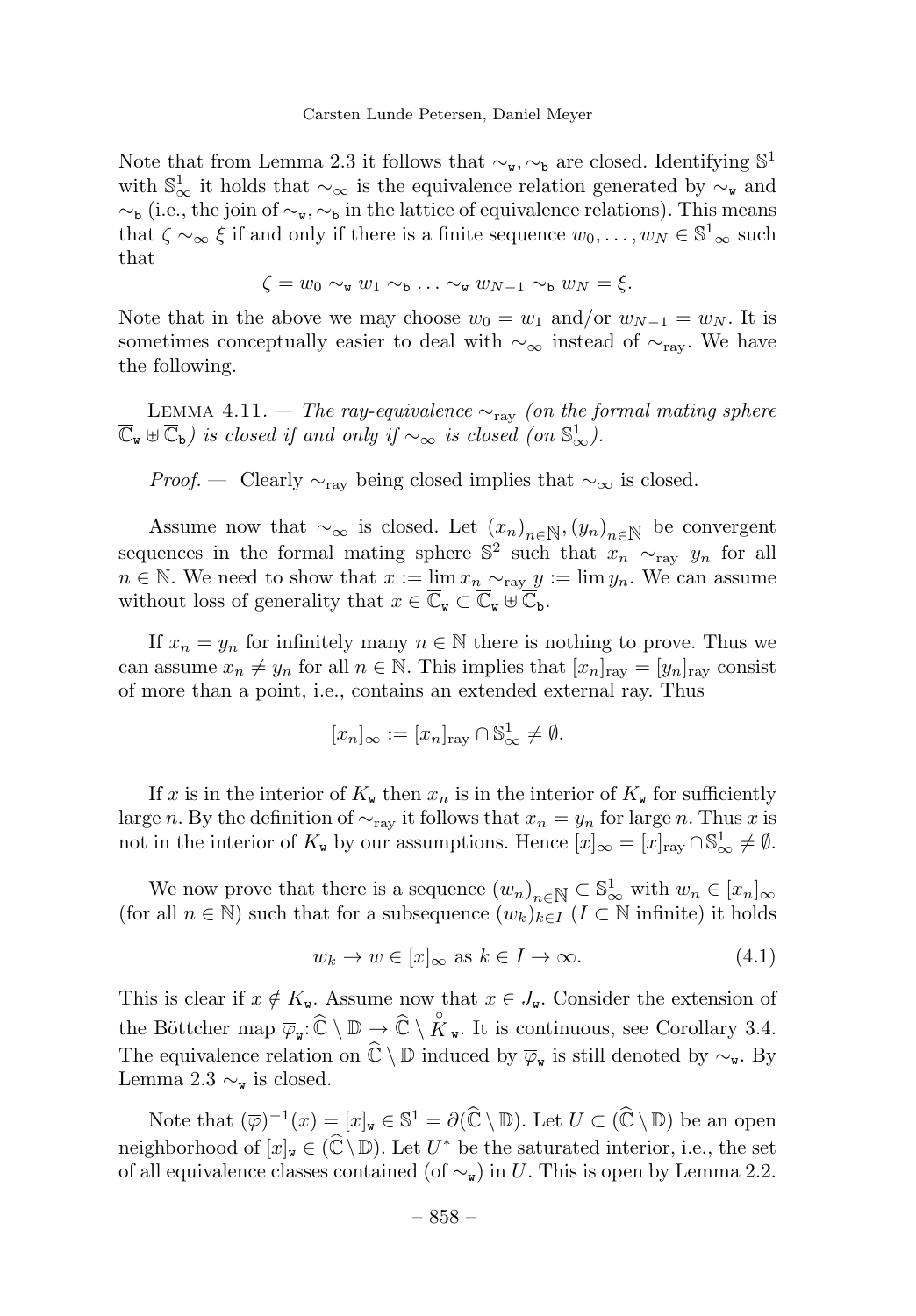By definition of the quotient topology it follows that  $V := \overline{\varphi}(U^*) \subset \mathbb{C}_{\mathbf{w}}$  is an open set containing x. Since  $x_n \to x$  it follows that  $x_n \in V$  for sufficiently large  $n \in \mathbb{N}$ . It follows that  $[x_n]_{\mathbf{w}}$  is contained in U (for sufficiently large  $n \in \mathbb{N}$ . Pick an arbitrary  $w_n \in [x_n]_{\mathbf{w}}$ . Since  $[x]_{\mathbf{w}}$  is compact, we can extract a convergent subsequence of  $(w_n)$  converging to a point  $w \in [x]_w$ . Finally we note that  $[x]_{\mathbf{w}} \subset [x]_{\infty}$ , finishing the proof of (4.1).

Using the exact same argument we construct a sequence  $u_k \in [x_k]_{\infty} =$  $[y_k]_{\infty}$  for  $k \in I$ , and a subsequence  $(u_m)_{m \in I'}$  converging to  $u \in [y]_{\infty}$  (I' ⊂  $I \subset \mathbb{N}$  is an infinite set).

By construction it follows that  $w_m \sim_{\infty} u_m$  for all  $m \in I'$ . Since  $\sim_{\infty}$  is closed by assumption it follows that  $w \sim_{\infty} u$ . Thus  $[x]_{\infty} = [w]_{\infty} = [u]_{\infty}$ [y]<sub>∞</sub>. Thus [x]<sub>ray</sub> = [y]<sub>ray</sub> or x  $\sim$ <sub>ray</sub> y as desired.  $\Box$ 

### 4.5. Shishikura's degenerate Matings

It may happen that two post-critically finite polynomials are topologically mateable, but that the formal mating is not Thurston equivalent to a rational map. More specifically some post-critical points of  $P_{w}$  may be rayequivalent to some post-critical points of  $P<sub>b</sub>$ . In this case the formal mating will have so-called Levi-cycles. Shishikura constructs in the paper [18] a mating intermediate between the topological and the formal mating. For this mating the appropriate post-critical points of the formal mating have been merged, so that the resulting mapping no longer has any Levi-cycles.

# 4.6. More on the ray-equivalence

Each ray-equivalence class  $[x]_{\text{rav}}$  may be viewed as a graph. Namely the set of edges is given by the set of all extended external rays  $R(\zeta)$  contained in  $[x]_{\text{ray}}$ . The points in the Julia sets  $J_{\mathbf{w}}, J_{\mathbf{b}}$  contained in  $[x]_{\text{ray}}$  are the vertices, i.e., the set of vertices is given by  $[x]_{\text{ray}} \cap (J_{\mathbf{w}} \sqcup J_{\mathbf{b}})$ . Such a vertex  $v \in$  $[x]_{\text{raw}} \cap (J_{\mathbf{w}} \sqcup J_{\mathbf{b}})$  is incident to the extended external ray  $R(\zeta) \subset [x]_{\text{raw}}$  (viewed as an edge) if and only if  $v \in R(\zeta)$ . Clearly each such graph is connected. We call  $[x]_{\text{rav}}$  a tree if the just defined corresponding graph is a tree, otherwise  $[x]_{\text{ray}}$  is called *cyclic*. The diameter of  $[x]_{\text{ray}}$  is defined to be the diameter of the set viewed as a graph. If  $[x]_{\text{rav}}$  has infinite diameter, we say  $[x]_{\text{rav}}$ is an infinite ray-connection. Recall from the discussion in Section 3.4 that the number of edges incident to a vertex is finite. It follows that each  $[x]_{\text{rav}}$ viewed as a graph is at most countable, i.e., has at most countably many edges. Put differently  $[x]_{\infty} = [x]_{\text{ray}} \cap \mathbb{S}^1_{\infty}$  is at worst countable.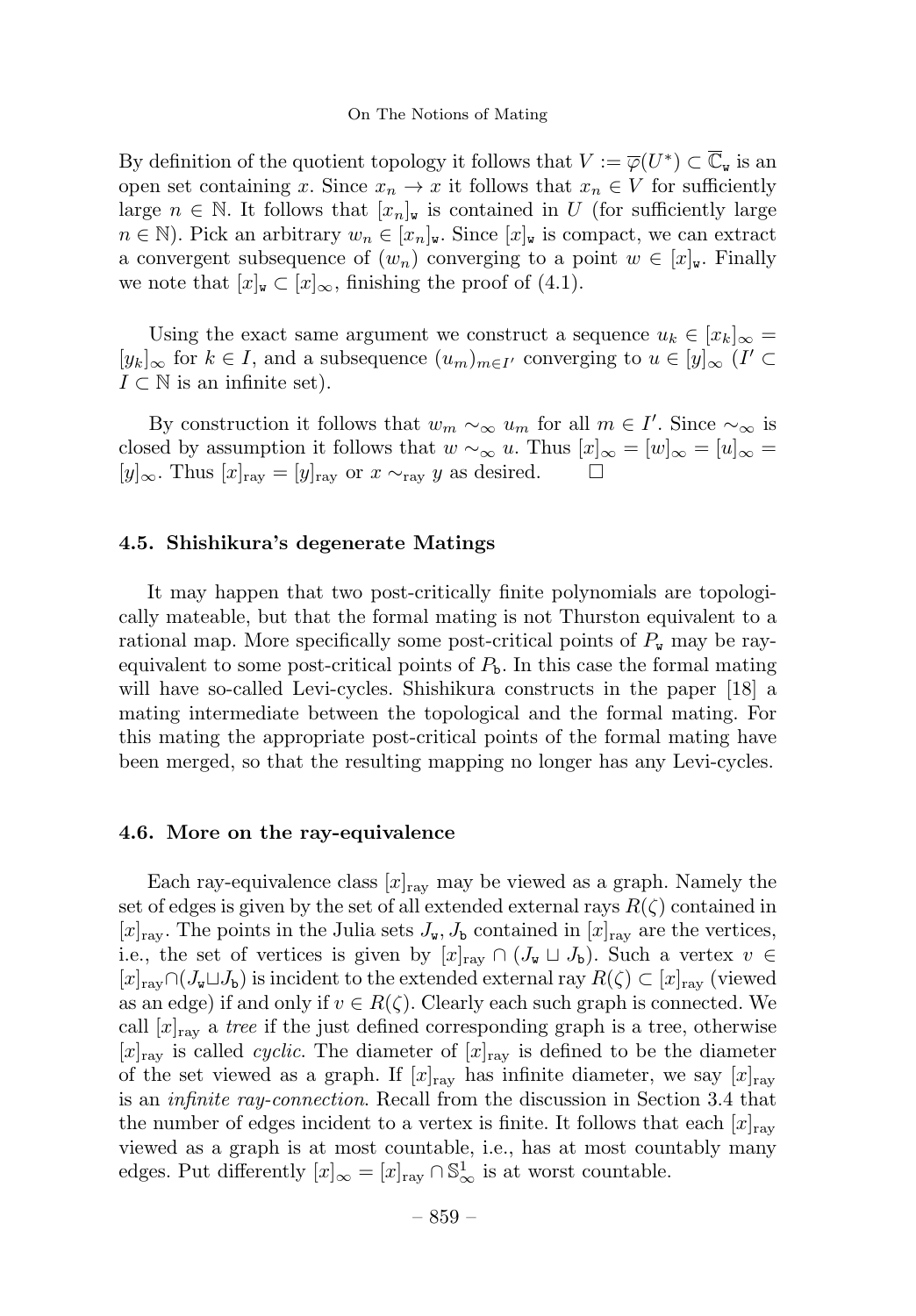Evidently cyclic ray-equivalence classes do exists: Take as  $P_{\rm w}$  any polynomial P for which the Carathéodory loop  $\sigma: \mathbb{S}^1 \to J$  is not injective and let  $P_{\rm b} := P(\bar{z})$ . On the other hand it is not known whether infinite rayconnections exist.

PROPOSITION 4.12 (A. Epstein, unpublished). — Let  $P_w$ ,  $P_b$  be two monic polynomials of the same degree  $d \geqslant 2$  with connected and locally connected Julia sets. Then the following holds.

- If all equivalence classes of  $\sim_{\text{ray}}$  are ray-trees and of uniformly bounded diameter, then the topological space  $K_{\mathbf{w}} \perp \!\!\! \perp K_{\mathbf{b}}$  is homeomorphic to  $\mathbb{S}^2$ .
- If  $\sim$ <sub>ray</sub> has a cyclic ray-equivalence class or an infinite ray-connection, then  $K_{\mathbf{w}} \perp \!\!\!\perp_{\text{rav}} K_{\mathbf{b}}$  is not homeomorphic to  $\mathbb{S}^2$ .

*Proof.* — To show the first statement we first note that  $K_{\mathbf{w}} \perp \!\!\! \perp K_{\mathbf{b}}$  is homeomorphic to  $(\overline{C}_{w} \oplus \overline{C}_{b})/\sim_{\text{ray}}$  by Lemma 4.10 (2). Thus we will prove the statement by showing that the equivalence relation ∼ray (on the topological sphere  $\mathbb{C}_{\mathbf{w}} \oplus \mathbb{C}_{\mathbf{b}}$  is of Moore-type.

Assume now that the equivalence classes  $[x]_{\text{rav}}$  are trees of uniformly bounded diameter. Any non-trivial equivalence class  $[x]_{\text{ray}}$  of bounded diameter is connected as well as compact, since it is a finite union of compact sets (i.e., of the extended external rays). Furthermore each  $[x]_{\text{rav}}$  is by assumption a tree, thus  $(\overline{C}_{w} \oplus \overline{C}_{b}) \setminus [x]_{\text{ray}}$  is connected.

We now show that  $[x]_{\text{ray}}$  is closed. By Lemma 4.11 it is enough to show that the restriction of  $\sim_{\text{ray}}$  to the equator  $\mathbb{S}^1_{\infty}$ , i.e.,  $\sim_{\infty}$ , is closed. Recall that we assumed that the diameter of the equivalence classes  $[x]_{\text{ray}}$  is uniformly bounded. This is equivalent to the property that the size of  $[x]_{\infty}$  is uniformly bounded.

Let  $(x_n), (y_n) \in \mathbb{S}^1_{\infty}$  be convergent sequences with  $x_n \sim_{\infty} y_n$  for all  $n \in \mathbb{N}$ . This means for each  $n \in \mathbb{N}$  there are points  $w_n^0, \ldots, w_n^N \in \mathbb{S}_{\infty}^1$  with

$$
x_n = w_n^0 \sim_{\mathbf{w}} w_n^1 \sim_{\mathbf{b}} \ldots \sim_{\mathbf{b}} w_n^N = y_n.
$$

Taking a subsequence we can assume that all sequences  $(w_n^j)_{n \in \mathbb{N}}$  converge. Since  $\sim_{\mathbf{w}}$ ,  $\sim_{\mathbf{b}}$  are closed it follows that  $x = \lim x_n \sim_{\infty} y = \lim y_n$  as desired.

Since each equivalence class  $[x]_{\infty}$  is finite, it follows that  $\sim_{\text{rav}}$  is not trivial. Thus  $\sim_{\text{rav}}$  is of Moore-type. By Moore's Theorem, i.e., Theorem 2.12, it follows that  $(\hat{\mathbb{C}} \oplus \hat{\mathbb{C}})/\sim_{\text{ray}}$  is homeomorphic to  $\mathbb{S}^2$ .

We now prove the second statement. First assume that there exists a cyclic equivalence class  $[x]_{\text{ray}}$ . Removing the point  $[x]_{\text{ray}}$  from the space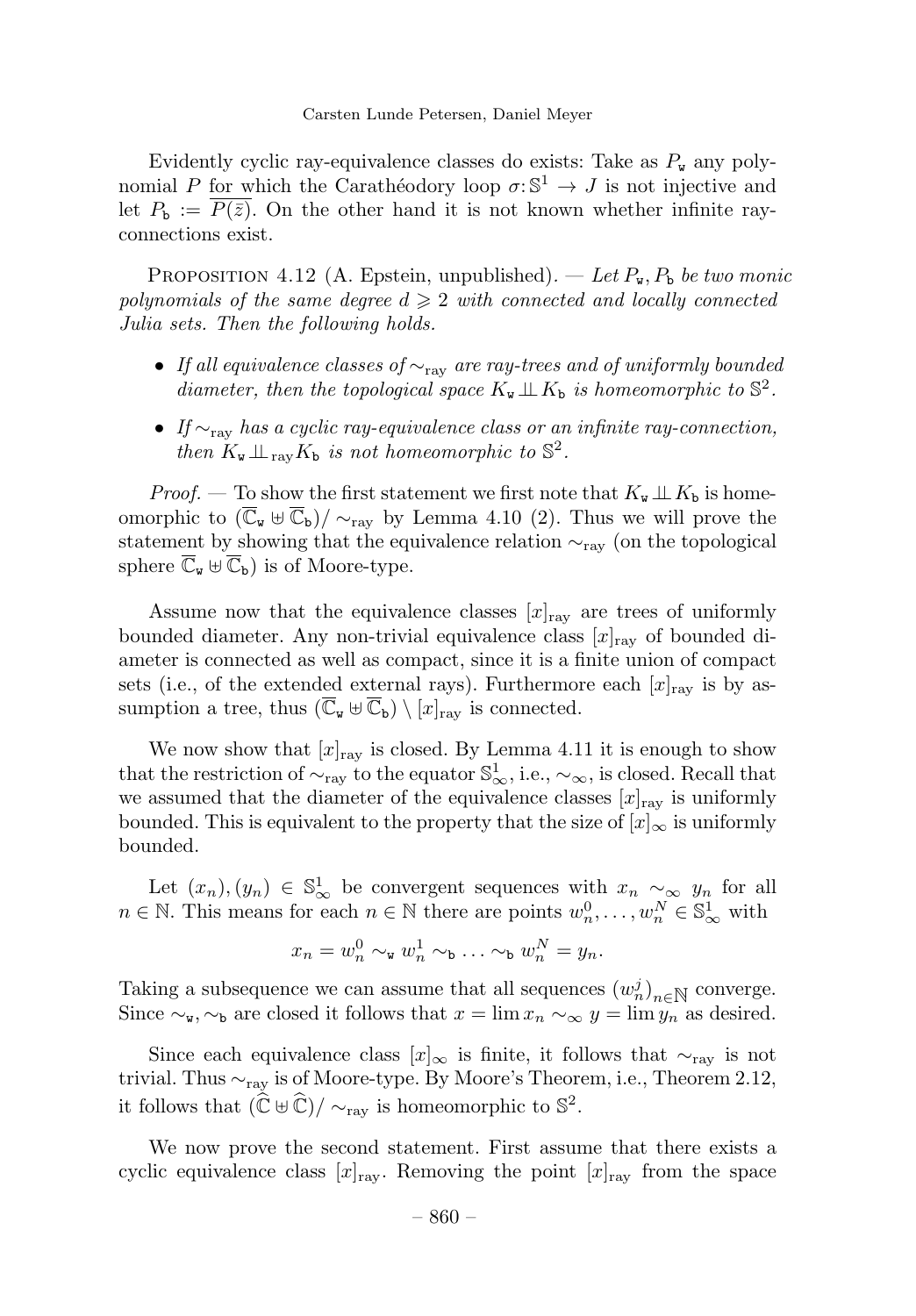$(\widehat{C}_{w} \oplus \widehat{C}_{b})$ / ∼<sub>rav</sub> yields a disconnected space. Since the sphere S<sup>2</sup> with a single point removed is connected, it follows that  $(\widehat{C}_{w} \oplus \widehat{C}_{b})/ \sim_{\text{rav}}$  is not homeomorphic to  $\mathbb{S}^2$ .

Finally assume that there exists an equivalence class  $[x]_{\text{rav}}$  of infinite diameter. Then we can find in  $[x]_{\text{ray}}$  an infinite ray-path, i.e., a continuous injective map  $\gamma: [0,\infty) \to [x]_{\text{rav}}$  that covers infinitely many (distinct) extended external rays. Furthermore we choose the parametrization of  $\gamma$  as follows for convenience. For each  $n \in \mathbb{N}_0$  the set  $\gamma([n, n+1])$  is an extended external ray,  $\gamma(n) \in K_{\mathbf{w}}$  for all even  $n \in \mathbb{N}_0$ ,  $\gamma(n) \in K_{\mathbf{b}}$  for all odd  $n \in \mathbb{N}_0$ . Finally we require that  $\gamma(n+1/2) \in \mathbb{S}^1_{\infty}$  for all  $n \in \mathbb{N}_0$ .

Assume that the restriction of  $[x]_{\text{ray}}$  to the equator  $\mathbb{S}^1_{\infty}$ , i.e.,  $[x]_{\infty} =$  $[x]_{\text{ray}} \cap \mathbb{S}_{\infty}^1$ , is not closed. Then  $\sim_{\text{ray}}$  is not closed (see Lemma 4.11), which implies that  $(\overline{C}_{w} \oplus \overline{C}_{b})/\sim_{ray}$  is not Hausdorff by Lemma 2.2, hence not homeomorphic to  $\mathbb{S}^2$ .

Thus we assume now that  $[x]_{\infty}$  is closed. This means that all the accumulation points of the sequence  $\{\gamma(n+\frac{1}{2})\}_{n\in\mathbb{N}_0}\subset\mathbb{S}^1_{\infty}$  are contained in  $[x]_{∞}$ . In this case note first that by possibly replacing an initial segment of  $\gamma$  by some other ray-path and reparametrizing, we can suppose  $\gamma(\frac{1}{2})$  is an accumulation point of the sequence  $\{\gamma(n+\frac{1}{2})\}_{n\in\mathbb{N}}$ . However not all the points of this sequence can be accumulation points of the sequence. Because then the set of accumulation points of the sequence would contain a Cantor set, which by closedness of  $[x]_{\infty}$  would also be a subset of this set, contradicting that this set is countable. Thus there is some value  $m > 0$  for which  $\gamma(m+\frac{1}{2})$  is an isolated point of  $[x]_{\infty}$ .

Let  $I_0$  and  $I_1$  denote the open intervals of  $\mathbb{S}^1_{\infty} \setminus [x]_{\infty}$  neighboring  $\gamma(m+\frac{1}{2})$ . We now show that these two intervals belong to two disjoint connected components of the open set  $\overline{C}_{w} \cup \overline{C}_{b} \setminus [x]_{\text{ray}}$ . If not there exists a curve  $\kappa: [0,1] \longrightarrow \overline{\mathbb{C}}_{\mathbf{w}} \cup \overline{\mathbb{C}}_{\mathbf{b}}\backslash[\gamma(\frac{1}{2})]_{\text{ray}}$  with  $\kappa(0) \in I_0$  and  $\kappa(1) \in I_1$ . And such a curve together with the arc of  $\mathbb{S}^1_{\infty}$  between  $\kappa(0)$  and  $\kappa(1)$  would separate  $\gamma([0, m + \frac{1}{2}])$  from  $\gamma([m + \frac{1}{2}, \infty])$ , which contradicts that the later accumulates  $\gamma(\frac{1}{2})$ . Hence the class  $[\gamma(\frac{1}{2})]_{\text{ray}}$  is separating and thus is an obstruction to  $K_{\mathbf{w}} \perp \!\!\!\perp_{\text{ray}} K_{\mathbf{b}}$  being homeomorphic to  $\mathbb{S}^2$ .  $\Box$ 

Remark  $4.13.$  — Note that the previous theorem does not cover all cases. Namely the case when each ray-equivalence class has bounded diameter, but the bound is not uniform, is not included. This means there is a sequence  ${[x_n]_{\text{ray}}}_{n \in \mathbb{N}}$  of ray-equivalence classes whose diameters tend to  $\infty$ . It seems likely that in this case one may obtain from a Cantor diagonal type argument a ray-equivalence class with infinite diameter. We do not have a proof for this however.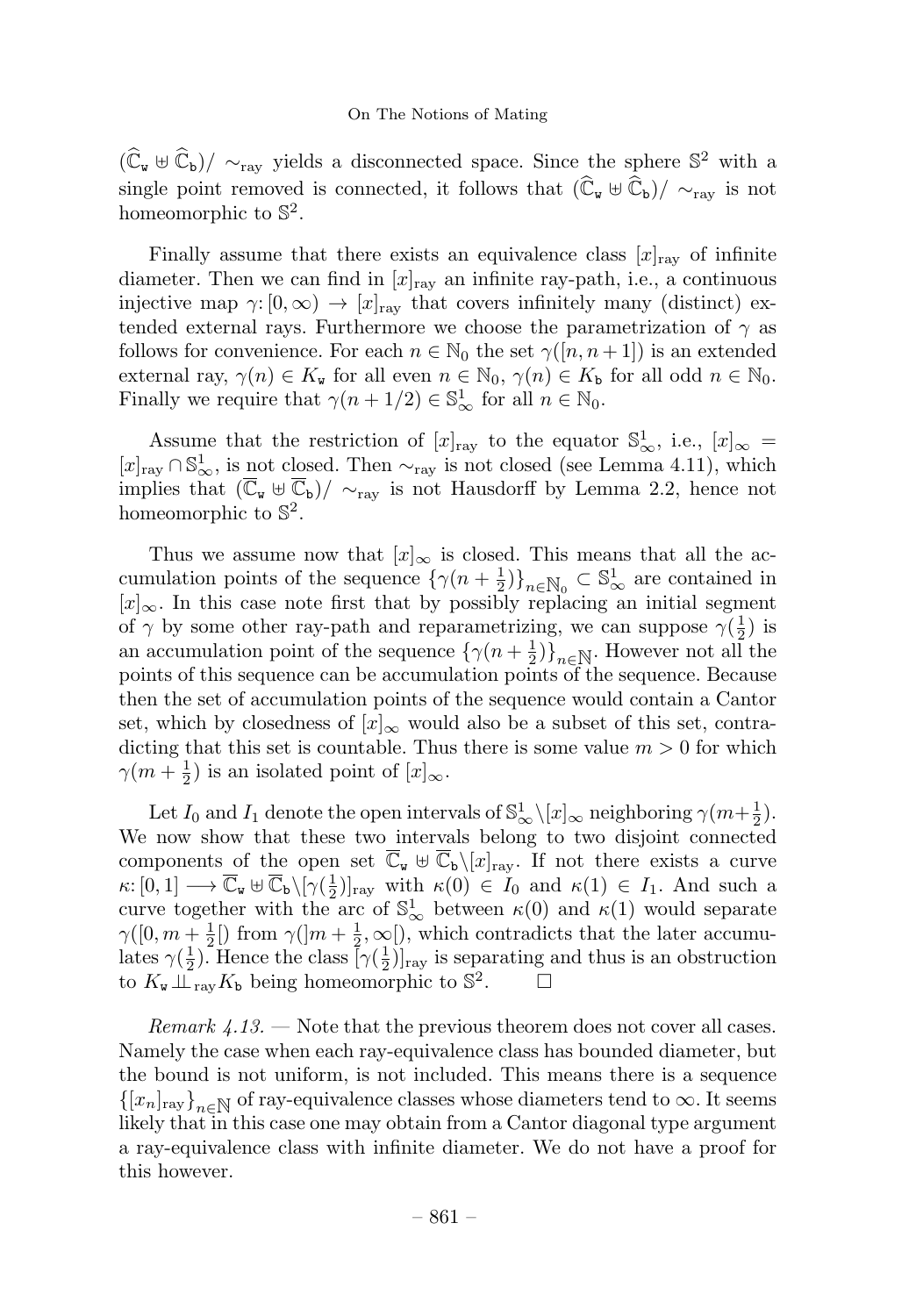We are now ready to prove that in the absence of a Moore obstruction the topological mating results in a branched covering of the sphere.

*Proof of Proposition 4.3.* — Let  $f = P_w \perp P_b$  be the topological mating of the monic polynomials  $P_w$ ,  $P_b$  of the same degree d, and  $K_w$ ,  $K_b$  their filled Julia sets. We assume that  $K_{\mathbf{w}} \perp K_{\mathbf{b}}$  is topologically a sphere, which is furthermore identified with  $(\overline{C}_{w} \oplus \overline{C}_{b})/\sim_{\text{rav}}$  by Proposition 4.10. The formal mating is denoted by  $F = (P_w \oplus P_b)/\sim_{\text{ray}}$ .

Consider first a point  $[y] \in K_{\tt w} \perp\!\!\!\perp K_{\tt b}$  such that the corresponding rayequivalence class  $[y]_{\text{ray}} \subset \overline{\mathbb{C}}_{\mathbf{w}} \oplus \overline{\mathbb{C}}_{\mathbf{b}}$  does not contain any critical value of  $P_{\rm w}$ ,  $P_{\rm b}$ .

Let  $[x]_{\text{ray}}$  be a preimage (i.e., a component of the preimage) of  $[y]_{\text{ray}}$  by F. Note that  $[x]_{\text{ray}}$  does not contain any critical point of  $P_{\text{w}}$  or  $P_{\text{b}}$ . This means that distinct extended external rays  $R(\zeta), R(\zeta') \subset [x]_{\text{ray}}$  incident to the same vertex  $v \in J_{\mathbf{w}} \sqcup J_{\mathbf{b}}$  are mapped by the formal mating  $P_{\mathbf{w}} \oplus P_{\mathbf{b}}$  to distinct external rays. Equivalently the angles  $\zeta$ ,  $\zeta'$  are mapped to distinct angles by  $z^d$ .

Let  $R(\zeta), R(\zeta')$  be two distinct extended external rays in  $[x]_{\text{ray}}$  not intersecting in a vertex  $v \in J_{\mathbf{w}} \sqcup J_{\mathbf{b}}$ . If they are mapped to the same extended external ray by F it follows that  $[y]_{\text{ray}} = F([x]_{\text{ray}})$  is cyclic. This cannot happen by Proposition 4.12. Equivalently the angles  $\zeta, \zeta'$  are mapped to distinct points by  $z^d$ . This means that  $[x]_{\text{rav}}$  is mapped homeomorphically to  $[y]_{\text{ray}}$  by F.

Consider the restriction to the equator, i.e.,  $[x]_{\infty} = [x]_{\text{ray}} \cap \mathbb{S}_{\infty}^1$  and  $[y]_{\infty} = [y]_{\text{ray}} \cap \mathbb{S}^1_{\infty}$ . It follows from Proposition 4.12 that  $[y]_{\infty}$  contains only finitely many points, i.e.,  $\#[y]_{\infty} = n < \infty$ . Furthermore from the above it follows that  $F|\mathbb{S}_{\infty}^1$  maps  $[x]_{\infty}$  to  $[y]_{\infty}$  homeomorphically. Recall that  $F|\mathbb{S}_{\infty}^1$ is (conjugate to) the map  $z^d: \mathbb{S}^1 \to \mathbb{S}^1$ .

For each angle  $\xi \in \mathbb{S}^1_\infty$  let  $V(\xi) \subset \mathbb{S}^1_\infty$  be an open arc containing  $\xi$ (i.e., an open connected neighborhood of  $\xi$ ). Let  $V = V[y] = \bigcup_{\xi \in [y]_{\infty}} V(\xi)$ . Here the sets  $V(\xi)$  in this union are chosen to be pairwise disjoint. Consider now the set  $V' = (F|\mathbb{S}_{\infty}^1)^{-1}(V)$  (i.e., the preimage of V under the map  $z^d: \mathbb{S}^1 \to \mathbb{S}^1$ ). This set consists of nd open arcs (in  $\mathbb{S}^1_{\infty}$ ). Given any point  $\zeta \in \mathbb{S}^1$  $(F|S^1_\infty)^{-1}([y]_\infty)$ , there is a component  $V'(\zeta)$  of  $V'$  which is a neighborhood of  $\zeta$ . Conversely each component of V' is a neighborhood of such a point  $\zeta$ . Let  $V'[x] := \bigcup_{\zeta \in [x]_\infty} V'(\zeta)$ . From the above it follows that  $F[\mathbb{S}^1_\infty: V'[x] \to$  $V[y]$  is a homeomorphism.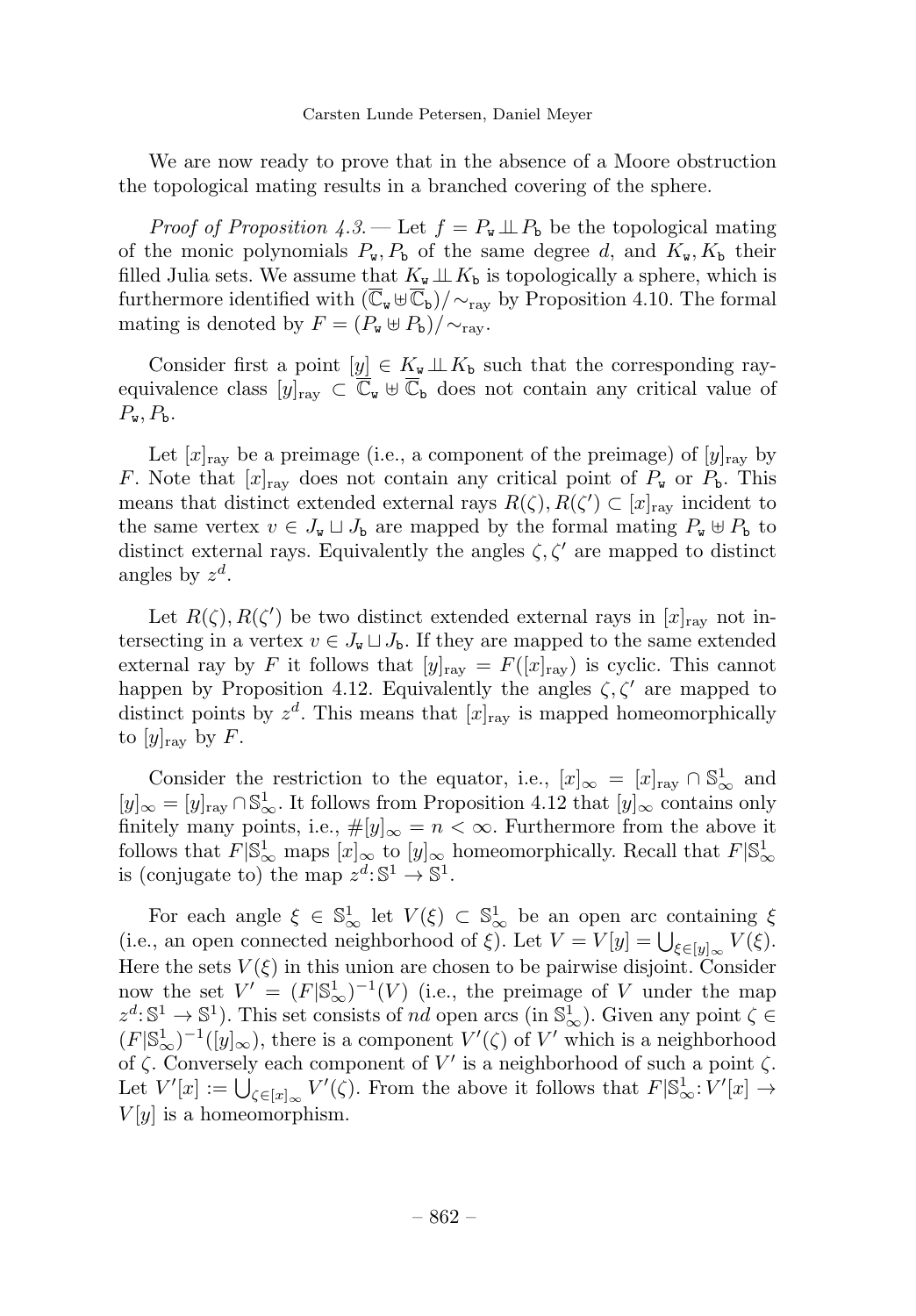We can find an open neighborhood  $U = U[y] \subset \overline{\mathbb{C}}_{\mathbf{w}} \oplus \overline{\mathbb{C}}_{\mathbf{b}}$  of  $[y]_{\text{rav}}$  such that  $U \cap \mathbb{S}^1_{\infty} = V$ .

Consider now the saturated interior  $U^* = U^*[y]$  of U, i.e., the set of all ray-equivalence classes contained in  $U[y]$ . By Lemma 2.2 (6.) it follows that  $U^*$  is an open, saturated neighborhood of  $[y]_{\text{rav}}$ . It follows that each preimage  $U^*[x]$  of  $U^*$  by F is an open, saturated neighborhood of some preimage  $[x]_{\text{ray}}$  of  $[y]_{\text{ray}}$  by F. Note that  $F|\mathbb{S}_{\infty}^1$  maps  $U^*[x] \cap \mathbb{S}_{\infty}^1$ , i.e.  $V'[x]$ , homeomorphically to  $U^* \cap \mathbb{S}^1_\infty$ , i.e. to V. It follows that  $U^*[x]$  is mapped homeomorphically to  $U^*$  by F.

Let  $[U^*] \subset (\overline{\mathbb{C}}_w \oplus \overline{\mathbb{C}}_b)/\sim_{\text{raw}} = K_w \perp K_b$  be the image of  $U^*$  under the quotient map. This is an open neighborhood of  $[y]_{\text{ray}} \in (\overline{\mathbb{C}}_{\mathbf{w}} \boxplus \overline{\mathbb{C}}_{\mathbf{b}})/\sim_{\text{ray}}$ . Each component  $[U^*[x]]$  of  $f^{-1}[U^*]$  is the image of a saturated set  $U^*[x]$ under the quotient map. Note that f maps  $[U[x]]$  homeomorphically to  $[U^*]$ .

Let  $V$  be the set of ray-equivalence classes that contain critical values,  $[\mathcal{V}] \subset (\overline{\mathbb{C}}_{\mathbf{w}} \boxplus \overline{\mathbb{C}}_{\mathbf{b}})/\sim_{\text{raw}} = K_{\mathbf{w}} \perp K_{\mathbf{b}}$  be image of this set under the quotient map. We have shown that  $f: (K_{\mathbf{w}} \perp\!\!\!\perp K_{\mathbf{b}}) \setminus f^{-1}[\mathcal{V}] \to (K_{\mathbf{w}} \perp\!\!\!\perp K_{\mathbf{b}}) \setminus [\mathcal{V}]$  is a covering map. Thus  $f$  is a branched covering.

That f is orientation preserving follows from the fact the formal mating  $F$  is orientation-preserving and  $f$  may be viewed as a pseudo-isotopic deformation of  $F$ .  $\Box$ 

#### 4.7. Conformal mating revisited

There are also stronger notions of Conformal/Geometric Mating in use. We start with the original definition of Douady and Hubbard, which is easily seen to be equivalent to geometric mateability as defined in Definition 4.4. This definition was used by Zakeri and Yampolsky (see Theorem 4.18 below):

DEFINITION 4.14 (Conformal Mating I). — A rational map  $R: \widehat{\mathbb{C}} \longrightarrow \widehat{\mathbb{C}}$ of degree  $d > 1$  is the conformal mating of two degree d polynomials  $P_w$ ,  $P_b$ with connected and locally connected filled-in Julia sets  $K_{\mathbf{w}}, K_{\mathbf{b}},$  if and only if there exists two semi-conjugacies

$$
\phi_i: K_i \to \mathbb{C}, \quad with \quad \phi_i \circ P_i = R \circ \phi_i,
$$

conformal in the interior of the filled Julia sets, with  $\phi_{\mathbf{w}}(K_{\mathbf{w}}) \cup \phi_{\mathbf{b}}(K_{\mathbf{b}}) = \hat{\mathbb{C}}$ and with  $\phi_i(z) = \phi_i(w)$  for  $i, j \in \{w, b\}$  if and only if  $z \sim w$ . Here  $\sim$  is the equivalence relation on  $K_{\mathbf{w}} \sqcup K_{\mathbf{b}}$  which defines the topological mating, i.e., the one defined in Section 4.1.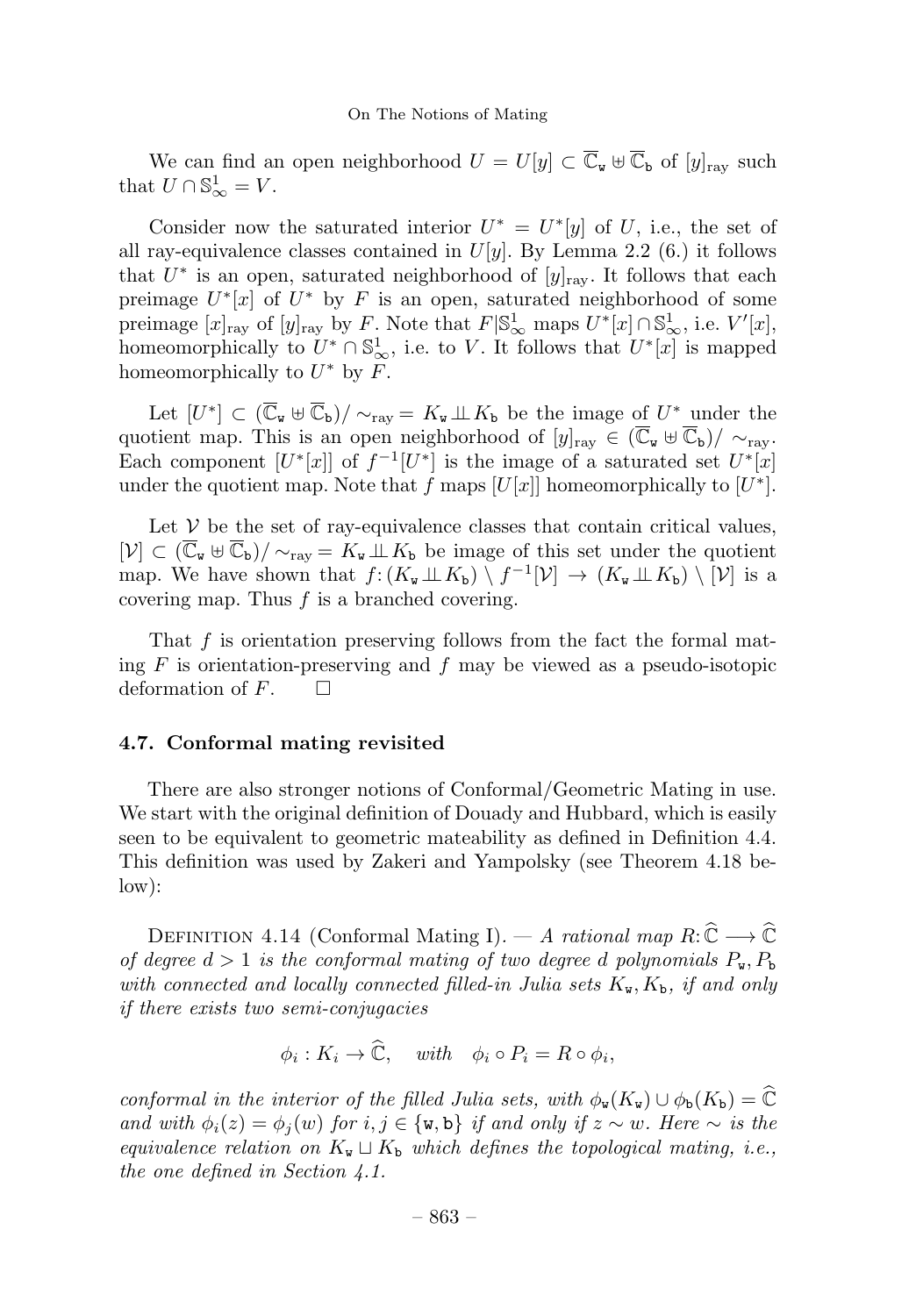The reader should compare the previous definition with Lemma 4.6.

DEFINITION 4.15 (Conformal Mating II). — A rational map  $R: \widehat{\mathbb{C}} \longrightarrow \widehat{\mathbb{C}}$ of degree  $d > 1$  is the conformal mating of two degree d polynomials  $P_w, P_b$ with connected and locally connected filled-in Julia sets  $K_{\mathbf{w}}, K_{\mathbf{b}},$  if and only if there exists disjoint conformal embeddings  $K_w^0$ ,  $K_b^0$  in  $\widehat{\mathbb{C}}$  of  $K_w$ ,  $K_b$  and a pseudo-isotopy H, such that each  $H_t$ ,  $t < 1$  is conformal on the interior of  $K^0_{\mathbf{w}} \cup K^0_{\mathbf{b}}$  and such that  $\phi_i = H_1|_{K^0_i}$ ,  $P_i$ ,  $i = \mathbf{w}, \mathbf{b}$  and R realizes the conformal mating Ia of Definition 4.14.

At least in case there exists polynomials with locally connected, positive area Julia sets carrying an invariant line field, one should consider also the following strengthened version of conformal mating.

DEFINITION 4.16 (Conformal Mating III). — A rational map  $R: \widehat{\mathbb{C}} \longrightarrow \widehat{\mathbb{C}}$ of degree  $d > 1$  is the conformal mating of two degree d polynomials  $P_{\rm w}$ ,  $P_{\rm b}$ with connected and locally connected filled-in Julia sets  $K_{\mathbf{w}}, K_{\mathbf{b}},$  if and only if there exists disjoint conformal embeddings  $K_w^0$ ,  $K_b^0$  in  $\widehat{\mathbb{C}}$  of  $K_w$ ,  $K_b$  and a pseudo-isotopy H, such that each  $H_t$ ,  $t < 1$  is quasi-conformal with complex dilatation 0 a.e. on  $K^0_{\mathbf{w}} \cup K^0_{\mathbf{b}}$  and such that  $\phi_i = H_1|_{K^0_i}$ ,  $P_i$ ,  $i = \mathbf{w}, \mathbf{b}$  and R realizes the Conformal Mating Ia of Definition 4.14.

# 4.8. Mating Questions

We may summarize the basic mating questions as follows:

- When is the equivalence relation  $\sim_{\text{rav}}$  closed, i.e., when is there no Hausdorff obstruction?
- When is there no Moore obstruction?
- If  $K_{\mathbf{w}} \perp\!\!\!\perp K_{\mathbf{b}}$  is homeomorphic to  $\mathbb{S}^2 \sim \overline{\mathbb{C}}$ , when is there then a homeomorphism which conjugates  $P_w \perp P_b$  to a rational map?
- Are the diameters of the equivalence classes of  $\sim_{\text{rav}}$  always finite? Or equivalently are the equivalence classes of ∼ always finite?
- If bounded can they be of arbitrary size? (This is the question of existence of long ray-connections)

# 4.9. Existence of Matings

To show that the theory of matings is not vacuous let us mention a few of the mating results obtained so far. The first result obtained by M. Rees, Tan Lei, and M. Shishikura (see [15], [16], [18]) concerns the mating of quadratic post-critically finite polynomials.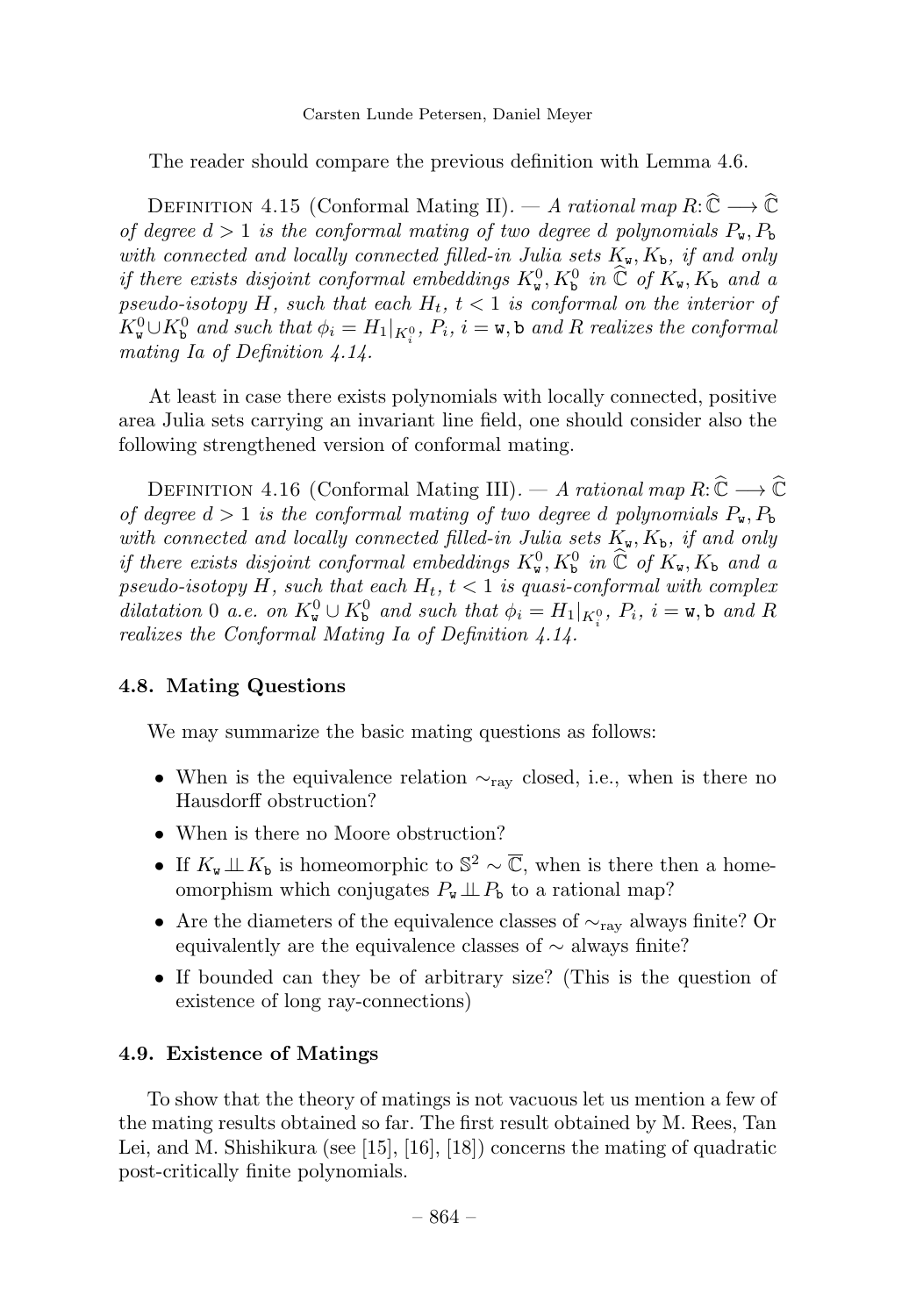THEOREM 4.17 (Tan Lei, Rees, Shishikura). — Let  $P_{\mathbf{w}}(z) = z^2 + c_{\mathbf{w}}$  and  $P_{\rm b}(z) = z^2 + c_{\rm b}$  be two post-critically finite quadratic polynomials. Then  $P_{\rm w}$ and  $P_{\rm b}$  are conformally mateable (in the strong sense II) if and only if  $c_{\rm w}$ and  $c<sub>b</sub>$  do not belong to conjugate limbs of the Mandelbrot set. Moreover if mateable the resulting rational map is unique up to Möbius conjugacy.

One implication in the above theorem is relatively easy to see. Namely if  $c_{\rm w}$ ,  $c_{\rm b}$  belong to conjugate limbs of the Mandelbrot set, the corresponding polynomials  $P_{\mathbf{w}}, P_{\mathbf{b}}$  are not matable. Let  $c_{\mathbf{w}}$  be in the  $p/q$  and  $c_{\mathbf{b}}$  be in the  $-p/q$  limb. Then the unique  $p/q$ -cycle of rays for  $P_w$  is identified with the unique  $-p/q$ -cycle of rays for  $P<sub>b</sub>$ . Each ray in the cycles connects a fixed point  $\alpha_{\rm w}$  for  $P_{\rm w}$  to a fixed point  $\alpha_{\rm b}$  for  $P_{\rm b}$ . The corresponding ray-equivalence class is cyclic, so that the polynomials are not even topologically mateable by Proposition 4.12.

Matings of polynomials that are not post-critically finite are much more difficult to understand. An important result in this setting was proved by M. Yampolsky and S. Zakeri (see [19]).

THEOREM 4.18 (Yampolsky and Zakeri). — Suppose  $P_{\mathbf{w}}$ ,  $P_{\mathbf{b}}$  are quadratic polynomials which are not anti-holomorphically conjugate and each with a bounded type Siegel fixed point. Then  $P_w$  and  $P_b$  are geometrically mateable in the sense of Definition 4.14.

Here bounded type Siegel fixed point means that the arguments  $\theta_i \in \mathbb{R}/\mathbb{Z}$ of the corresponding multipliers  $\lambda_i = \exp(i2\pi\theta_i)$  have continuous fraction expansions with uniformly bounded partial fractions.

On the other hand, regarding the question whether a rational map arises as a mating of polynomials, we have the following result obtained in  $[8]$ , see also [7] and [9].

THEOREM 4.19 (Meyer). — Let  $R: \widehat{\mathbb{C}} \to \widehat{\mathbb{C}}$  be a post-critically finite rational map such that its Julia set is the whole sphere  $\widehat{\mathbb{C}}$ . Then every sufficiently high iterate  $R^n$  of R arises as a mating (i.e., is topologically conjugate to the topological mating of two polynomials).

In fact the previous statement remains true for expanding Thurston maps.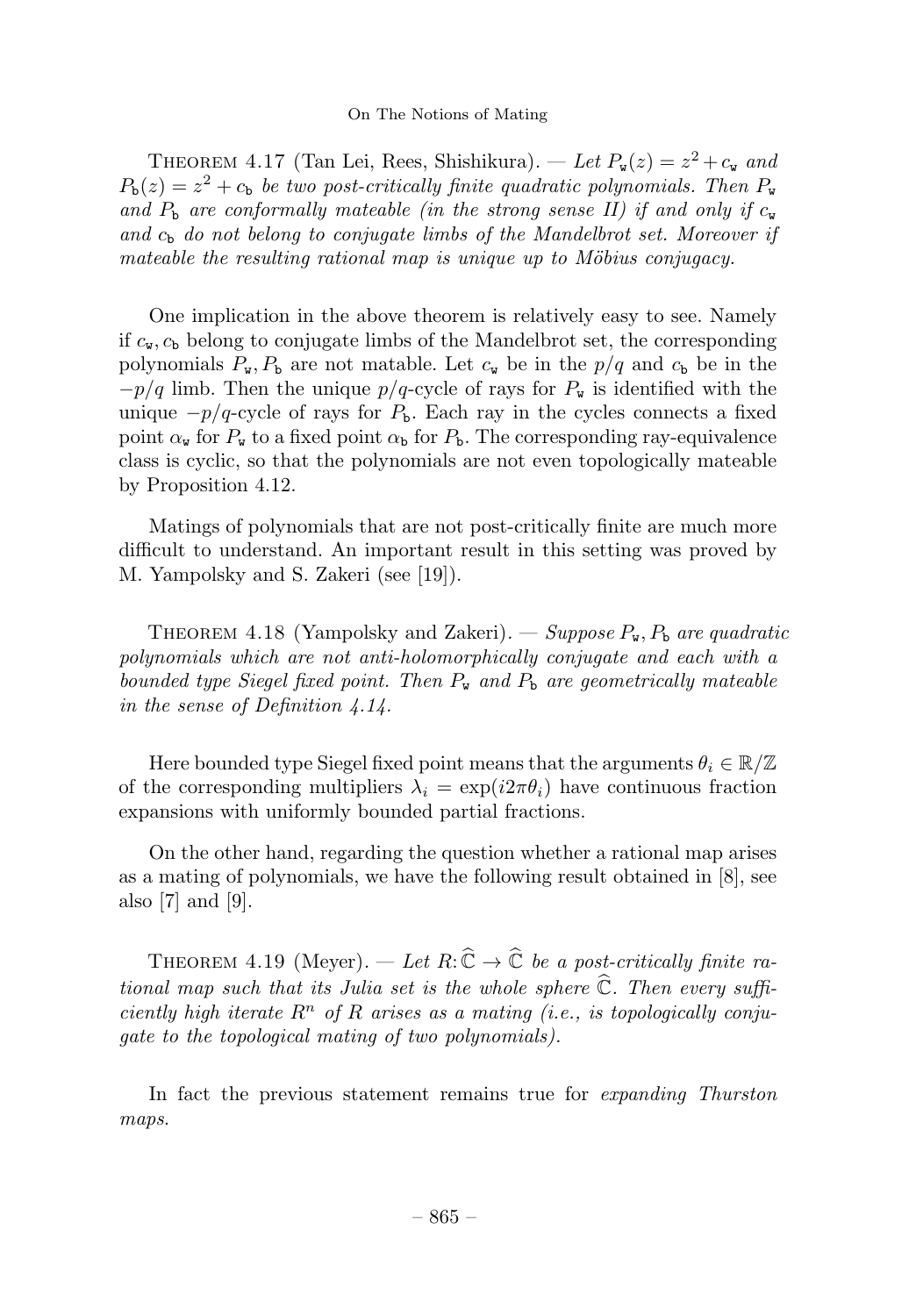#### 5. Slow Mating

Milnor defined in [11] a notion of mating intermediate to the topological and the formal mating and depending on a complex parameter  $\lambda \in \mathbb{C}\backslash \overline{\mathbb{D}}$ . This notion has been explored recently by Buff and Cheritat (see also Cheritat's contribution to this volume).

The advantage of Milnor's construction is that it constructs directly rational maps  $R_{\lambda}$  of the right degree. Moreover the domain and range comes with holomorphically embedded copies of the filled Julia sets. The disadvantage is that the domain and the range of the map are not the same and in particular the embedded copies of the filled Julia sets in the domain and range are different. The domain and range can however be identified via a d-quasi conformal homeomorphism  $\chi_{\lambda}$ , which has complex dilatation zero a.e. on the embedded copies of the filled Julia sets. The composition  $\widetilde{R}_{\lambda} = \chi_{\lambda}^{-1} \circ \widehat{R}_{\lambda}$  is a degree d, d-quasi-regular dynamical system, which preserves and is conformal on the embedded copies of the filled Julia sets. And which is a d-quasi-regular degree d covering of the separating annulus  $C^{\lambda}$  to itself. Moreover the restriction of  $R_{\lambda}$  to the filled Julia sets has polynomiallike (in particular holomorphic) extensions, which are conformally conjugate to appropriate polynomial-like restrictions of the polynomials.

#### 5.1. Definition of the slow mating

Let  $P_{\mathbf{w}}, P_{\mathbf{b}}$  be two monic polynomials of degree d with connected filled Julia sets  $K_{\mathbf{w}}, K_{\mathbf{b}}$ . We do however not assume that  $K_{\mathbf{w}}, K_{\mathbf{b}}$  are locally connected. As in Theorem 3.1 we denote by  $\varphi_i: \widehat{\mathbb{C}} \setminus \overline{\mathbb{D}} \to \widehat{\mathbb{C}} \setminus K_i$  the Böttcher conjugacy (which conjugates  $z^d$  to  $P_i$ ) for  $i = \mathbf{w}$ , b. Recall that the Green's function  $G_i$  of  $K_i$  (with pole at  $\infty$ ) is the subharmonic function given by

$$
G_i(z) = \begin{cases} 0, & \text{if } z \in K_i \\ \log |\varphi_i^{-1}(z)|, & \text{if } z \notin K_i. \end{cases}
$$

For  $t > 0$  write

$$
U_i^t := \{ z \in \mathbb{C} \mid G_i(z) < 2t \}, \qquad i = \mathbf{w}, \mathbf{b}
$$

Then  $P_i: U_i^{(t/d)} \longrightarrow U_i^t$  is polynomial-like of degree d, i.e.,  $U' = U_i^{(t/d)} \subset \subset$  $U = U_i^t$  are isomorphic to  $D$  and  $P_i$  is holomorphic and proper of degree d.

Fix any  $\lambda \in \mathbb{C}\backslash\overline{\mathbb{D}}$ , write  $t = \log|\lambda| > 0$ . Consider the annulus  $A =$  $A(\lambda^2) = \{w \in \mathbb{C} \mid 1 < w < \lambda^2\}.$  Note that  $\varphi_i: A(\lambda^2) \longrightarrow U_i^t \setminus K_i$  is a biholomorphic map. And denote by  $\iota_{\Lambda}: A(\lambda^2) \longrightarrow A(\lambda^2)$  the biholomorphic involution  $\iota_\lambda(w) = \lambda^2/w$ , which fixes  $\lambda$ . We identify the two annuli  $U^t_{\mathbf{w}} \setminus$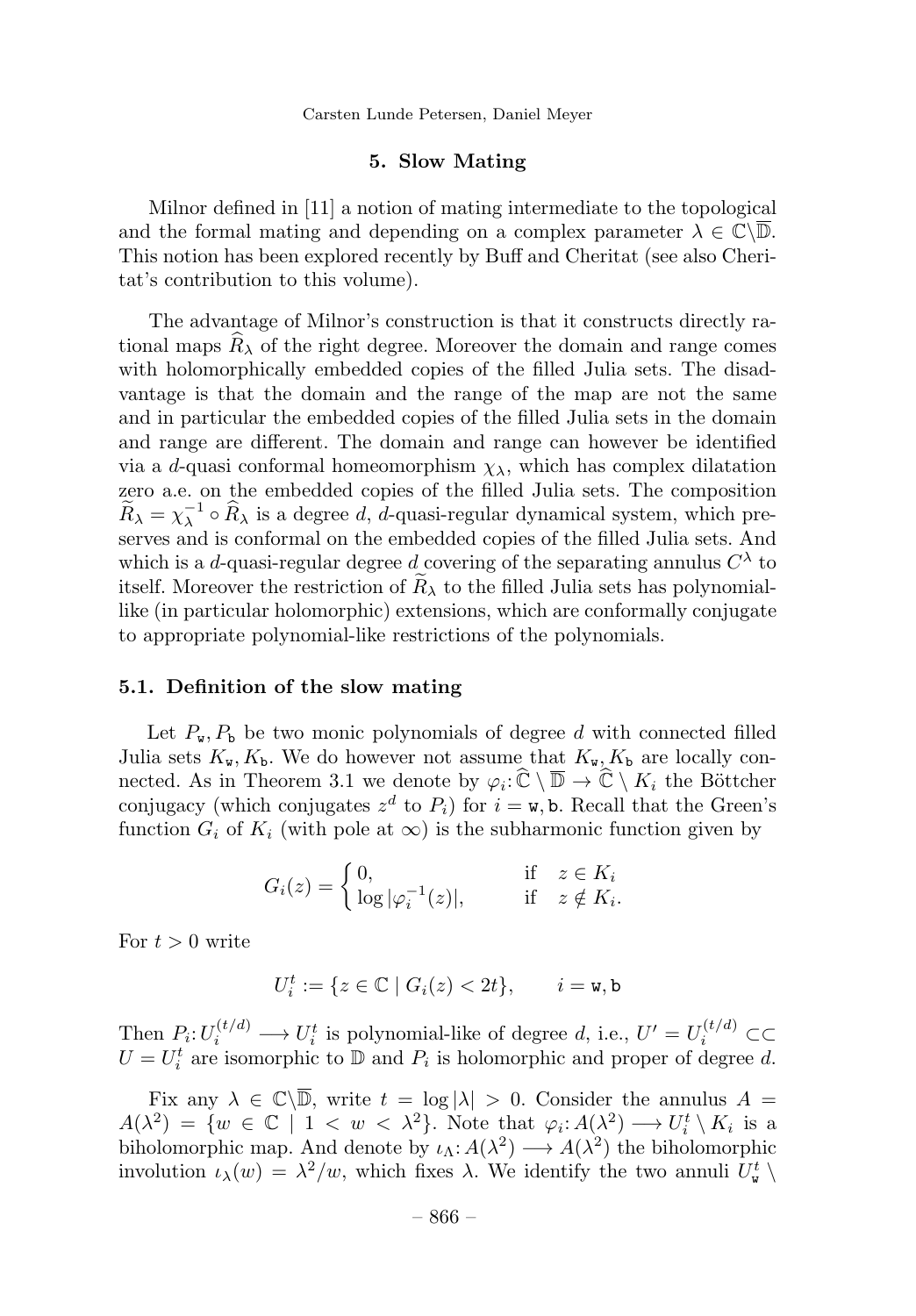$K_{\mathbf{w}}, U_{\mathbf{b}}^t \setminus K_{\mathbf{b}}$  via the Böttcher maps  $\varphi_i$  and  $\iota_{\Lambda}$ , so that "the inner boundary" of the first is identified with the outer of the second" (and vice versa). Formally we let  $\stackrel{\lambda}{\sim}$  be the equivalence relation on  $U_{\mathbf{w}}^t \sqcup U_{\mathbf{b}}^t$  generated by

$$
\varphi_{\mathbf{w}}(w) \stackrel{\lambda}{\sim} \varphi_{\mathbf{b}}(\iota_{\lambda}(w)),\tag{5.1}
$$

for all  $w \in A(\lambda^2)$ . Or equivalently for  $z_{\mathbf{w}} \in U_{\mathbf{w}}^t \setminus K_{\mathbf{w}}$  and  $z_{\mathbf{b}} \in U_{\mathbf{b}}^t \setminus K_{\mathbf{b}}$ :

$$
z_{\mathbf{w}} \stackrel{\lambda}{\sim} z_{\mathbf{b}} \quad \Longleftrightarrow \quad \varphi_{\mathbf{w}}^{-1}(z_{\mathbf{w}}) \cdot \varphi_{\mathbf{b}}^{-1}(z_{\mathbf{b}}) = \lambda^2.
$$

Define  $\widehat{\mathbb{C}}^{\lambda} = (U_{\mathbf{w}}^t \sqcup U_{\mathbf{b}}^t)/\lambda$ . As usual let  $\Pi^{\lambda}: U_{\mathbf{w}}^t \sqcup U_{\mathbf{b}}^t \longrightarrow \widehat{\mathbb{C}}^{\lambda}$  denote the natural projection. Furthermore equip  $\hat{\mathbb{C}}^{\lambda}$  with the complex structure given by the two local parameters  $\Pi_i^{\lambda} = \Pi^{\lambda}: U_i^t \longrightarrow \hat{\mathbb{C}}^{\lambda}, i = \mathbf{w}, \mathbf{b}$ . Then the change of coordinates  $U^t_{\mathbf{w}} \setminus K_{\mathbf{w}} \to U^t_{\mathbf{b}} \setminus K_{\mathbf{b}}$  is given by  $\varphi_{\mathbf{b}}^{-1} \circ \iota_{\lambda} \circ \varphi_{\mathbf{w}}(z)$ . The Riemann surface  $\widehat{\mathbb{C}}^{\lambda}$  is simply connected and compact, hence isomorphic to  $\widehat{\mathbb{C}}$ .

For each  $\lambda \in \mathbb{C}\backslash\overline{\mathbb{D}}$  the polynomials  $P_{\mathbf{w}}, P_{\mathbf{b}}$  induce a proper degree d holomorphic map  $R_{\lambda} : \widehat{\mathbb{C}}^{\lambda} \longrightarrow \widehat{\mathbb{C}}^{\lambda^d}$  given by

$$
R_{\lambda}(w) = \begin{cases} \prod_{w}^{\lambda^{d}} \circ P_{w}(z), & \text{if } w = \Pi_{w}^{\lambda}(z), \\ \Pi_{b}^{\lambda^{d}} \circ P_{b}(z), & \text{if } w = \Pi_{b}^{\lambda}(z). \end{cases}
$$

This map is well defined and hence proper holomorphic of degree  $d$ , since it follows from (Böttcher's) Theorem 3.1 that for all  $z_{\mathbf{w}} \in U_{\mathbf{w}}^t \setminus K_{\mathbf{w}}, z_{\mathbf{b}} \setminus U_{\mathbf{b}}^t$  it holds

$$
\Pi_{\mathbf{w}}^{\lambda}(z_{\mathbf{w}}) = w = \Pi_{\mathbf{b}}^{\lambda}(z_{\mathbf{b}}) \iff \varphi_{\mathbf{w}}^{-1}(z_{\mathbf{w}}) \cdot \varphi_{\mathbf{b}}^{-1}(z_{\mathbf{b}}) = \lambda^2 \iff \varphi_{\mathbf{w}}^{-1}(P_{\mathbf{w}}(z_{\mathbf{w}})) \cdot \varphi_{\mathbf{b}}^{-1}(P_{\mathbf{b}}(z_{\mathbf{b}})) = \lambda^{2d} \iff \Pi_{\mathbf{w}}^{\lambda^d} \circ P_{\mathbf{w}}(z_{\mathbf{w}}) = \Pi_{\mathbf{b}}^{\lambda^d} \circ P_{\mathbf{b}}(z_{\mathbf{b}}).
$$

If we fix conformal isomorphisms  $\eta^{\lambda}:\widehat{\mathbb{C}}^{\lambda}\longrightarrow \widehat{\mathbb{C}}$ , and express  $R_{\lambda}$  in these coordinates, then  $R_{\lambda}$  becomes a family of rational maps. These are however a priori only defined up to pre- and post-composition by Möbius transformations. We shall return to this discussion later.

Again it should be emphasized that this definition is well defined even for polynomials whose Julia sets are not locally connected. Thus this may serve as a starting point to define matings in this setting.

#### 5.2. Equivalence to the Topological Mating

The topological mating may be recovered from  $R_\lambda: \widehat{\mathbb{C}}^\lambda \longrightarrow \widehat{\mathbb{C}}^{\lambda^d}, \lambda > 1$ in a manner analogous to how the topological mating was obtained from the formal mating in Proposition 4.10.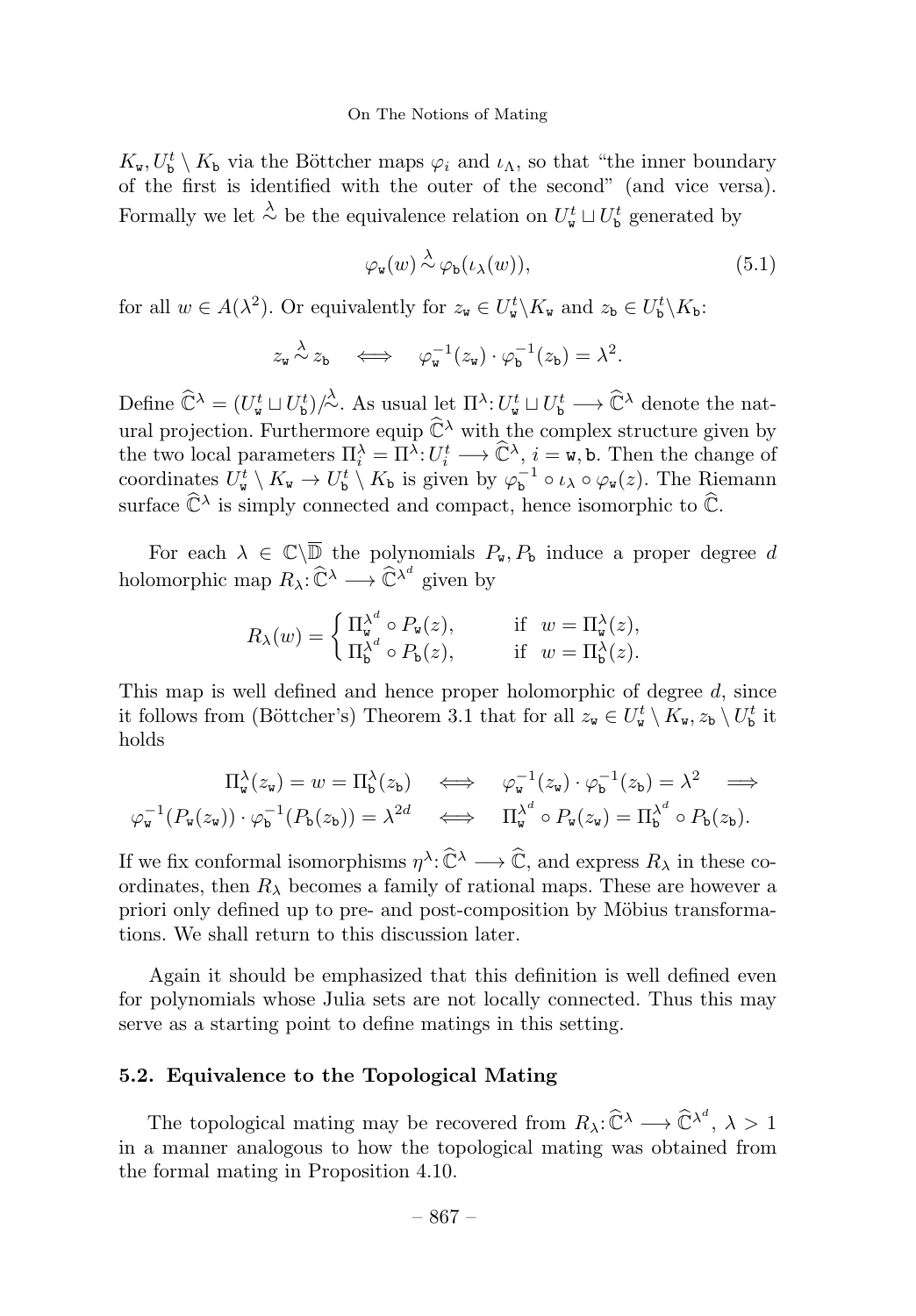Let  $P_w$ ,  $P_b$  be monic polynomials of degree d with connected and locally connected Julia sets. Recall that  $R_i(\zeta) \subset \mathbb{C} \setminus K_i$  denotes the external ray with angle  $\zeta \in \mathbb{S}^1$  for  $i = \mathbf{w}$ , b. Let  $\lambda$  be real, i.e.,  $\lambda > 1$ . Let  $\lambda_M$  be the smallest equivalence relation on  $\tilde{\mathbb{C}}^{\lambda}$  for which for each  $\zeta \in \mathbb{S}^1$  the set

$$
\overline{\Pi^{\lambda}(R_{\mathbf{w}}(\zeta)\cap U_{\mathbf{w}}^t)} = \overline{\Pi^{\lambda}(R_{\mathbf{b}}(\overline{\zeta})\cap U_{\mathbf{b}}^t)}
$$

is contained in one equivalence class. Then  $R_{\lambda}$  semi-conjugates the equivalence relation  $\stackrel{\lambda}{\sim}_M$  to  $\stackrel{\lambda^d}{\sim}_M$ , i.e.  $z \stackrel{\lambda}{\sim}_M z'$  implies  $R_\lambda(z) \stackrel{\lambda^d}{\sim}_M R_\lambda(z').$ 

Let  $K_{\mathbf{w}} \perp \mathcal{L}_{M} K_{\mathbf{b}} = \widehat{\mathbb{C}}^{\lambda}/\stackrel{\lambda}{\sim}_M$  with natural projections  $\Pi_{M}^{\lambda} : \widehat{\mathbb{C}}^{\lambda} \longrightarrow K_{\mathbf{w}} \perp \stackrel{\lambda}{\to} K_{\mathbf{b}}$ and define for  $\lambda > 1$ 

$$
P_{\mathbf{w}} \perp \mathcal{L}_{M} \bigwedge_{\mathbf{b}} F_{\mathbf{b}}: K_{\mathbf{w}} \perp \mathcal{L}_{M} \bigwedge_{\mathbf{b}} K_{\mathbf{b}} \longrightarrow K_{\mathbf{w}} \perp \mathcal{L}_{M}^{\lambda^{d}} K_{\mathbf{b}}
$$

as the mapping induced by  $R_{\lambda}$ , i.e., the top square below commutes

$$
\begin{array}{ccc}\n\widehat{\mathbb{C}}^{\lambda} & \xrightarrow{R_{\lambda}} & \widehat{\mathbb{C}}^{\lambda^{d}} \\
\pi_{M}^{\lambda} & & \downarrow \pi_{M}^{\lambda} \\
K_{\mathbf{w}} \perp \lambda_{M}^{{\lambda}} K_{\mathbf{b}} & \xrightarrow{P_{\mathbf{w}} \perp \lambda_{M}^{{\lambda}} P_{\mathbf{b}}} & K_{\mathbf{w}} \perp \lambda_{M}^{\lambda} K_{\mathbf{b}} \\
h_{\lambda} & & h_{\lambda} \downarrow \\
K_{\mathbf{w}} \perp K_{\mathbf{b}} & \xrightarrow{P_{\mathbf{w}} \perp P_{\mathbf{b}}} & K_{\mathbf{w}} \perp K_{\mathbf{b}}.\n\end{array} \tag{5.2}
$$

Then for  $\lambda > 1$  the spaces  $K_{w} \perp \lambda_{M} K_{b}$  are canonically homeomorphic to  $K_{\mathbf{w}} \perp \!\!\! \perp K_{\mathbf{b}}$  by homeomorphisms  $h_{\lambda}$  such that  $h_{\lambda^d} \circ (P_{\mathbf{w}} \perp \!\!\! \perp M \mathbf{b}_\lambda) \circ h_{\lambda}^{-1} = P_{\mathbf{w}} \perp \!\!\! \perp P_{\mathbf{b}}$ is the topological mating (i.e., the bottom square commutes). The proof is similar to that of Lemma 4.10 and is left to the reader.

#### 5.3. Choosing conformal isomorphisms

In this section we show that we may choose the isomorphisms  $\eta^\lambda\colon\widehat{\mathbb C}^\lambda\longrightarrow\widehat{\mathbb C}$ such that the images of the filled Julia sets move holomorphically in  $\hat{\mathbb{C}}$  with  $\lambda \in \mathbb{C}\backslash\overline{\mathbb{D}}.$ 

To normalize the motion we will choose three distinguished points in  $\hat{\mathbb{C}}^{\lambda}$ . Fix two points  $z_w \in K_w$ ,  $z_b \in K_b$  and let  $w_w(\lambda) := \Pi^{\lambda}(z_w)$ ,  $w_b(\lambda) := \Pi^{\lambda}(z_b)$ be their images in  $\widehat{\mathbb{C}}^{\lambda}$ . The third point is chosen as follows. Recall from (5.1) that  $\varphi_{\mathbf{w}}(\lambda) \stackrel{\lambda}{\sim} \varphi_{\mathbf{b}}(\lambda^2/\lambda) = \varphi_{\mathbf{b}}(\lambda)$ . Let  $w_1(\lambda) := \Pi^{\lambda}(\varphi_{\mathbf{w}}(\lambda)) = \Pi^{\lambda}(\varphi_{\mathbf{b}}(\lambda)).$ 

We shall choose  $\lambda_0 = e^1$  as the base point of the motion. For  $\Lambda > 0$ and  $K_i$  locally connected we can choose the points  $w_{\mathbf{w}}(\lambda_0), w_{\mathbf{b}}(\lambda_0), w_1(\lambda_0) \in$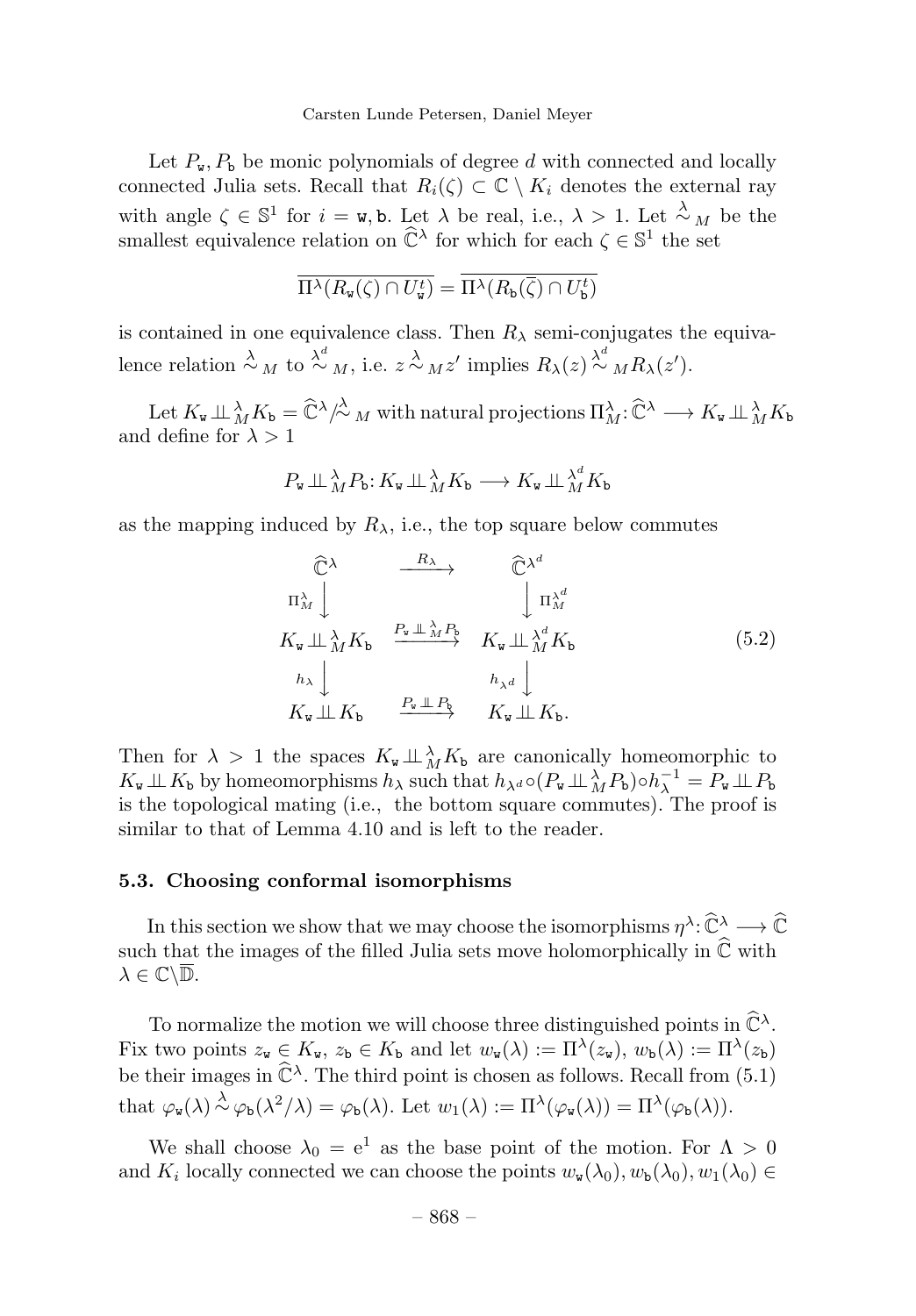$\widehat{\mathbb{C}}^{\lambda_0}$  so that they are not identified under the equivalence relation from Section 5.2, i.e., are in different equivalence classes of  $\frac{\lambda_0}{\lambda}$  M. That is  $\varphi_w(e)$  =  $\varphi_{b}(e), z_{w}, z_{b}$  are not ray-equivalent in the sense of Definition 4.8. This is however not necessary for most of the following discussion.

For  $\lambda \in \mathbb{C}\backslash\overline{\mathbb{D}}$  let  $\eta_{\lambda}:\widehat{\mathbb{C}}^{\lambda}\longrightarrow \widehat{\mathbb{C}}$  be the conformal isomorphism normalized by

$$
\eta_{\lambda}(w_{\mathbf{w}}(\lambda)) = 0, \quad \eta_{\lambda}(w_{\mathbf{b}}(\lambda)) = \infty, \text{ and } \eta_{\lambda}(w_{1}(\lambda)) = 1,
$$

and define  $K_{\mathbf{w}}^{\lambda} = \eta_{\lambda}(\Pi^{\lambda}(K_{\mathbf{w}})), K_{\mathbf{b}}^{\lambda} = \eta_{\lambda}(\Pi^{\lambda}(K_{\mathbf{b}})).$ 

THEOREM 5.1. — The map  $M: (\mathbb{C}\backslash\overline{\mathbb{D}}) \times (K^{\lambda_0}_{\mathtt{w}} \cup K^{\lambda_0}_{\mathtt{b}}) \longrightarrow \widehat{\mathbb{C}}$  given by  $M(\lambda, z) = \eta_{\lambda} \circ \Pi^{\lambda} \circ (\Pi^{\lambda_0})^{-1} \circ \eta_{\lambda_0}^{-1}(z)$ 

is a holomorphic motion with base point  $\lambda_0$ , i.e.,

- (1)  $M(\lambda_0, \cdot) = \text{Id}$  on  $K_{\mathbf{w}}^{\lambda_0} \cup K_{\mathbf{b}}^{\lambda_0}$ .
- (2) For each fixed  $z \in K_{\mathbf{w}}^{\lambda_0} \cup K_{\mathbf{b}}^{\lambda_0}$  the map  $\mathbb{C}\backslash\overline{\mathbb{D}} \ni \lambda \to M(\lambda, z)$  is holomorphic.
- (3) For each fixed  $\lambda \in \mathbb{C}\backslash \overline{\mathbb{D}}$  the map  $K_{\mathbf{w}}^{\lambda_0} \cup K_{\mathbf{b}}^{\lambda_0} \ni z \mapsto M(\lambda, z)$  is injective.

COROLLARY  $5.2.$  — The family of rational maps  $\widehat{R}_{\lambda} = \eta_{\lambda^d} \circ R_{\lambda} \circ \eta_{\lambda}^{-1} : \widehat{\mathbb{C}} \longrightarrow \widehat{\mathbb{C}}$  depends holomorphically on  $\lambda \in \mathbb{C} \backslash \overline{\mathbb{D}}$ .

*Proof.* — The zeros and poles of  $\widehat{R}$  depend holomorphically on  $\lambda$  and  $\widehat{R}$  is 1. fixes  $1$ .

CONJECTURE 1. — If the family of degree d rational maps  $\widehat{R}_{\lambda}$ ,  $\lambda > 1$ has a limit R of degree d, as  $\lambda \searrow 1$ , then R is a conformal mating of  $P_w$ and  $P_b$  in the strongest sense, Definition 4.16.

Before we proceed to a proof of the theorem, let us introduce a few facts about polynomials with connected filled Julia set. It is well known see e.g. [2] or [14] that the almost complex structures on  $\hat{\mathbb{C}}$  which are given by the Beltrami forms

$$
\sigma_{\Lambda} = \mu_{\Lambda}(z) \frac{d\overline{z}}{dz}, \qquad \mu_{\Lambda}(z) = \frac{\Lambda - 1}{\Lambda + 1} \frac{z}{\overline{z}}, \quad z \in \mathbb{C}^*
$$

are invariant under  $z \mapsto z^k$  for every  $\Lambda \in \mathbb{H}_+$  and every  $k \in \mathbb{Z}\backslash\{0\}$  and under  $z \mapsto \alpha z$  for every  $\alpha \in \mathbb{C}^*$ . (Note that contrary to most conventions  $\sigma_1 \equiv 0$ .) Moreover the integrating q-c homeomorphism for  $\sigma_\Lambda$ , that fixes 0,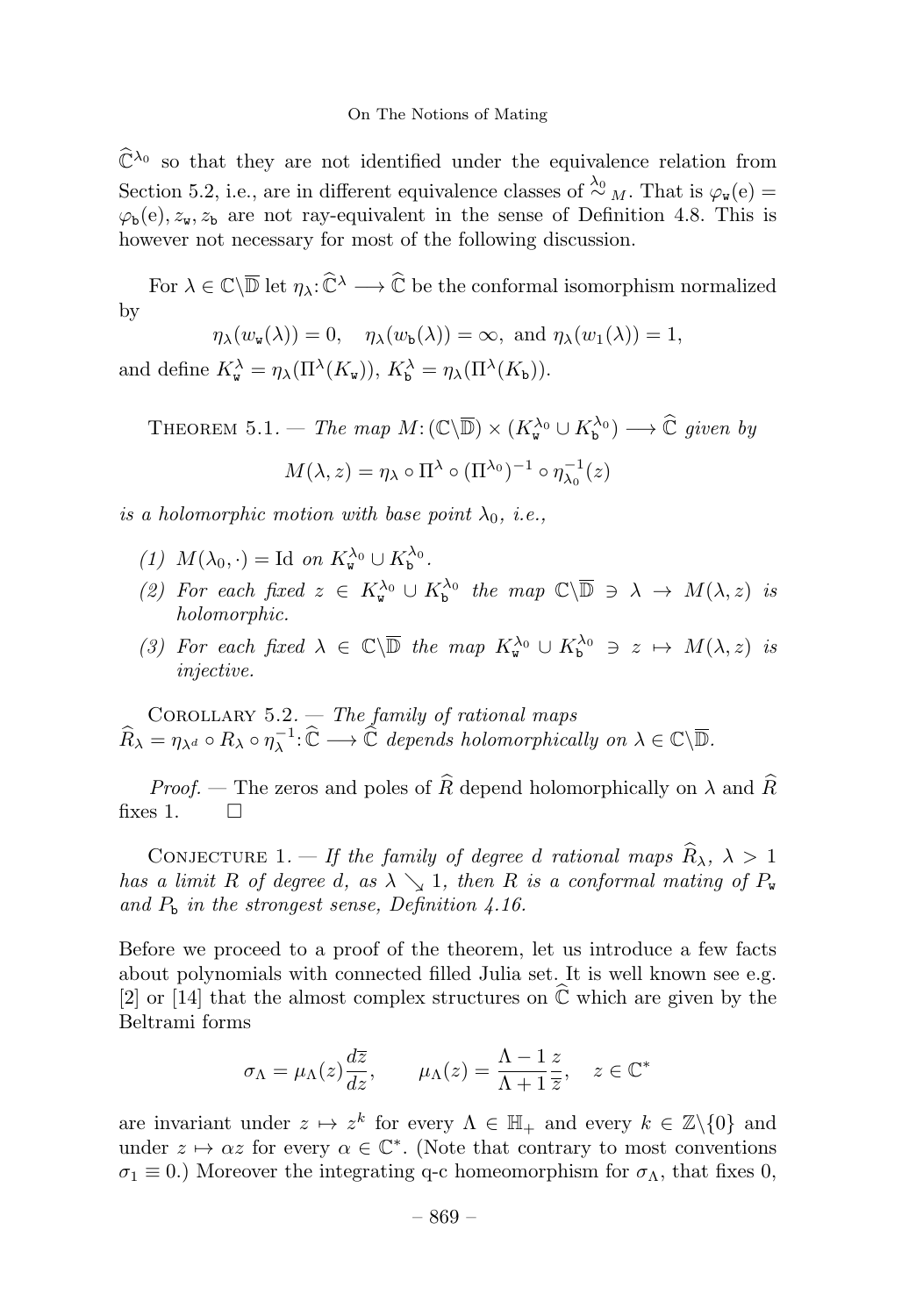1 and  $\infty$  is the map  $\zeta_{\Lambda}(z) = z|z|^{(\Lambda-1)}$ . It restricts to the identity on the unit circle and conjugates  $z \mapsto z^d$  to itself. In fact the lift to the logarithmic coordinate on  $\mathbb{C}^*$  which fixes 0 is the real-linear map fixing i and sending 1 to Λ. The maps  $\zeta_{\Lambda}$  form a group with neutral element  $\zeta_1 = \text{Id}$ , with  $\zeta_{\Lambda+it} = \zeta_{\Lambda} \circ \zeta_{1+it}$  for all  $\Lambda \in \mathbb{H}$  and  $t \in \mathbb{R}$  and with  $\zeta_{ss'} = \zeta_s \circ \zeta_{s'}$  for all  $s, s' > 0$ . And thus defines a group action on  $\widehat{\mathbb{C}}$ . Consequently for every polynomial P with connected filled Julia set K, and every  $\Lambda \in \mathbb{H}$  we obtain a P-invariant almost complex structure on  $\hat{\mathbb{C}}$  with Beltrami form  $\sigma_{\Lambda}^P = \mu_{\Lambda}^P \frac{d\overline{z}}{dz}$ , where  $\sigma_{\Lambda}^P$  and hence  $\mu_{\Lambda}^P$  is equal to 0 on  $K_P$  and equal to  $\psi_P^*(\sigma_{\Lambda})$  on  $\mathbb{C}\backslash\widetilde{K}$ , i.e.

$$
\mu_{\Lambda}^{P} = \frac{\Lambda - 1}{\Lambda + 1} \frac{\psi_{P}(z) \overline{\psi_{P}'(z)}}{\psi_{P}(z) \psi_{P}'(z)}, \quad c \in \mathbb{C} \backslash K,
$$

where  $\psi_P = \varphi_P^{-1}$ . For this almost complex structure the map  $\zeta^P_\Lambda : \widehat{\mathbb{C}} \longrightarrow \widehat{\mathbb{C}}$ given by

$$
\zeta^P_{\Lambda}(z) = \begin{cases} z, & z \in K_P \\ \varphi_P \circ \zeta_{\Lambda} \circ \psi_P(z), & z \notin K_P \end{cases}
$$

is continuous and hence an integrating q-c homeomorphism. It acts on points in  $\mathbb{C}\backslash K$  by multiplying potential  $t'$  by  $\Re(\Lambda)$  and adding  $\Im(\Lambda)t'$  to the argument. In particular for  $\Lambda$  real  $\zeta_{\Lambda}^{P}$  preserves rays and maps points of potential  $t'$  to points of potential  $\Lambda t$ . By construction the maps  $\zeta_{\Lambda}^P$  form a group under composition. And this group is canonically isomorphic to the group formed by the maps  $\zeta_{\Lambda}$  under composition, as follows from the formula above (see also [14] for further details).

Fix  $\lambda_0 = e^1$  and consider the almost complex structures on  $\hat{\mathbb{C}}^{\lambda_0}$  given by the Beltrami forms  $\sigma_{\Lambda}^{\lambda_0} = (\Pi_i^{\lambda_0})_*(\sigma_{\Lambda}^{P_i})$ , which is supported only on the separating annulus  $C^{\lambda_0} = \prod_i^{\lambda_0} (U_i^1), i = \mathbf{w}, \mathbf{b}$ . Note that the invariance of  $\sigma_{\Lambda}$  under the involutions  $\iota_{\lambda}, \sigma_{\Lambda} = \iota_{\lambda}^*(\sigma_{\Lambda})$  ensures that  $\sigma_{\Lambda}^{\lambda_0}$  is well defined. Moreover  $\sigma_{\Lambda}^{\lambda_0}$  depends complex analytically on  $\Lambda \in \mathbb{H}_+$ , since point wise the coefficient function  $\mu_{\Lambda}^{\lambda_0}$  is a complex scalar multiple of norm 1 or 0 of the constant  $(\Lambda - 1)/(\Lambda + 1)$ .

For each  $\Lambda \in \mathbb{H}_+$  write  $\lambda = e^{\Lambda}$  and let  $\phi_{\Lambda}: \widehat{\mathbb{C}}^{\lambda_0} \longrightarrow \widehat{\mathbb{C}}$  be the integrating homeomorphism for  $\sigma_{\Lambda}^{\lambda_0}$  which is normalized by

$$
\phi_{\Lambda}(w_{\mathbf{w}}(\lambda_0)) = 0, \quad \phi_{\Lambda}(w_{\mathbf{b}}(\lambda_0)) = \infty, \text{ and } \phi_{\Lambda}(w_1(\lambda_0)) = 1.
$$

Then  $\phi_1 = \eta_{\lambda_0}$  and  $\phi_{\Lambda}$  depends holomorphically on  $\Lambda$ , by the Ahlfors-Bers Theorem for almost complex structures depending analytically on a complex parameter.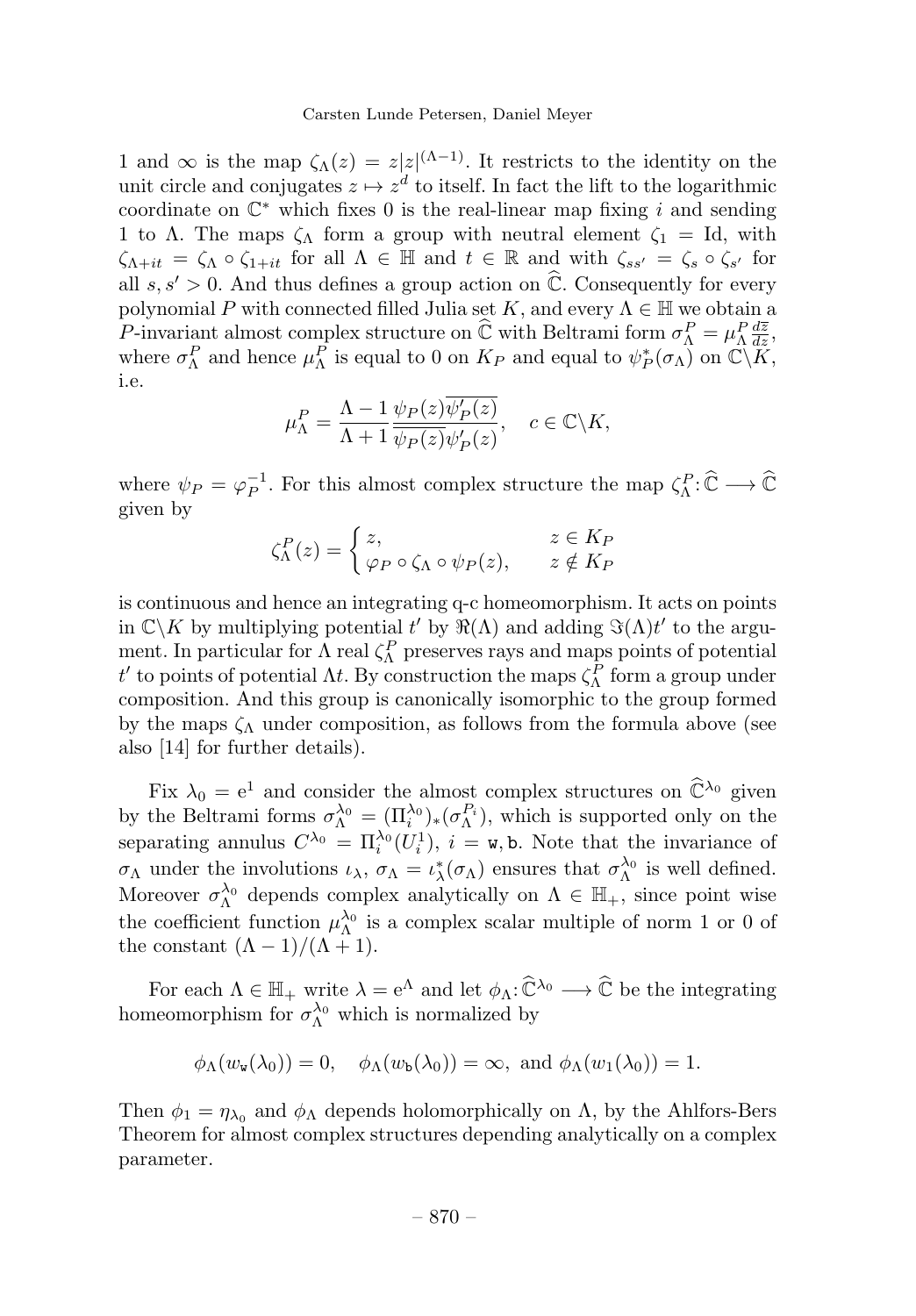THEOREM 5.3. — The map  $H: \mathbb{H}_+ \times \widehat{\mathbb{C}} \longrightarrow \widehat{\mathbb{C}}$  given by  $H(\Lambda, z) = \phi_{\Lambda} \circ$  $\phi_1^{-1}(z)$  is a holomorphic motion with base point 1 and its (z-variable) restriction to  $(K_{\mathbf{w}}^{\lambda_0} \cup K_{\mathbf{b}}^{\lambda_0})$  is a  $2\pi i$  periodic holomorphic motion (in the  $\Lambda$ variable).

*Proof.* — The only statement not justified already is the  $2\pi i$  periodicity. However for  $\Lambda' = 1 + 2\pi i$  the integrating map  $\zeta_{\Lambda'}$  for  $\sigma_{\Lambda'}$  restricts to the identity on the circles of center 0 and radius  $e^k$ ,  $k \in \mathbb{Z}$ . As a consequence  $\zeta_{\Lambda'}^{P_i}$  restricts to the identity on  $K_i$ , on the equipotential  $\varphi_i(\mathfrak{e} \mathbb{S}^1)$  containing  $\varphi_i(\lambda_0)$  and on the boundary of  $U_i^1$  for  $i = \mathbf{w}$ , b. It follows that the map  $\phi: \widehat{\mathbb{C}}^{\lambda_0} \longrightarrow \widehat{\mathbb{C}}^{\lambda_0}$  given by

$$
\phi(z) = \Pi_i^{\lambda_0} \circ \zeta_{\Lambda'}^{P_i} \circ (\Pi_i^{\lambda_0})^{-1}(z)
$$

is an integrating qc-homeomorphism for  $\sigma_{\Lambda'}^{\lambda_0}$  which is the identity on  $\Pi^{\lambda_0}(K_{\tt w}\square)$  $K_{\rm b}$ ) union the core geodesic  $\Pi_i^{\lambda_0}(\varphi_i(\mathfrak{S}^1))$  of the separating annulus  $C^{\lambda_0}$ . In particular  $\phi$  fixes  $w_1(\lambda_0), w_{\mathbf{w}}(\lambda_0)$  and  $w_{\mathbf{b}}(\lambda_0)$ . Thus  $\phi_{\Lambda'} = \phi_1 \circ \phi$  and  $\phi_{\Lambda'} = \phi_1$ on  $\Pi^{\lambda_0}(K_{\mathbf{w}}\cup K_{\mathbf{b}})$ . The  $2\pi i$  periodicity then follows because the maps  $\zeta_{\Lambda}$  form a group action on  $\mathbb{C}^*$ , so that  $\phi_{\Lambda'} = \phi_1 \circ \phi$  implies  $\phi_{\Lambda + i2\pi} = \phi_{\Lambda} \circ \phi$  for all  $\Lambda \in \mathbb{H}$ .

COROLLARY 5.4. — The map  $\widehat{H}$ :  $(\mathbb{C}\setminus \overline{\mathbb{D}}) \times (K^{\lambda_0}_{\mathbf{w}} \cup K^{\lambda_0}_{\mathbf{b}}) \longrightarrow \widehat{\mathbb{C}}$  given by  $\widehat{H}(\lambda, z) := H(\log \lambda, z)$  is a holomorphic motion with base point  $\lambda_0$ .

THEOREM 5.5. — For every  $\Lambda \in \mathbb{H}_+$  and  $\lambda = e^{\Lambda} \eta_{\lambda} \circ \Pi^{\lambda} = \phi_{\Lambda} \circ \Pi^{\lambda_0}$  on  $K_{\tt w}\sqcup K_{\tt b}$  and the map  $\eta_\lambda^{-1}\circ \phi_\Lambda\!:\! \widehat{\mathbb{C}}^{\lambda_0}\longrightarrow \widehat{\mathbb{C}}^\lambda$  is a quasi conformal homeomorphism with complex dilatation 0 a.e. on  $\Pi^{\lambda_0}(K_{\tt w} \sqcup K_{\tt b})$ . Moreover for  $\Lambda > 0$ and  $K_{\mathbf{w}}, K_{\mathbf{b}}$  locally connected this map preserves the equivalence classes of  $\stackrel{\lambda}{\sim}_M$ .

*Proof.* — For  $i = w$ , b and  $t = 2\Re(\Lambda)$  the maps

$$
\xi_i = \phi_\Lambda \circ \Pi_i^{\lambda_0} \circ (\zeta_\Lambda^{P_i})^{-1} : U_i^t \longrightarrow \widehat{\mathbb{C}}
$$

are quasi conformal with complex dilatation 0 and hence biholomorphic. Moreover they satisfy

$$
\forall z_{\mathbf{w}} \in U_{\mathbf{w}}^t \setminus K_{\mathbf{w}}, \forall z_{\mathbf{b}} \in U_{\mathbf{b}}^t \setminus K_{\mathbf{b}}: \qquad \xi_{\mathbf{w}}(z_{\mathbf{w}}) = \xi_{\mathbf{b}}(z_{\mathbf{b}}) \Longleftrightarrow \varphi_{\mathbf{w}}(z_{\mathbf{w}})\varphi_{\mathbf{b}}(z_{\mathbf{b}}) = \lambda^2
$$

and  $\xi_i = \phi_\Lambda \circ \Pi_i^{\lambda_0}$  on  $K_i$ , because  $\zeta_\Lambda^{P_i} =$  Id on the filled Julia sets  $K_i$ . Thus it follows from the normalizations that  $\xi_i = \eta_\lambda \circ \Pi_i^\lambda$  so that  $\eta_\lambda \circ \Pi^\lambda = \phi_\Lambda \circ \Pi^{\lambda_0}$ on  $K_{\mathbf{w}} \sqcup K_{\mathbf{b}}$  and hence the map  $\eta_{\lambda}^{-1} \circ \phi_{\Lambda} : \widehat{\mathbb{C}}^{\lambda_0} \longrightarrow \widehat{\mathbb{C}}^{\lambda}$  is a quasi conformal homeomorphism, which has complex dilatation  $0$  a.e. on this set. Because  $\zeta_{\Lambda}^{P_i} = \text{Id}$  on the filled Julia sets  $K_i$ .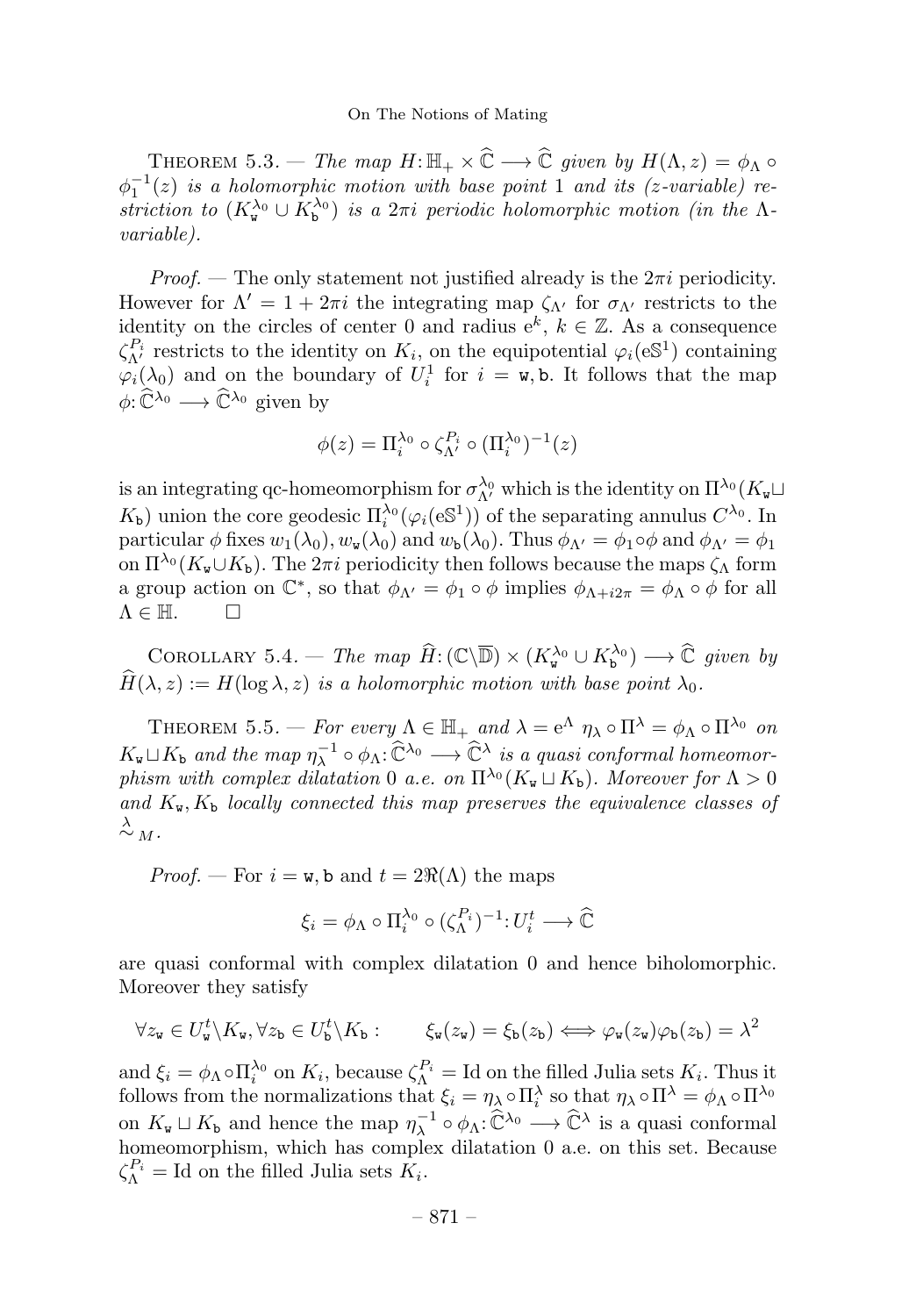

Finally preservation of  $\stackrel{\lambda}{\sim}_M$  follows, because  $\zeta_{\Lambda}$  preserves lines through the origin, when  $\Lambda > 0$ .  $\Box$ 

*Proof.*  $-$  (of Theorem 5.1): Theorem 5.1 follows immediately by combining Corollary 5.4 and Theorem 5.5 since for  $z \in K_{\mathbf{w}}^{\lambda_0} \cup K_{\mathbf{b}}^{\lambda_0}$ 

$$
M(\lambda, \cdot) = \eta_{\lambda} \circ \Pi^{\lambda} \circ (\Pi^{\lambda_0})^{-1} \circ \eta_{\lambda_0}^{-1} = \phi_{\Lambda} \circ \Pi^{\lambda_0} \circ (\Pi^{\lambda_0})^{-1} \circ \phi_1^{-1} = \phi_{\Lambda} \circ \phi_1^{-1}.
$$

THEOREM 5.6 For every  $\Lambda > 0$  and  $\lambda = e^{\Lambda}$  the map  $\chi_{\lambda} : \hat{\mathbb{C}} \longrightarrow \hat{\mathbb{C}}$  given by  $\chi_{\lambda} = \varphi_{d\Lambda} \circ \varphi_{\Lambda}^{-1}$  is a d-quasiconformal homeomorphism, with

$$
\chi_{\lambda}(K_{\mathbf{w}}^{\lambda} \cup K_{\mathbf{b}}^{\lambda}) = K_{\mathbf{w}}^{\lambda^{d}} \cup K_{\mathbf{b}}^{\lambda^{d}}
$$

and with complex dilatation 0 almost everywhere on  $K^{\lambda}_{\mathbf{w}} \cup K^{\lambda}_{\mathbf{b}}$ .

*Proof.* – For  $\Lambda > 0$  the maps  $z \mapsto z|z|^{(\Lambda'-1)}$  form a commutative group action on C∗. Thus it follows that the real dilatation of the qchomeomorphism  $\chi_{\lambda} = \phi_{d\Lambda} \circ \phi_{\Lambda}^{-1}$  equals the dilation of  $\phi_d$  at corresponding points. This is 0 on  $\Pi^{\lambda_0}(K_{\tt w}\sqcup K_{\tt b})$  and an easy computation shows that it equals d on the separating annulus  $C^{\lambda_0}$ .

COROLLARY 5.7 For  $\Lambda > 0$  and  $\lambda = e^{\lambda}$  the map  $\widetilde{R}^{\lambda} := \chi_{\lambda}^{-1} \circ \widehat{R}_{\lambda} : \widehat{\mathbb{C}} \longrightarrow \widehat{\mathbb{C}}$ is a quasi-regular degree d branched covering which is conformal a.e. on  $K^{\lambda}_{\mathbf{w}} \cup K^{\lambda}_{\mathbf{b}}$  and which is a d-qc covering map from  $\eta_{\lambda}(C^{\lambda})$  to itself. Moreover for  $i = \mathbf{w}$ , b the map  $\widetilde{R}^{\lambda}$  coincides on  $K_i^{\lambda}$  with the quadratic-like map

$$
\widetilde{P}_i^{\lambda} : \eta_{\lambda}(\Pi_i^{\lambda}(U_i^{\Lambda/d})) \longrightarrow \eta_{\lambda}(\Pi_i^{\lambda}(U_i^{\Lambda})) = K_i^{\lambda} \cup \eta_{\lambda}(C^{\lambda})
$$

which is conformally conjugate from  $P_i$  by  $\eta_\lambda \circ \Pi_i^\lambda$ .

Let  $\sim_1$  be the equivalence relation on  $\widehat{\mathbb{C}}$  conjugate by  $\eta_{\lambda_0}^{-1}$  to  $\stackrel{\lambda_0}{\sim}$  on  $\widehat{\mathbb{C}}^{\lambda_0}$ , i.e.  $z_1 \sim_1 z_2$  if and only if  $\eta_{\lambda_0}^{-1}(z_1) \stackrel{\lambda_0}{\sim} \eta_{\lambda_0}^{-1}(z_2)$ . In the following proposition we reverse the time orientation of the Moore-isotopy, in order to unclutter notation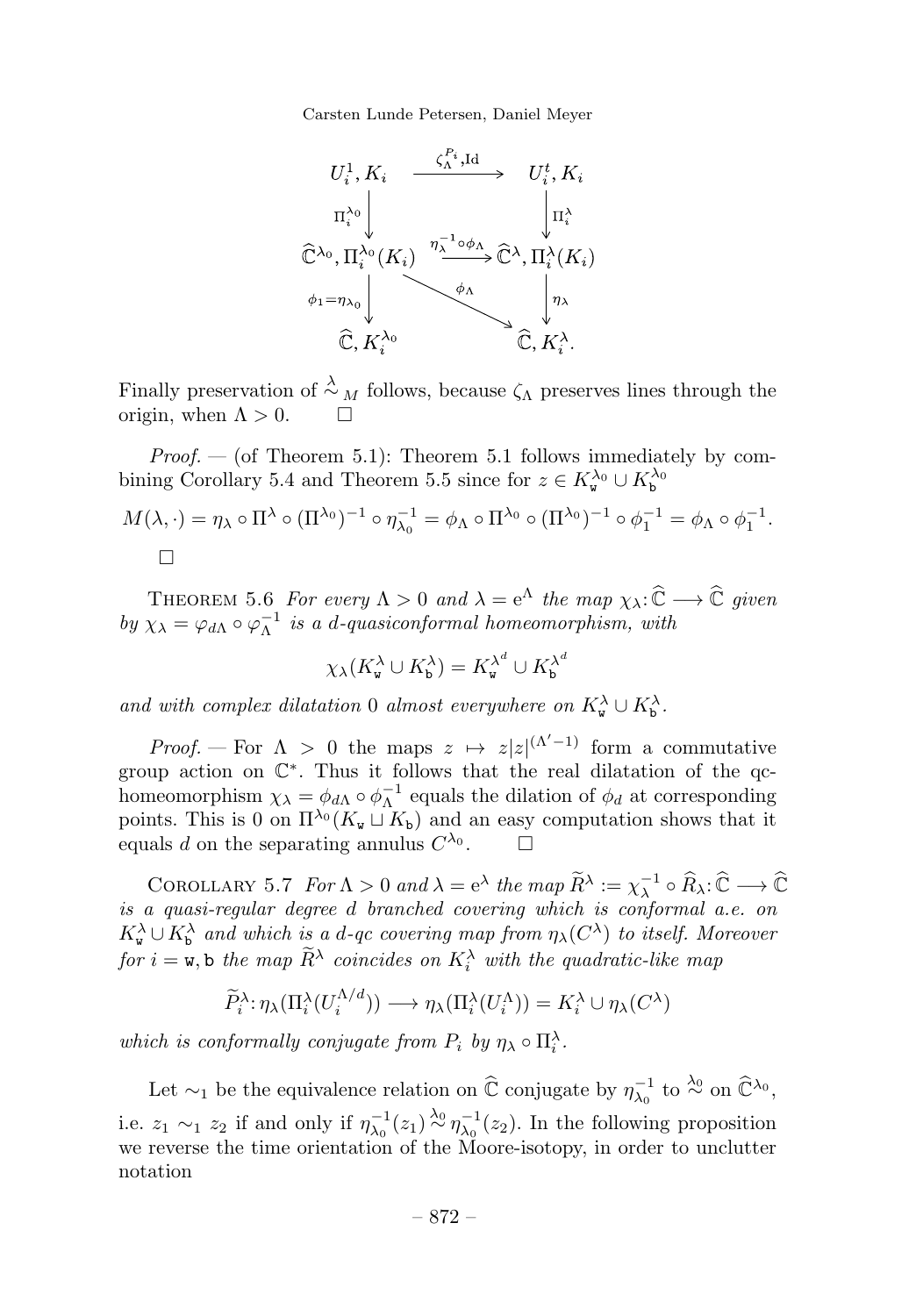PROPOSITION 5.8. — If the restriction  $H: [0,1] \times \widehat{\mathbb{C}} \longrightarrow \widehat{\mathbb{C}}$  of the holomorphic motion in Theorem 5.3, has a continuous extension  $\widetilde{H}$ : [0, 1]  $\times \widehat{\mathbb{C}} \longrightarrow \widehat{\mathbb{C}}$ , which is a time reversed Moore isotopy for  $\sim_1$ . Then both  $\widehat{R}_{\lambda}$  and  $\widetilde{R}_{\lambda}$ ,  $\lambda = e^{\Lambda}$ converge to a (the same) rational map  $R_0$  of degree d as  $\Lambda \rightarrow 0$ . And  $R_0$  is a conformal mating of  $P_w$  and  $P_b$  in the strong sense of Definition 4.16.

*Proof.* – For each  $t \in [0,1]$  define  $\widetilde{H}_t: [0,1] \times \widehat{\mathbb{C}} \longrightarrow \widehat{\mathbb{C}}$  by  $\widetilde{H}_t(s,z) =$  $\widetilde{H}(st, \phi_1 \circ \phi_t^{-1}(z)) = \phi_{st} \circ \phi_t^{-1}$ . Then each  $\widetilde{H}_t$  is a Moore isotopy for the equivalence relation  $\sim_t$  on  $\hat{\mathbb{C}}$  conjugate to  $\stackrel{\lambda}{\sim}$  by  $\eta_{\lambda}^{-1}$ , where  $\lambda = e^t$ . Let  $\Theta_{\lambda}: K_{\mathbf{w}}\perp \Lambda_{\mathbf{w}} \longrightarrow \overline{\mathbb{C}}$  be the induced homeomorphism as given by Lemma 2.5. Thus for  $0 < t < 1/d$  we have the commutative diagrams

$$
\widetilde{H}_{t}(0,\cdot) \downarrow \qquad \qquad \widetilde{\mathbb{C}} \leftarrow \begin{array}{c} \eta_{\lambda} & \widehat{\mathbb{C}}^{\lambda} \\ \uparrow & \eta_{\lambda} d \\ \vdots & \vdots \\ \widehat{\mathbb{C}} & \leftarrow \Theta_{\lambda} \\ \hline \lambda & K_{\mathbf{w}} \perp \lambda K_{\mathbf{b}} \\ h_{\lambda} \downarrow \end{array} \begin{array}{c} R_{\lambda} \\ \downarrow & \downarrow \\ \vdots \\ R_{\mathbf{w}} \perp \Delta R_{\mathbf{b}} \\ \hline \lambda \end{array} \begin{array}{c} R_{\lambda} \\ \downarrow & \downarrow \\ \vdots \\ R_{\mathbf{w}} \perp \Delta K_{\mathbf{b}} \\ \hline \lambda d \\ h_{\lambda} d \\ \hline \lambda d \end{array} \begin{array}{c} \widehat{\mathbb{C}} \\ \downarrow & \downarrow \\ \widehat{\mathbb{C}} \\ \hline \lambda d \\ \hline \lambda d \\ \hline \lambda d \end{array} \begin{array}{c} \widehat{\mathbb{C}} \\ \widehat{\mathbb{C}} \\ \downarrow & \downarrow \\ \widehat{\mathbb{C}} \end{array} \begin{array}{c} (5.3) \\ \widehat{\mathbb{C}} \end{array}
$$

The homeomorphisms  $h_{\lambda} \circ \Theta_{\lambda}^{-1} : \widehat{\mathbb{C}} \longrightarrow K_{\mathbf{w}} \perp \mathbb{L} K_{\mathbf{b}}$  are independent of  $\lambda$ , because for any  $z \in K_{\mathbf{w}} \sqcup K_{\mathbf{b}} : \widetilde{H}_t(0, \eta_\lambda \circ \Pi^\lambda(z)) = \widetilde{H}(0, \eta_{\lambda_0} \circ \Pi^{\lambda_0}(z))$  is independent of  $\lambda$ . Thus by Proposition 4.3 the map

$$
R_0 = \Theta_{\lambda^d} \circ h_{\lambda^d}^{-1} \circ (P_{\mathbf{w}} \perp \!\!\! \perp P_{\mathbf{b}}) \circ h_{\lambda} \circ \Theta_{\lambda}^{-1}
$$

is a fixed degree d branched covering. The map  $H$  is uniformly continuous, because it is continuous with compact domain. Thus the projections  $H_t(0, z)$ converge uniformly to the identity. And the holomorphic degree d branched coverings  $R_{\lambda}$  converge uniformly to  $R_0$ , which shows convergence and that  $R_0$  is holomorphic. Similarly  $\chi_\lambda^{-1}(z) = \widetilde{H}_{d\Lambda}(1/d, z)$  converge uniformly to the identity, so that  $\widetilde{R}_{\lambda} = \chi_{\lambda}^{-1} \circ \widehat{R}_{\lambda}$  also converges uniformly to  $R_0$ . By construction  $\widetilde{H} \circ \eta_{\lambda_0} \circ \Pi_i^{\lambda_0}$ ,  $P_i$  and  $R_0$  satisfies the requirements of the strong mating definition Definition 4.16.

# 5.4. Cheritat movies

It is easy to see that  $\widehat{R}_{\lambda}$  converges uniformly to the monomial  $z^d$  as  $\lambda \to \infty$ . Cheritat has used this to visualize the path of Milnor intermediate matings  $\widehat{R}_{\lambda}, \lambda \in ]1,\infty[$  of quadratic polynomials through films. Cheritat starts from  $\lambda$  very large so that  $K_{\mathbf{w}}^{\lambda}$  and  $K_{\mathbf{b}}^{\lambda}$  are essentially just two down scaled copies of  $K_{w}$  and  $K_{b}$ , the first near 0, the second near  $\infty$ . From the chosen normalization and the position of the critical values in  $K_w^{\lambda} \cup K_{\mathfrak{b}}^{\lambda}$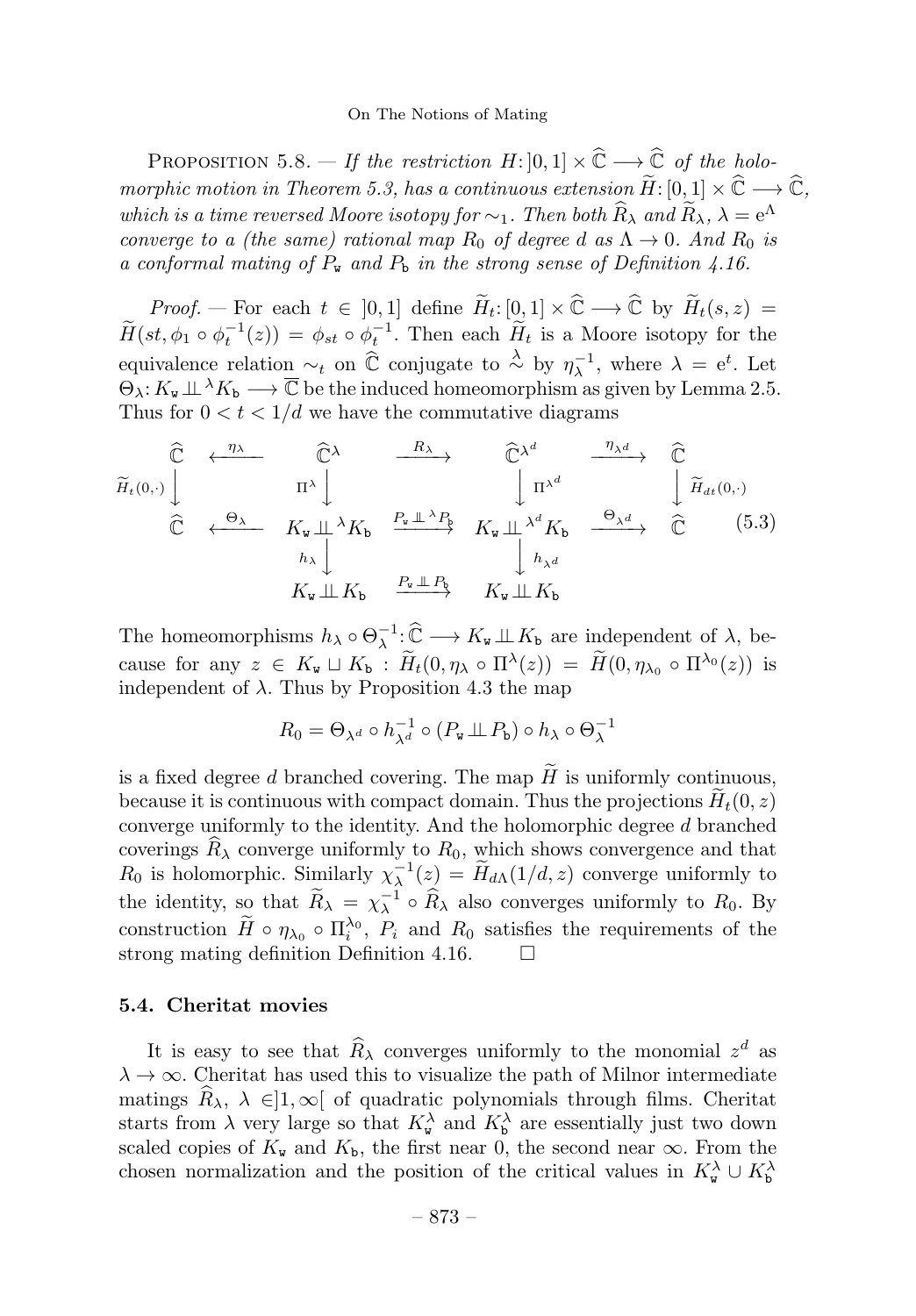he computes  $\widehat{R}_{\sqrt{\lambda}}$ . From this  $K_{\mathbf{v}}^{\sqrt{\lambda}} \cup K_{\mathbf{b}}^{\sqrt{\lambda}}$  can be computed by pull back of  $K_{\mathbf{w}}^{\lambda} \cup K_{\mathbf{b}}^{\lambda}$  under  $\widehat{R}_{\sqrt{\lambda}}$ . Essentially applying this procedure iteratively one obtains a sequence of rational maps  $\widehat{R}_{\lambda_n}$  and sets  $K^{\lambda_n}_{\mathbf{w}} \cup K^{\lambda_n}_{\mathbf{b}}$ , where  $\lambda_n \searrow 1$ and  $\lambda_n^2 = \lambda_{n-1}$ . For more details see the paper by Cheritat in this volume.

# 6. Appendix: Branched Coverings

DEFINITION 6.1. — A branched covering  $F: \mathbb{S}^2 \longrightarrow \mathbb{S}^2$  is a map such that: for all  $x \in \mathbb{S}^2$  there exists local coordinates  $\eta: \omega(x) \longrightarrow \mathbb{C}, \zeta: \omega(F(x)) \longrightarrow \mathbb{C}$ and  $d \geqslant 1$  such that

$$
\zeta \circ F \circ \eta^{-1}(z) = z^d.
$$

When  $d > 1$  above the point x is called a critical point. The set of critical points for F is denoted  $\Omega_F$ .

The branched covering  $F$  is called post-critically finite (PCF), if the post-critical set

$$
P_F = \{F^n(x) | x \in \Omega_F, n > 0\}
$$

is finite.

#### 6.1. Thurston Equivalence

DEFINITION 6.2 (Thurston Equivalence). — Two post-critically finite branched coverings  $F_1, F_2$ :  $\mathbb{S}^2 \longrightarrow \mathbb{S}^2$  are said to be Thurston equivalent if and only if there exists a pair of homeomorphisms  $\Phi_1, \Phi_2$ :  $\mathbb{S}^2 \longrightarrow \mathbb{S}^2$  isotopic relative to the post critical set of  $F_1$  such that

$$
\begin{array}{ccc}\nS^2 & \xrightarrow{F_1} S^2 \\
\Phi_1 \downarrow & & \downarrow \Phi_2 \\
S^2 & \xrightarrow{F_2} & S^2.\n\end{array}
$$

# 6.2. Multicurves

Let  $P \subset \mathbb{S}^2$  be a finite set.

- A simple closed curve  $\gamma: \mathbb{S}^1 \longrightarrow \mathbb{S}^2 \setminus P$  is called *peripheral* if one of the complementary components  $\mathbb{S}^2 \setminus \gamma$  contains at most one point of P.
- A multi curve  $\Gamma$  in  $\mathbb{S}^2 \setminus P$  is a set or collection of mutually non homotopic, non-peripheral simple closed curves in  $\mathbb{S}^2 \setminus P$ .
- Note that a multi curve has at most  $\#P-3$  elements.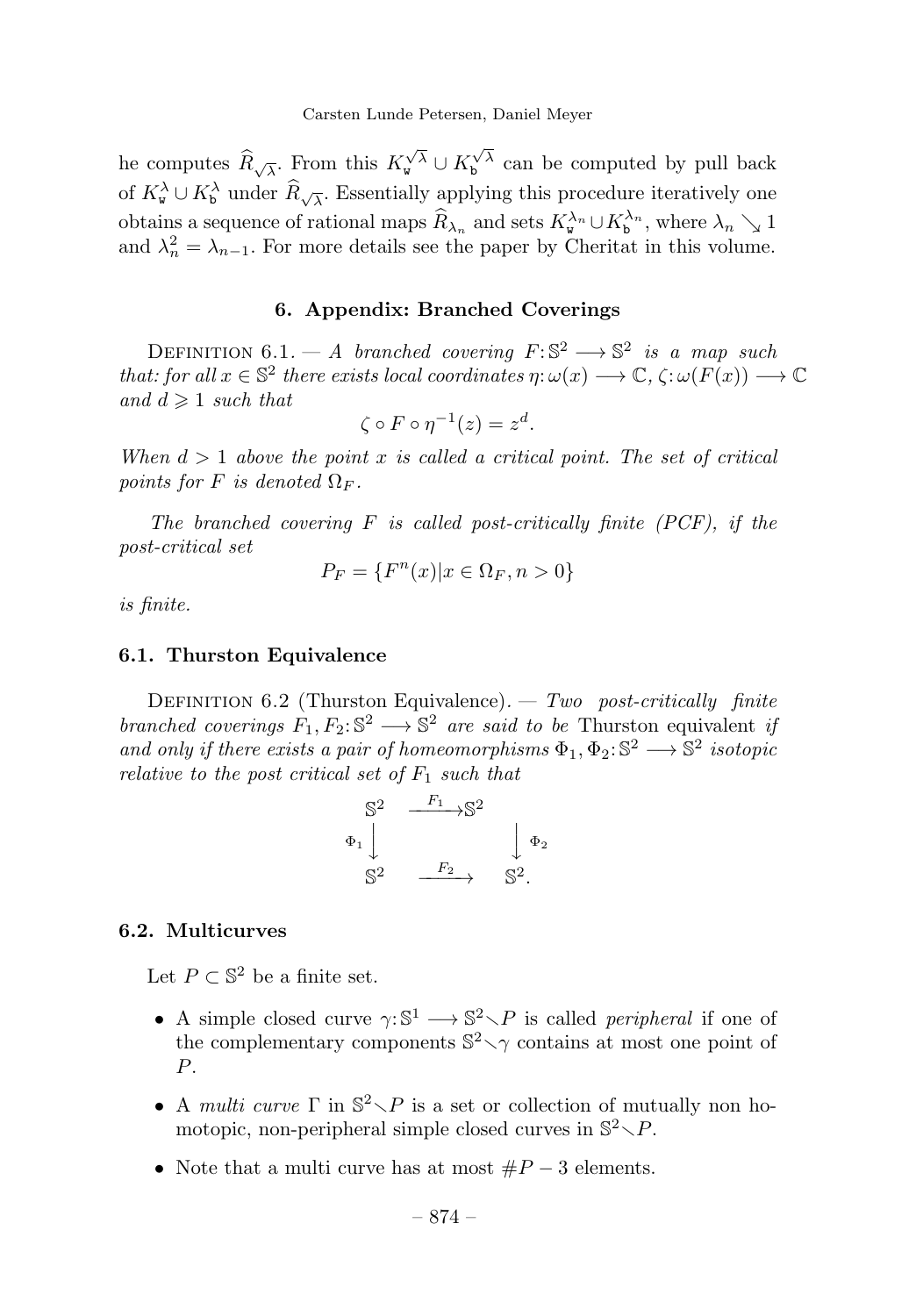# 6.3. Thurston matrices

- Let  $F: \mathbb{S}^2 \longrightarrow \mathbb{S}^2$  be a PCF branched covering with post critical set  $P, \#P > 3$
- A multicurve  $\Gamma = \{\gamma_1, \ldots, \gamma_n\}$  in  $\mathbb{S}^2 \setminus P$  is F-stable if for every j and every connected component  $\delta$  of  $F^{-1}(\gamma_i)$ , the simple closed curve  $\delta$ is either homotopic to some  $\gamma_i$  or peripheral in  $\mathbb{S}^2 \setminus P$ .
- The Thurston Matrix of  $F$  with respect to the  $F$ -stable multicurve Γ is the non negative  $n \times n$  matrix  $A = A_{i,j}$  given by

$$
A_{i,j} = \sum_{\delta} 1/\deg(F : \delta \to \gamma_j)
$$

where the sum is over all connected components  $\delta$  of  $F^{-1}(\gamma_i)$  homotopic to  $\gamma_i$  relative to P, in  $\mathbb{S}^2 \setminus P$ .

# 6.4. Thurston obstructions

- Having only non negative entries, the Thurston matrix  $A$  has a positive *leading eigenvalue*, i.e. eigenvalue of maximal modulus.
- A Thurston obstruction to F is an F-stable multicurve  $\Gamma$  with leading eigenvalue of modulus at least 1.

# 6.5. The fundamental theorem for post-critically finite rational maps

THEOREM 6.3 (Thurston). — Let  $F: \mathbb{S}^2 \longrightarrow \mathbb{S}^2$  be a post-critically finite branched covering with post-critical set P, and hyperbolic orbifold. Then F is Thurston equivalent to a rational map if and only if F has no Thurston obstruction.

The Orbifold of F

- The orbifold  $\mathcal{O}_F$  associated to F is the topological orbifold  $(\mathbb{S}^2,\nu)$ with underlying space  $\mathbb{S}^2$  and whose weight  $\nu(x)$  at x is the least common multiple of the local degree of  $F<sup>n</sup>$  over all iterated preimages  $F^{-n}(x)$  of x.
- The orbifold  $\mathcal{O}_F$  is said to be *hyperbolic* if its Euler characteristic  $\chi(\mathcal{O}_F)$  is negative, that is if:

$$
\chi(\mathcal{O}_F) := 2 - \sum_{x \in P} (1 - \frac{1}{\nu(x)}) < 0.
$$

– 875 –